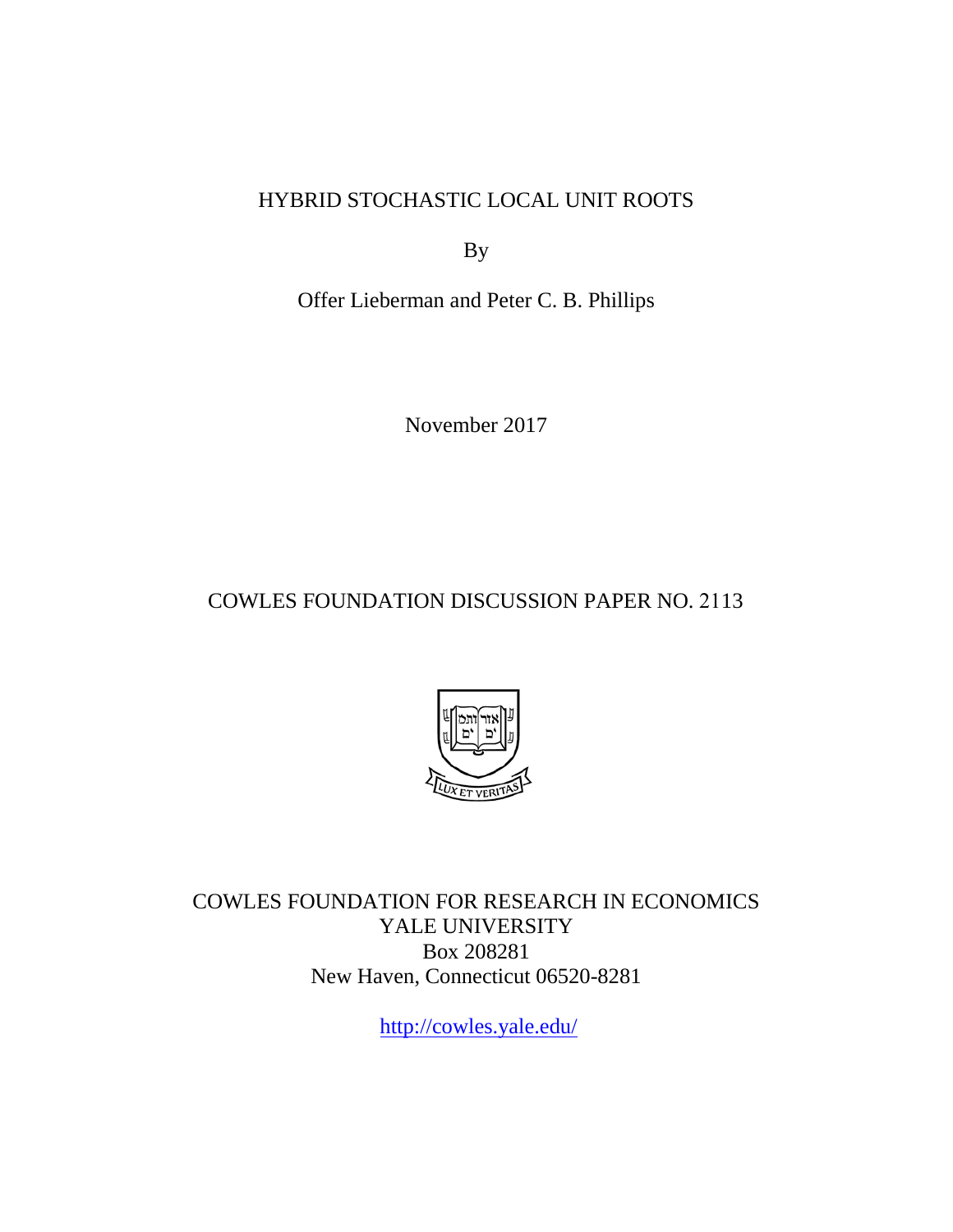# Hybrid Stochastic Local Unit Roots

Offer Lieberman<sup>\*</sup> and Peter C. B. Phillips<sup>†</sup>

November 28, 2017

#### Abstract

Two approaches have dominated formulations designed to capture small departures from unit root autoregressions. The first involves deterministic departures that include local-to-unity (LUR) and mildly (or moderately) integrated (MI) specifications where departures shrink to zero as the sample size  $n \to \infty$ . The second approach allows for stochastic departures from unity, leading to stochastic unit root (STUR) specifications. This paper introduces a hybrid local stochastic unit root (LSTUR) specification that has both LUR and STUR components and allows for endogeneity in the time varying coefficient that introduces structural elements to the autoregression. This hybrid model generates trajectories that, upon normalization, have non-linear diffusion limit processes that link closely to models that have been studied in mathematical finance, particularly with respect to option pricing. It is shown that some LSTUR parameterizations have a mean and variance which are the same as a random walk process but with a kurtosis exceeding 3, a feature which is consistent with much financial data. We develop limit theory and asymptotic expansions for the process and document how inference in LUR and STUR autoregressions is affected asymptotically by ignoring one or the other component in the more general hybrid generating mechanism. In particular, we show how confidence belts constructed from the LUR model are affected by the presence of a STUR component in the generating mechanism. The import of these findings for empirical research are explored in an application to the spreads on US investment grade corporate debt.

Key words and phrases: Autoregression; Nonlinear diffusion; Stochastic unit root; Time-varying coefficient.

JEL Classification: C22

### 1 Introduction

For over four decades various devices have been employed to study and to model the progressive deterioration of Gaussian asymptotics in the simple first order autoregression  $(AR(1))$  as the autoregressive coefficient  $(\beta)$  approaches unity from below. Edgeworth and saddlepoint approximations (Phillips, 1977, 1978) showed clearly with analytic formulae the extent of the error in the stationary asymptotics as  $\beta \to 1$  and numerical computations (Evans and Savin, 1981) revealed that the unit root (UR)

Bar-Ilan University. Support from Israel Science Foundation grant No. 1182-17 and from the Sapir Center in Tel Aviv University are gratefully acknowledged. Correspondence to: Department of Economics and Research Institute for Econometrics (RIE), Bar-Ilan University, Ramat Gan 52900, Israel. E-mail: offer.lieberman@gmail.com

<sup>&</sup>lt;sup>†</sup>Yale University, University of Auckland, Southampton University, and Singapore Management University. Research support from the Kelly Foundation, University of Auckland is gratefully acknowledged. Email: peter.phillips@yale.edu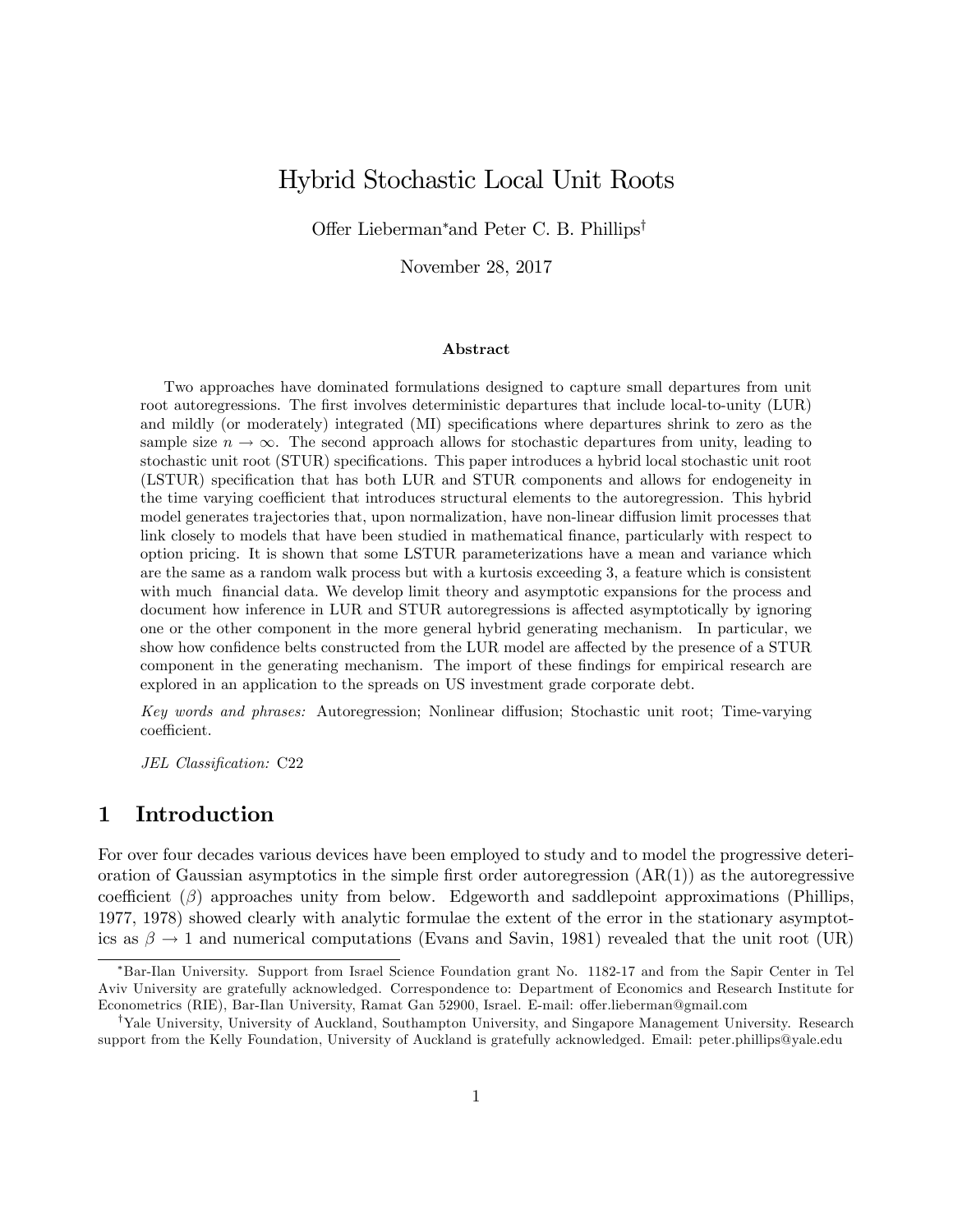limit distribution typically provides better approximations than stationary limit theory in the immediate neighborhood of unity. The use of local-to-unit root (LUR) autoregressions provided a direct approach to modeling processes with a root near unity. In independent work using different methods and assumptions, Chan and Wei (1987) and Phillips (1987) explored LUR models of the form

$$
Y_t = \beta_n Y_{t-1} + \varepsilon_t, \ \beta_n = e^{c/n} \sim 1 + \frac{c}{n}; \ t = 1, ..., n,
$$
 (1)

where c is constant and  $\beta_n$  is nearly nonstationary in the sense that  $c/n$  is necessarily small as the sample size  $n \to \infty$ .

Under quite general conditions on  $\varepsilon_t$  and the initial condition  $Y_0$ , the asymptotic distribution of the least squares estimator of  $\beta_n$  takes the form of a ratio of quadratic functionals of a linear diffusion process that depends on the localizing coefficient c in  $(1)$  and nonparametric quantities that depend on the one-sided and two-sided long run variances of  $\varepsilon_t$ . These results provided a natural path to the analysis of power functions (Phillips, 1987) and power envelopes for UR tests (Elliott *et. al.*, 1995; Elliott and Stock, 1996), as well as the construction of confidence intervals (Stock, 1991) and prediction intervals (Campbell and Yogo, 2006; Phillips, 2014) in models where persistence in the regressors is relevant in practical work.

The array mechanism of (1) has also proved useful in developing methods of uniform inference. Giraitis and Phillips (2006) established uniform asymptotic theory for the OLS estimator of  $\beta_n$  in models like (1) but where  $\beta_n$  is more distant from unity so that  $(1 - \beta_n)n \to \infty$ . These models allow values of stationary  $\beta_n$  that include neighborhoods of unity beyond the immediate  $O(n^{-1})$  vicinity of unity, such as when  $\beta_n = 1 - L_n/n$ , where  $L_n \to \infty$  is slowly varying at infinity. These cases were explored in detail by Phillips and Magdalinos (2007a, 2007b) by using moderate deviations from unity of the form

$$
\beta_n = 1 + \frac{c}{k_n}, \quad \text{with } c \text{ constant and } \frac{1}{k_n} + \frac{k_n}{n} \to 0. \tag{2}
$$

Models with such roots are considered mildly integrated (MI) as  $\beta_n$  lies outside the LUR region as  $n \to \infty$ . Phillips and Magdalinos (2007a) and developed central limit theory for the near-stationary case  $(c < 0)$  and, somewhat surprisingly, for the near-explosive case  $(c > 0)$ , finding a Cauchy limit theory in the latter case that matched the known Cauchy limit that applies in the pure explosive case under Gaussian errors (White, 1958; Anderson, 1959). In a significant advance, Mikusheva (2007, 2012) demonstrated that careful approaches to confidence interval (CI) construction with appropriate centering were capable of producing uniform inferences about the true in a wide interval that includes stationary, MI, LUR, and UR specifications.

A different approach was considered by Lieberman and Phillips (2014, 2017a, 2017b), who considered localized stochastic departures from unity via the stochastic unit root (STUR) model

$$
Y_1 = \varepsilon_1,
$$
  
\n
$$
Y_t = \mu + \exp\left(\frac{a'u_t}{\sqrt{n}}\right) Y_{t-1} + \varepsilon_t, \ t = 2, ..., n,
$$
\n(3)

where  $\mu$  can be zero or otherwise and in which departures from unity are driven by a possibly endogenous  $K \times 1$  vector of explanatory variables  $u_t$ . In their formulation, Lieberman and Phillips (2017b) allowed  ${u_t, \varepsilon_t}$  to follow a general linear process satisfying mild summability and moment conditions. This stochastic formulation of departures from unity has proved useful in empirical applications that include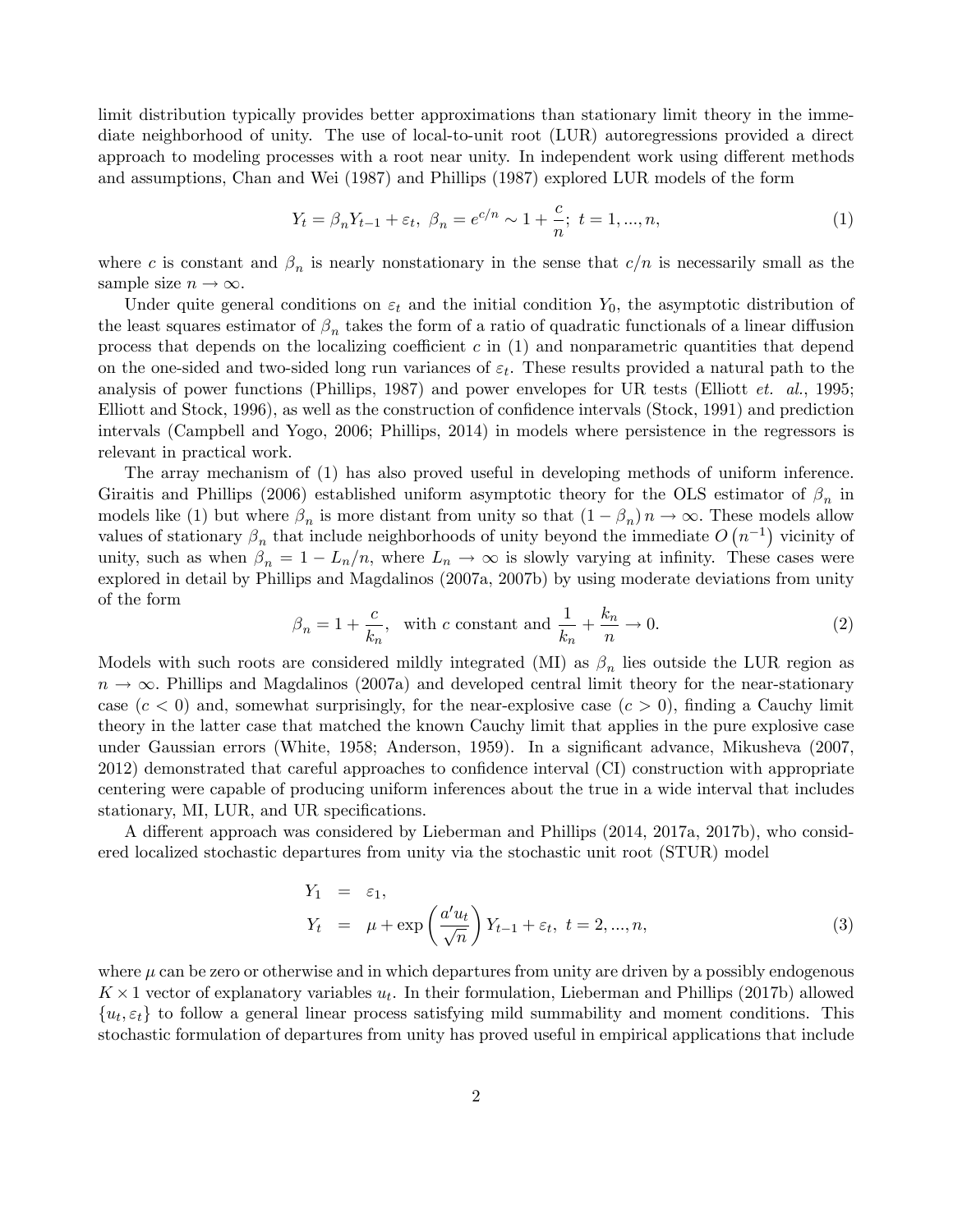dual stocks pricing (Lieberman, 2012), Exchange Traded Fund pricing (Lieberman and Phillips, 2014) and call option pricing (Lieberman and Phillips, 2017a). This line of stochastic departure from a UR follows in the tradition of earlier contributions by Leybourne, McCabe and Mills (1996), Leybourne, McCabe and Tremayne (1996), Granger and Swanson (1997), McCabe and Smith, (1998), and Yoon (2006).

The present paper investigates a hybrid model that combines both LUR and STUR specifications in a localized stochastic unit root (LSTUR) model of the following form

$$
Y_1 = \varepsilon_1,Y_t = \beta_{nt} Y_{t-1} + \varepsilon_t, t = 2, ..., n,
$$
\n(4)

where

$$
\beta_{nt} = \exp\left(\frac{c}{n} + \frac{a'u_t}{\sqrt{n}}\right).
$$

In this model the autoregressive coefficient is a stochastic time varying parameter that fluctuates in the vicinity of unity according to the properties of  $u_t$ , the value of the localizing constant c, and the size of the sample n. The time series  $w_t = (u'_t, \varepsilon_t)'$  is assumed to be generated according to a linear process framework that allows for both contemporaneous and serial cross dependence, thereby allowing the random coefficient  $\beta_{nt}$  to be endogenous.

The paper establishes limit theory for the normalized form of the output process  $Y_t$  in (4) and for nonlinear least squares (NLLS) estimation of the components, a and c, of  $\beta_{nt}$ . It turns out that the limiting output process of  $(4)$  is a nonlinear diffusion process that satisfies a nonlinear stochastic differential equation corresponding to a structural model of option pricing that has been considered in the continuous time mathematical finance literature (Föllmer and Schweizer, 1993). So the model may be considered a discrete time version of such a system. Working directly with this nonlinear continuous time system, Tao et. al. (2017) developed an estimation procedure for the structural parameters of the stochastic differential equation using a realized variance approach and established asymptotic properties of these estimates under inÖll asymptotics. The model considered in the present paper therefore links to the continuous time Önance literature and to ongoing work on continuous time econometrics.

A primary goal of the current paper is to examine the properties of this hybrid model and, in doing so, study the implied empirical features of the model in comparison with the discrete time random walk (RW), LUR and STUR models. In particular, we show that certain LSTUR parametrizations are consistent with a mean and variance which are equal to those of a RW process but with a kurtosis coefficient which is greater than  $3$  - a feature which is arguably consistent with much financial data. The analysis helps to document how inference in LUR and STUR autoregressions is affected by the presence of the other component in the time varying autoregressive coefficient  $\beta_{nt}$  in the generating mechanism. In particular, we show how asymptotic confidence belts constructed using the LUR model  $(Stock, 1991)$  are affected by the omission of a random coefficient STUR component. The implications for empirical work of such misspecification of random departures from unity by deterministic from unity models are explored in an empirical application.

The plan for the rest of the paper is as follows. Notation, assumptions and limit theory for  $n^{-1/2}Y_t$ are given in Section 2. Asymptotic theory for parameter estimation follows in Section 3. Some further results including asymptotic expansions are given in Section 4. Robustness of the misspecified STURbased NLLS and IV estimators of a and the covariance parameters are established in Section 5. A simulation study to the effects of an omitted STUR component on the confidence belts given by Stock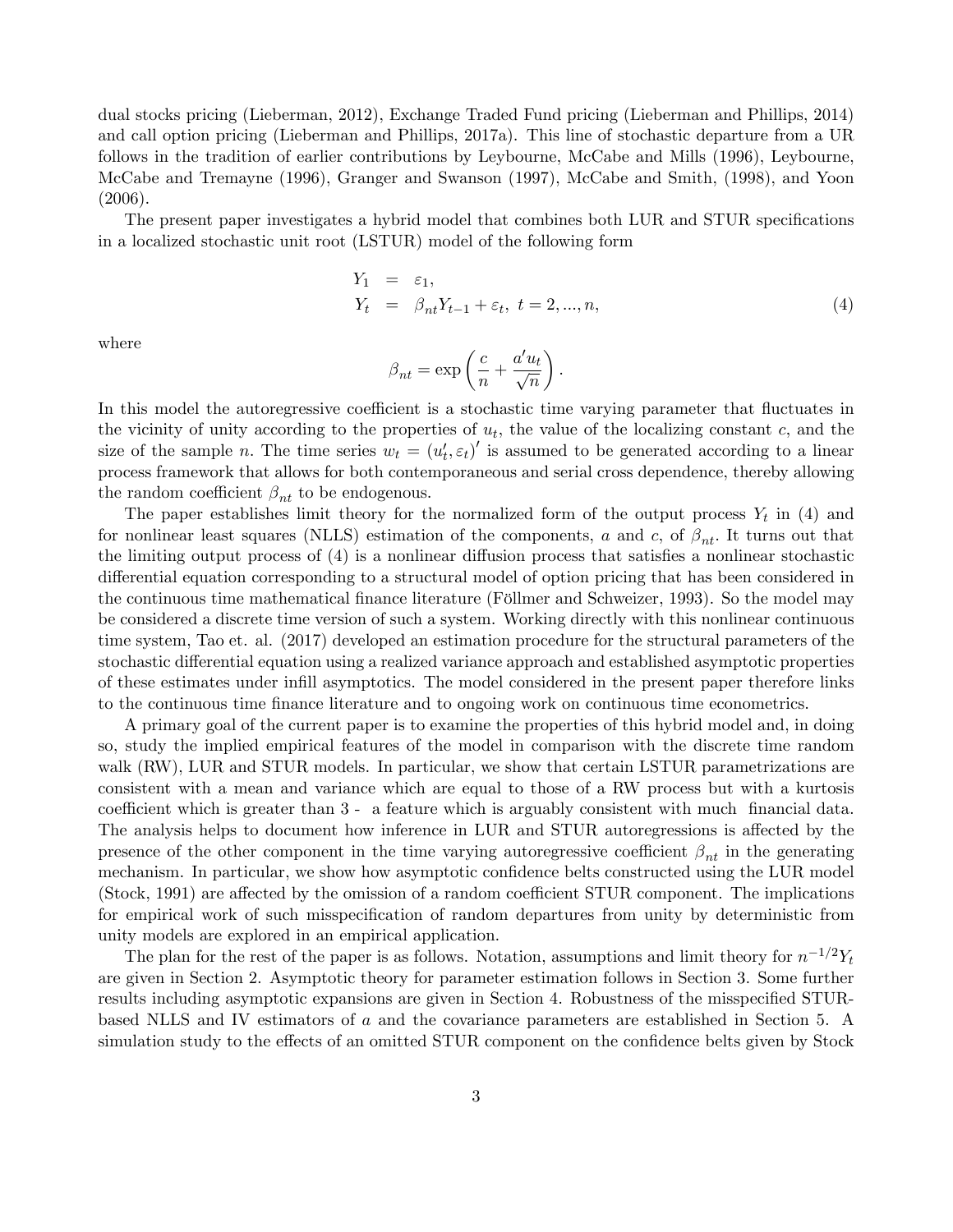(1991) for c and  $\beta$  in the LUR model is provided in Section 6. An empirical application supporting the analytical findings and simulations follows in Section 7. Section 8 concludes. All proofs are placed in the appendix.

#### 2 Preliminary Limit theory for the LSTUR Model

We start with the following assumption that will be used in the sequel detailing the generating mechanism for  $w_t$ .

**Assumption 1.** The vector  $w_t$  is a linear process satisfying

$$
w_t = G(L)\,\eta_t = \sum_{j=0}^{\infty} G_j \eta_{t-j},\,\,\sum_{j=1}^{\infty} j\,\|G_j\| < \infty,\,G(1)\,\text{ has full rank }K+1,\tag{5}
$$

 $\eta_t$  is iid, zero mean with  $E(\eta_t \eta'_t) = \Sigma_\eta > 0$  and  $\max E |\eta_{i0}|^p < \infty$ , for some  $p > 4$ .

Under Assumption 1,  $w_t$  is zero mean, strictly stationary and ergodic, with partial sums satisfying the invariance principle

$$
n^{-1/2} \sum_{t=1}^{\lfloor n \cdot \rfloor} w_t \Rightarrow B(\cdot) \equiv \text{BM}\left(\Sigma^{\ell r}\right), \ \Sigma^{\ell r} = \left(\begin{array}{cc} \Sigma_u^{\ell r} & \Sigma_{u\varepsilon}^{\ell r} \\ \Sigma_{u\varepsilon}^{\ell r'} & (\sigma_{\varepsilon}^{\ell r})^2 \end{array}\right),\tag{6}
$$

where  $\lfloor \cdot \rfloor$  is the floor function and  $B = (B_u, B_{\varepsilon})'$  is a vector Brownian motion. The matrix  $\Sigma^{\ell r} =$  $G(1)\Sigma_{\eta}G(1)^{'} > 0$  is the long run covariance matrix of  $w_t$ , with  $K \times K$  submatrix  $\Sigma_{u}^{\ell r} > 0$ , scalar  $(\sigma_{\varepsilon}^{\ell r})^2 > 0$  and  $K \times 1$  vector  $\Sigma_{u\varepsilon}^{\ell r}$ . In component form, we write (5) as

$$
w_{t} = \begin{pmatrix} u_{t} \\ \varepsilon_{t} \end{pmatrix} = \begin{pmatrix} G_{11}(L) & G_{12}(L) \\ G_{21}(L) & G_{22}(L) \end{pmatrix} \begin{pmatrix} \eta_{1t} \\ \eta_{2t} \end{pmatrix} = \begin{pmatrix} G_{1}(L) \\ G_{2}(L) \end{pmatrix} \begin{pmatrix} \eta_{1t} \\ \eta_{2t} \end{pmatrix}
$$
  
= 
$$
\begin{pmatrix} \sum_{j=0}^{\infty} G_{1,j} \eta_{t-j} \\ \sum_{j=0}^{\infty} G_{2,j} \eta_{t-j} \end{pmatrix}
$$
 (7)

where  $\eta_{1t}$  is  $K \times 1$ ,  $\eta_{2t}$  is scalar,  $G_{1,j}$  is  $K \times (K+1)$  and  $G_{2,j}$  is  $1 \times (K+1)$ .

We denote the contemporaneous covariance matrix of  $w_t$  by  $\Sigma > 0$ , with corresponding components  $\Sigma_{u\varepsilon} = E(u_t u'_t) > 0$ ,  $\Sigma_{u\varepsilon} = E(u_t \varepsilon_t)$  and  $\sigma_{\varepsilon}^2 = E(\varepsilon_t^2) > 0$ . The one-sided long run covariance matrices are similarly denoted by  $\Lambda = \sum_{h=1}^{\infty} E(w_0 w'_h)$  and  $\Delta = \sum_{h=0}^{\infty} E(w_0 w'_h) = \Lambda + \Sigma$ , with corresponding component submatrices  $\Lambda_{u\varepsilon} = \sum_{h=1}^{\infty} E(u_0 \varepsilon_h)$ ,  $\lambda_{\varepsilon\varepsilon} = \sum_{h=1}^{\infty} E(\varepsilon_0 \varepsilon_h)$ ,  $\Delta_{u\varepsilon} = \sum_{h=0}^{\infty} E(u_0 \varepsilon_h)$ ,  $\Delta_{\varepsilon\varepsilon} =$  $\sum_{h=0}^{\infty} E(\varepsilon_0 \varepsilon_h).$ 

We use  $H$  and  $L$  to denote the zero-one duplication and elimination matrices for which

$$
vec(A) = Hvech(A) \text{ and } vech(A) = Lvec(A), \qquad (8)
$$

where A is a symmetric matrix of order  $K+1$ . Under Assumption 1, centred partial sums of  $\eta_t \eta'_t$  satisfy the invariance principle

$$
\frac{1}{\sqrt{n}}\sum_{t=1}^{\lfloor nr \rfloor} vech \left(\eta_t \eta'_t - \Sigma_\eta\right) \Rightarrow \xi(r) , \qquad (9)
$$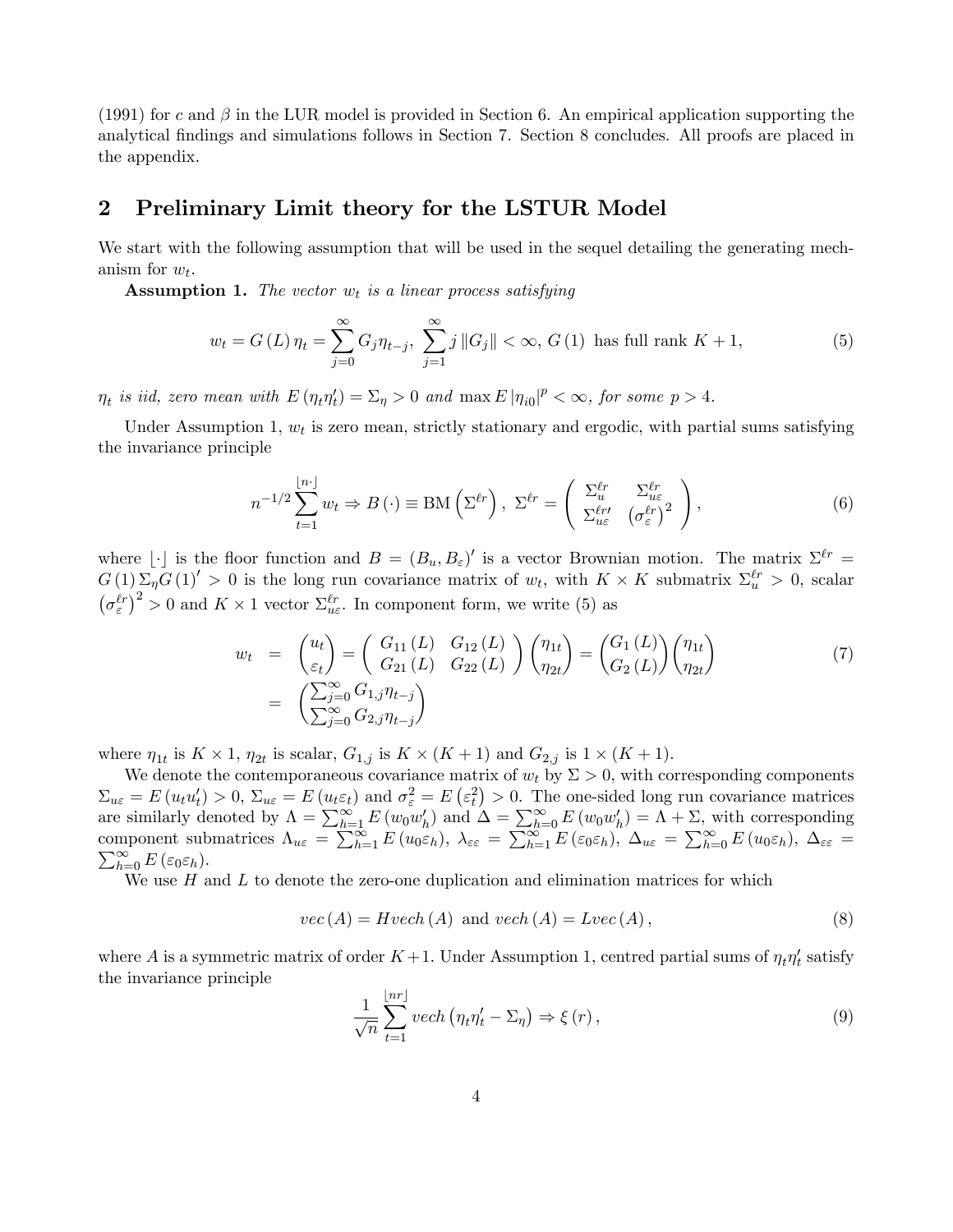where  $\xi(r)$  is vector Brownian motion with covariance matrix

$$
\Sigma_{\eta \otimes \eta} = E \left( L \left( (\eta_t \otimes \eta_t) - E (\eta_t \otimes \eta_t) \right) \left( (\eta_t' \otimes \eta_t') - E (\eta_t' \otimes \eta_t') \right) L' \right).
$$

Furthermore, for any  $l \neq 0$  we denote by  $\zeta(r)$  the vector Brownian motion with covariance matrix

$$
\mathbb{E}\left((\eta_t\eta'_t\otimes\eta_{t-l}\eta'_{t-l})\right)=E\left(\eta_t\eta'_t\right)\otimes E\left(\eta_{t-l}\eta'_{t-l}\right)=\Sigma_\eta\otimes\Sigma_\eta.
$$

Finally, the matrix of third order moments of  $\eta_t$  is denoted

$$
M_3 = E\left((\eta_t \otimes \eta_t)\,\eta'_t\right). \tag{10}
$$

The limit process of the scaled time series  $Y_t$  is given in the following Lemma.

**Lemma 1** For the model  $(4)$ , under Assumption 1,

$$
\frac{Y_{t=|nr|}}{\sqrt{n}} \Rightarrow G_{a,c}(r) := e^{rc+a'B_u(r)} \left( \int_0^r e^{-pc-a'B_u(p)} dB_{\varepsilon}(p) - a'\Delta_{u\varepsilon} \int_0^r e^{-pc-a'B_u(p)} dp \right). \tag{11}
$$

Lemma 1 extends the limit theory for the special case where there is no LUR component  $(c = 0)$ and the case where there is no STUR component  $(a = 0)$ . The latter case leads to the familiar limit

$$
\frac{Y_t}{\sqrt{n}} \Rightarrow \sigma_{\varepsilon}^{\ell r} \int_0^r e^{(r-s)c} dW(s) =: \sigma_{\varepsilon}^{lr} J_c(r) = G_{0,c}(r) =: G_c(r), \text{ say}
$$

where  $W(r)$  is standard BM and  $J_c(r)$  is a linear diffusion (Phillips, 1987).

#### 3 Parameter Estimation

Let  $\hat{a}_n$  and  $\hat{c}_n$  denote the NLLS of a and c. Explicit formulae for these estimates are not available but first order conditions are given in  $(65)$  of the Appendix. This section presents the limit theory for these estimates in various cases. We use the following sample covariance limit theory.

**Lemma 2** For the model  $(4)$ , under Assumption 1

$$
\frac{1}{n}\sum_{t=2}^{n}\varepsilon_{t}Y_{t-1} \Rightarrow \int_{0}^{1}G_{a,c}(r) dB_{\varepsilon}(r) + \Lambda_{u\varepsilon}' a \int_{0}^{1}G_{a,c}(r) dr + \lambda_{\varepsilon\varepsilon}.
$$
\n(12)

The limit in (12) reduces to the standard result  $\int_0^1 G_{0,c}(r) d B_{\varepsilon}(r) + \lambda_{\varepsilon \varepsilon}$  when  $a = 0$ .

We start with the case where  $a$  is known, which enables us to relate results to earlier literature on the LUR model in a convenient way. This simplification is relaxed below.

**Theorem 3** For the model  $(4)$ , under Assumption 1 and when a is known,

$$
\hat{c}_n - c \Rightarrow \left( \int_0^1 G_{a,c}^2(r) \, dr \right)^{-1} \left( \int_0^1 G_{a,c}(r) \, dB_\varepsilon(r) + \Delta'_{u\varepsilon} a \int_0^1 G_{a,c}(r) \, dr + \lambda_{\varepsilon\varepsilon} \right). \tag{13}
$$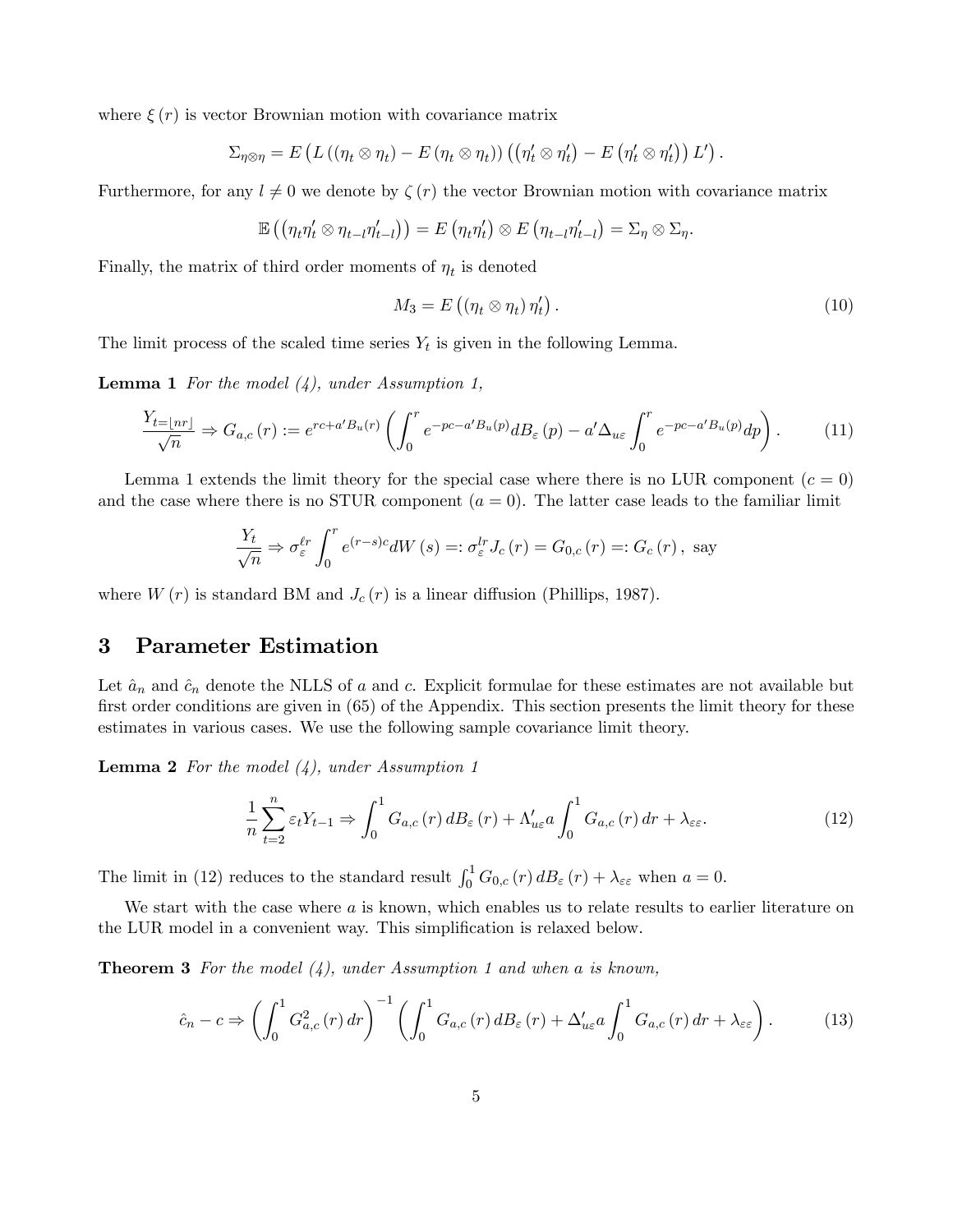When  $a = 0$  the result in (13) reduces to the standard limit theory for the least squares estimate  $\hat{c}_n$  of the localizing coefficient  $c$  in a LUR model, viz.,

$$
\hat{c}_n - c \Rightarrow \left( \int_0^1 G_c^2(r) \, dr \right)^{-1} \left( \int_0^1 G_c(r) \, dB_\varepsilon(r) + \lambda_{\varepsilon \varepsilon} \right). \tag{14}
$$

The presence of the stochastic UR component alters the usual limit theory (14) by (i) modifying the limiting output process to  $G_{a,c}(r)$  in which the effects of the random autoregressive coefficient figure, and (ii) introducing the additional bias term,  $\Delta'_{ue} a \int_0^1 G_{a,c}(r) dr$  to the limit distribution.

Next consider the case in which a is unknown.

**Theorem 4** For the model (4) under Assumption 1 with  $\Sigma_{ue} \neq 0$ 

$$
(\hat{a}_n - a) \Rightarrow \left( \int_0^1 G_{a,c}^2(r) dr \right)^{-1} \left( \int_0^1 G_{a,c}(r) dr \right) \Sigma_u^{-1} \Sigma_{u\varepsilon}, \tag{15}
$$

and

$$
(\hat{c}_n - c) \Rightarrow \left(\int_0^1 G_{a,c}^2(r) dr\right)^{-1} \left(\int_0^1 G_{a,c}(r) dB_{\varepsilon}(r) + \Lambda_{ue}' a \int_0^1 G_{a,c}(r) dr + \lambda_{\varepsilon\varepsilon}\right)
$$
  

$$
-\Sigma_{ue}' \Sigma_u^{-1} \frac{\int_0^1 G_{a,c}^2(r) dB_u(r) + 2\left(\Lambda_{uu}' a \int_0^1 G_{a,c}^2(r) dr + \Lambda_{ue} \int_0^1 G_{a,c}(r) dr\right)}{\left(\int_0^1 G_{a,c}^2(r) dr\right)^2} \int_0^1 G_{a,c}(r) dr.
$$

When  $\Sigma_{u\varepsilon} = 0$ ,

$$
\sqrt{n} (\hat{a}_n - a) \Rightarrow \frac{\Sigma_u^{-1}}{\int_0^1 G_{a,c}^2(r) dr} \left( \sum_{j=0}^\infty (G_{2,j} \otimes G_{1,j}) H \int_0^1 G_{a,c}(r) d\xi(r) \right)
$$
  
+ 
$$
\sum_{j=1}^\infty (G_{2,j} \otimes G_{1,j}) M_3 \left( \left( \sum_{i=0}^{j-1} G_{1,i} \right)' a \int_0^1 G_{a,c}(r) dr + \left( \sum_{i=0}^{j-1} G_{2,i} \right)' \right)
$$
  
+ 
$$
\sum_{j \neq k} (G_{2,k} \otimes G_{1,j}) \int_0^1 G_{a,c}(r) d\zeta(r) + E \left( \varepsilon_t u_t u_t' \hat{a}_n \right) \int_0^1 G_{a,c}(r) dr \right)
$$
  

$$
\Rightarrow \left( \int_0^1 G_{2,(n)}^2 dr \right)^{-1} \left( \int_0^1 G_{a,(n)}(r) dR_{a}(r) + M_{a,0} \int_0^1 G_{a,(n)}(r) dr + M_{a,0} \int_0^1 G_{a,(n)}(r) dr \right)
$$

and  $(\hat{c}_n - c) \Rightarrow \left(\int_0^1 G_{a,c}^2(r) dr\right)^{-1} \left(\int_0^1 G_{a,c}(r) dB_{\varepsilon}(r) + \Lambda_{u\varepsilon}' a \int_0^1 G_{a,c}(r) dr + \lambda_{\varepsilon\varepsilon}\right).$ 

The distribution of  $\hat{a}_n$  depends on the localizing coefficient c through  $G_{a,c} (r)$ . The estimator is consistent when  $\Sigma_{u\varepsilon} = 0$ . When  $\Sigma_{u\varepsilon} \neq 0$ , the parameter a may be estimated consistently using instrumental variables (Lieberman and Phillips, 2017b) or by infill asymptotics via a two-stage process involving realized variance when high frequency data is available (Tao et al., 2017)). Unlike  $\hat{a}_n$ ,  $\hat{c}_n$  is inconsistent irrespective of whether  $\Sigma_{u\varepsilon} = 0$  and this accords with known results for simpler models without STUR effects (Phillips, 1987). However, the localizing coefficient c may be estimated consistently under certain conditions when the data support joint large span and infill asymptotics, as shown in Tao et al. (2017).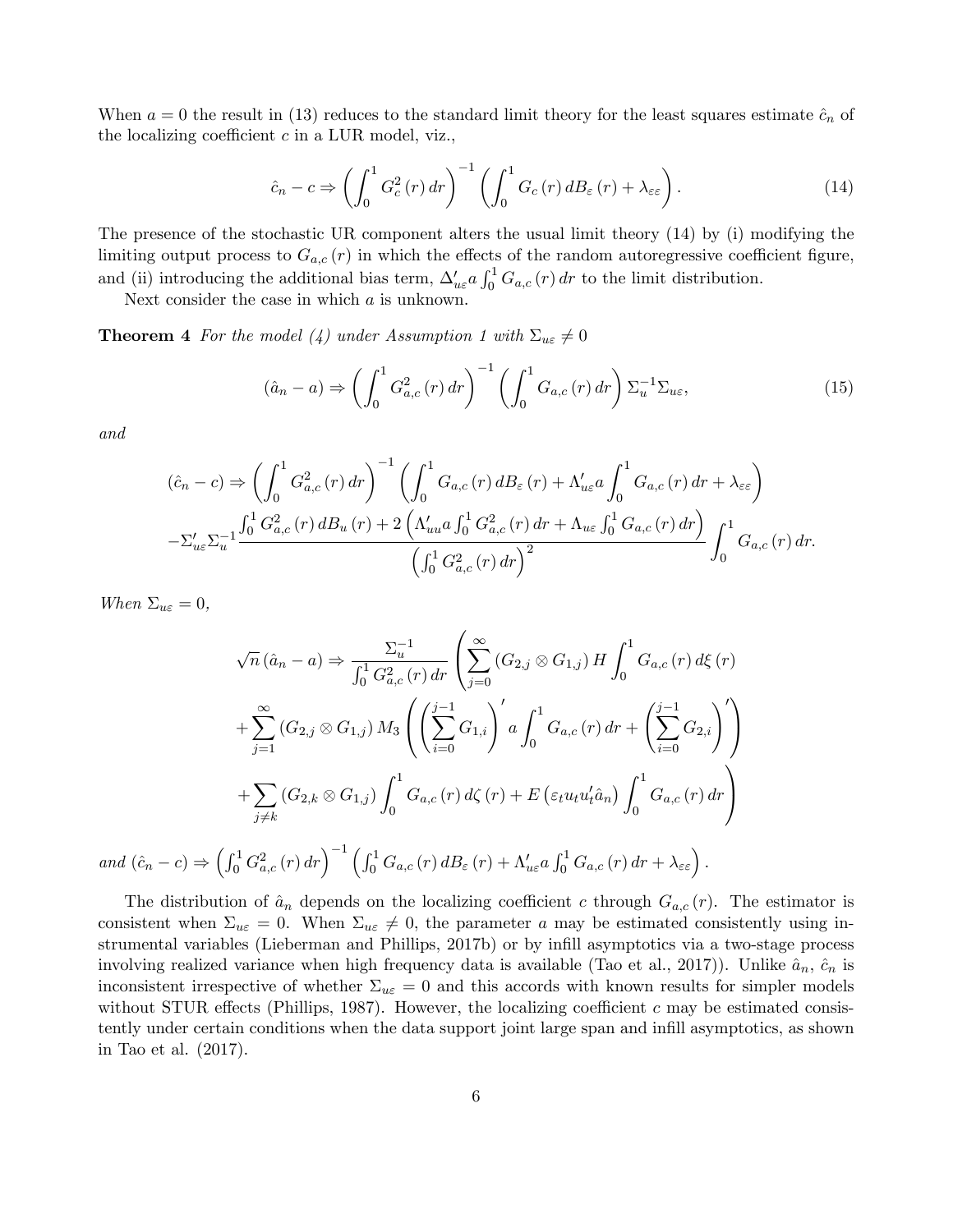The next result concerns the OLS estimator of the autoregressive coefficient  $\beta_{nt}$ . Its asymptotic distribution and that of the t-statistic for testing the hypothesis of a unit root are used later in the paper to construct confidence intervals for the autoregressive parameter.

**Theorem 5** The ols estimator of  $\beta_{nt}$  in the model (4) and under Assumption 1 satisfies

$$
n\left(\hat{\beta}_{nt} - 1\right) \Rightarrow c + \frac{a'\Sigma_{u}a}{2} + \frac{a'\left(\int_{0}^{1} G_{a,c}^{2}(r) dB_{u}(r) + 2\left(\Lambda'_{uu}a\int_{0}^{1} G_{a,c}^{2}(r) dr + \frac{3}{2}\Lambda_{u\varepsilon}\int_{0}^{1} G_{a,c}(r) dr\right)\right) + \int_{0}^{1} G_{a,c}(r) dB_{\varepsilon}(r) + \lambda_{\varepsilon\varepsilon} - \int_{0}^{1} G_{a,c}^{2}(r) dr.
$$

When  $w_t$  is a martingale difference, the one-sided long run covariances are zero and the limit result reduces to

$$
n\left(\hat{\beta}_{nt} - 1\right) \Rightarrow c + \frac{a\sum_{u} a}{2} + \frac{a'\int_{0}^{1} G_{a,c}^{2}(r) dB_{u}(r) + \int_{0}^{1} G_{a,c}(r) dB_{\varepsilon}(r)}{\int_{0}^{1} G_{a,c}(r)^{2} dr}.
$$
 (16)

#### 4 Empirical Implications and Further Results

This section explores the relationships among the RW, LUR and LSTUR models in more detail in the univariate case  $(K = 1)$  with  $\Sigma_{u\varepsilon} = 0$  and for iid  $(u'_t, \varepsilon_t)$ . This special case highlights the distinguishing features of these models and some key elements in their relationships that are important for empirical work. The output limit process (11) in this case has the simpler form

$$
G_{a,c}(r) = e^{rc + a_n(r)} \int_0^r e^{-pc - a' B_u(p)} d B_{\varepsilon}(p) , \qquad (17)
$$

which satisfies the generating differential equation

$$
dG_{a,c}(r) = aG_{a,c}(r) dB_u(r) + dB_{\varepsilon}(r) + \left(c + \frac{b}{2}\right) G_{a,c}(r) dr,
$$
\n(18)

where  $b = (a\sigma_u)^2$ . The covariance kernel and moments of the output process  $G_{a,c}(r)$  are given in the following result.

**Lemma 6** For the model (4), under the assumptions that  $K = 1$ ,  $\Sigma_{u\epsilon} = 0$ , and  $u_t$  and  $\varepsilon_t$  are iid,

$$
E\left(G_{a,c}\left(r\right)\right)=0,
$$

$$
Cov(G_{a,c}(r), G_{a,c}(s)) = \sigma_{\varepsilon}^2 e^{(c+\frac{b}{2})(r\vee s - r\wedge s)} \frac{e^{2(c+b)r\wedge s} - 1}{2(c+b)} =: \gamma_{G_{a,c}}(r, s), \tag{19}
$$

and

$$
E\left(G_{a,c}^4\left(r\right)\right) = \frac{3\sigma_{\varepsilon}^4 e^{4(c+2b)r}}{c+b} \left(\frac{1 - e^{-2(c+3b)r}}{2(c+3b)} - \frac{1 - e^{-4(c+2b)r}}{4(c+2b)}\right). \tag{20}
$$

An immediate consequence of Lemma 6 is that

$$
Var\left(G_{a,c}\left(r\right)\right) = E\left(G_{a,c}^{2}\left(r\right)\right) = \sigma_{\varepsilon}^{2} \frac{e^{2(c+b)r} - 1}{2\left(c+b\right)}.
$$
\n(21)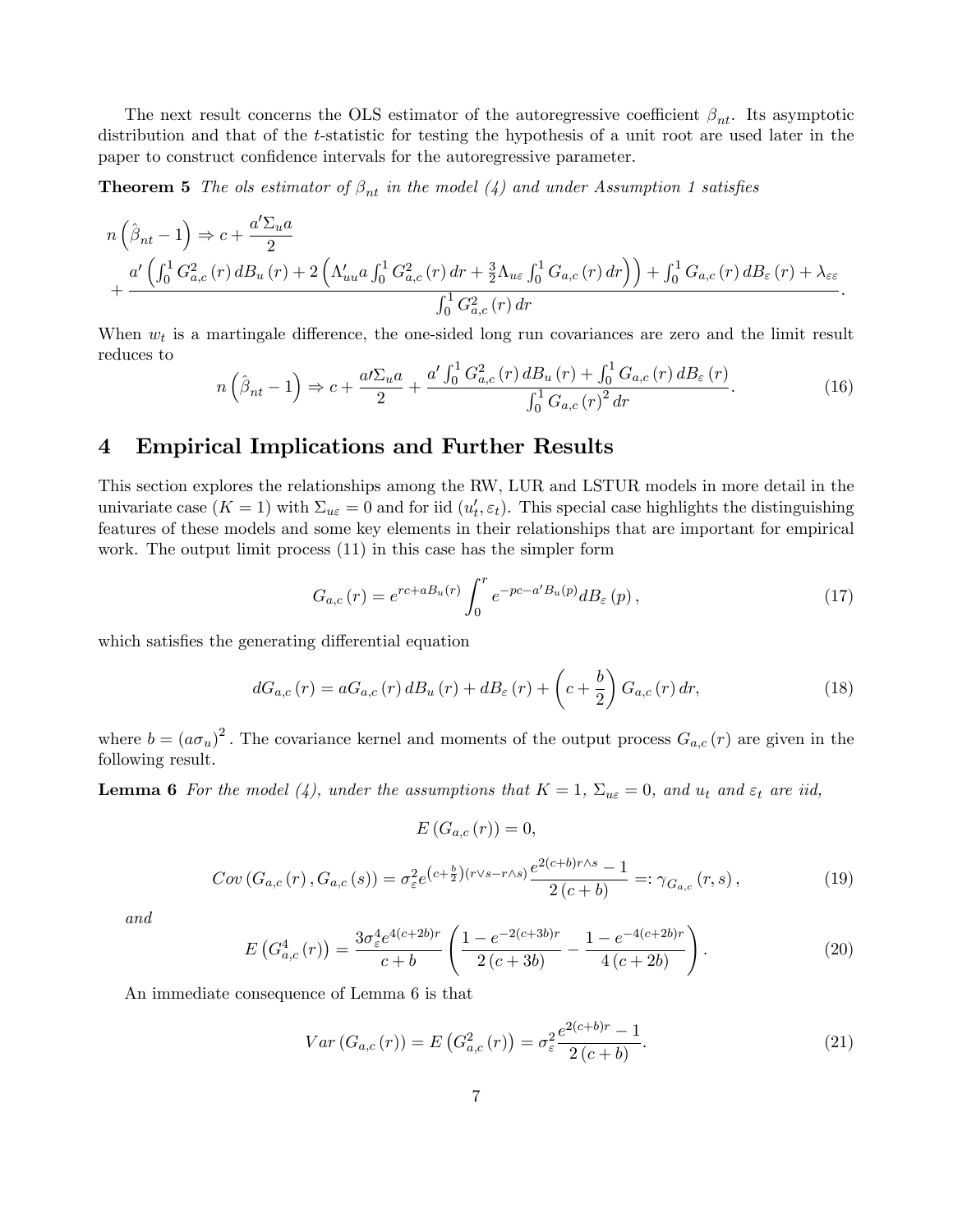The function  $(e^{zr} - 1)/z$  is monotonically increasing and equals r at  $z = 0$ . It follows from (21) that an LSTUR process with  $c = -b$  has a limit process with variance  $\sigma_{\varepsilon}^2 r$ , which is the variance of a Brownian motion. However, the process  $G_{a,c}(r)$  is non-Gaussian in this case and has covariance kernel  $\gamma_{G_{a,c=-b}}(r,s) = \sigma_{\varepsilon}^2 e^{-\frac{b}{2}(r\vee s-r\wedge s)}r \wedge s \neq r \wedge s$ . Thus, the particular case where  $c + b = 0$  provides an interesting example of a non-Gaussian LSTUR limit process whose first two moments match those of Brownian motion. For  $c + b < 0$  the variance of the LSTUR limit is less than that of Brownian motion and for  $c + b > 0$  the variance is larger and increasing with the value of  $c + b$ . In particular, given c, the variance of the process increases with b (equivalently, with either |a| or  $\sigma_u$ ). Alternatively, given b, the variance of the process increases with  $c$ . A small  $b$  expansion of  $(21)$  yields

$$
Var(G_{a,c}(r)) = \sigma_{\varepsilon}^{2} \left( \frac{e^{2cr} - 1}{2c} + \frac{\left(1 + e^{2cr} (2cr - 1)\right)}{2c^{2}} b + O\left(b^{2}\right) \right),
$$

showing that the lead term of the variance is the variance of the linear diffusion LUR process, as expected, coupled with a second linear term in b.

Even though the special case  $c + b = 0$  matches the first two moments of the LSTUR limit process with a Brownian motion, the kurtosis of the processes differ. In particular, using Lemma 6, we have

$$
\lim_{b+c \to 0} E\left(G_{a,c}^4\left(r\right)\right) = \frac{3\sigma_{\varepsilon}^4 \left(e^{-4cr} + 4cr - 1\right)}{8c^2} = 3\sigma_{\varepsilon}^4 \left(r^2 + O\left(c\right)\right), \text{ and } \lim_{b+c \to 0} E\left(G_{a,c}^2\left(r\right)\right) = \sigma_{\varepsilon}^2 r,\tag{22}
$$

so that in this case the kurtosis of the process,  $\left\{3\sigma_{\varepsilon}^{4}\left(r^{2}+O\left(c\right)\right)\right\}/\left(\sigma_{\varepsilon}^{2}r\right)^{2}=3+O\left(c\right)$ , matches that of Brownian motion when  $c \to 0$  because the variances are the same when  $c + b = 0$ . However, kurtosis exceeds 3 in the case  $c + b = 0$  and  $c < 0$  and kurtosis increases as c becomes more negative when  $c + b = 0$ . The case  $c + b = 0$  and  $c > 0$  is excluded because  $b = (a\sigma_u)^2 \geq 0$ .

An instantaneous kurtosis measure for the process increments  $dG_{a,c}(r)$  at r may be defined as

$$
\kappa_{b,c}(r) = \frac{E\left(E\left[\left(dG_{a,c}(r)\right)^4|\mathcal{F}_r\right]\right)}{\left\{E\left(E\left[\left(dG_{a,c}(r)\right)^2|\mathcal{F}_r\right]\right)\right\}^2}
$$

which has the following explicit form for the diffusion process  $(18)$ 

$$
\kappa_{b,c}(r) = 3 + \frac{3b^2 \left[ E\left(G_{a,c}^4(r)\right) - \left(E\left(G_{a,c}^2(r)\right)\right)^2 \right]}{b^2 \left(E\left(G_{a,c}^2(r)\right)\right)^2 + \sigma_{\varepsilon}^4 + 2b\sigma_{\varepsilon}^2 E\left(G_{a,c}^2(r)\right)} + o_p\left(1\right),\tag{23}
$$

;

as shown in Lemma 12 of the Appendix. The second term on the right side of (23) shows the excess kurtosis in the process increments arising from the non-Gaussianity of  $G_{a,c}(r)$ . As  $b \to 0$  we have  $\kappa_{b,c}(r) \to 3$ , as expected since in that case  $G_{a,c}(r) \to G_c(r) = \int_0^r e^{-(r-p)c} d\mathring{B}_{\varepsilon}(p) = \sigma_{\varepsilon} J_c(r)$ , which is a linear Gaussian diffusion. But when  $c \to 0$ ,  $G_{a,c}(r) \to G_a(r) = e^{a B_u(r)} \int_0^r e^{-a' B_u(p)} d B_{\varepsilon}(p)$  which is still non-Gaussian and  $\kappa_{b,0} (r) > 3$ . A large b expansion of (23) shows that  $\kappa_{b,c} (r) \sim \frac{9}{6}$  $\frac{9}{6}e^{4br}$ , with kurtosis increasing exponentially with  $b = a^2 \sigma_u^2$ , measuring the impact of non-Gaussianity in the process  $G_{a,c}(r)$ as either  $a^2$  or  $\sigma_u^2$  rise, which originates in the nonlinear dependence of  $G_{a,c}(r)$  on  $aB_u(r)$ .

These results are summarized in the following remark.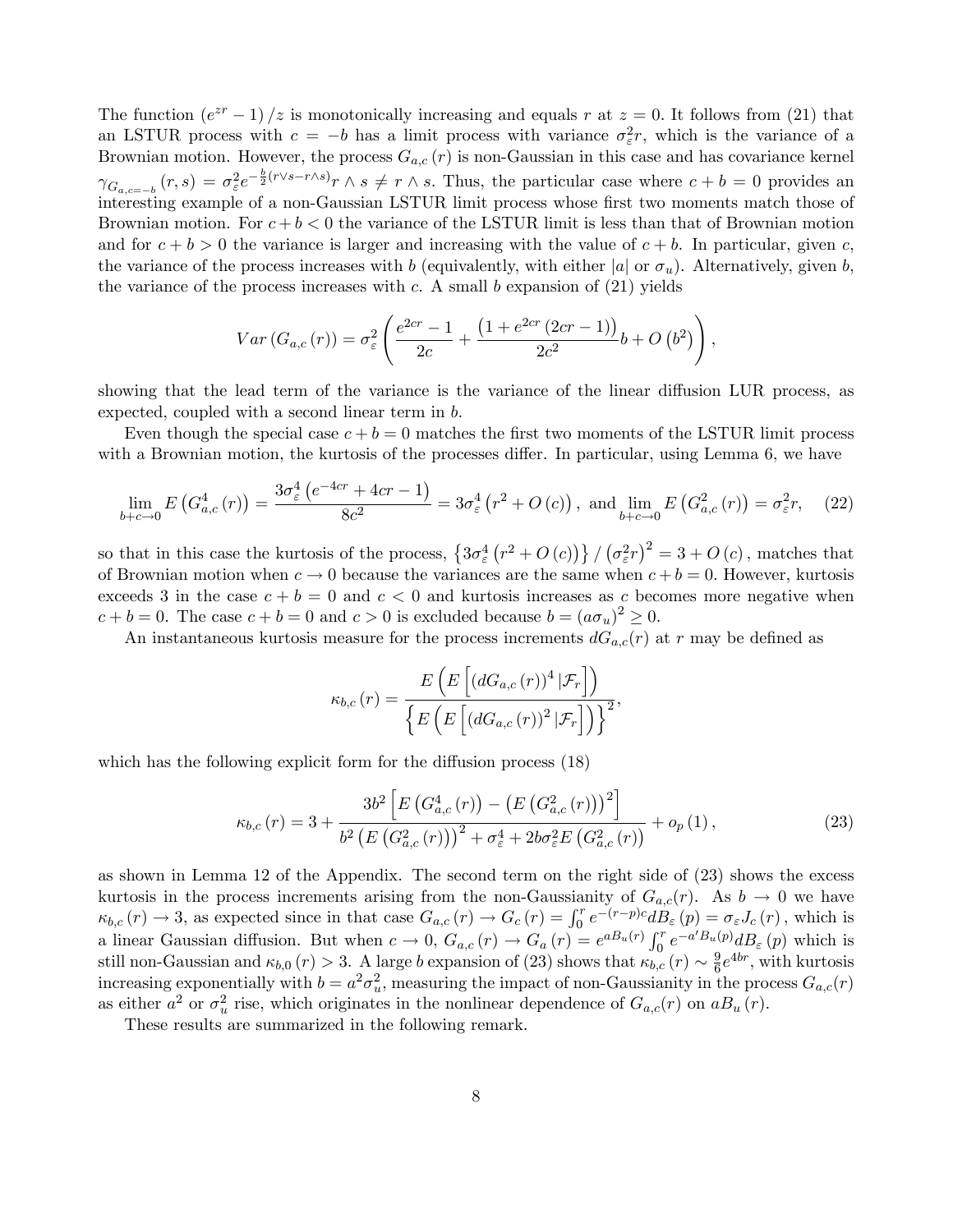For the model (4) with  $K = 1$ ,  $\Sigma_{u\epsilon} = 0$ , and iid  $(u_t, \epsilon_t)$ , the instantaneous kurtosis measure of the increment process  $dG_{a,c}(r)$  is

$$
\kappa_{b,c}(r) = 3 + \frac{3b^2 Var\left(G_{a,c}^2(r)\right)}{b^2 \left(E\left(G_{a,c}^2(r)\right)\right)^2 + \sigma_{\varepsilon}^4 + 2b\sigma_{\varepsilon}^2 E\left(G_{a,c}^2(r)\right)} + o_p(1),
$$

and the kurtosis of the process  $G_{a,c}(r)$  itself satisfies

$$
\lim_{c+b \to 0} \frac{E\left(G_{a,c}^4(r)\right)}{\left(E\left(G_{a,c}^2(r)\right)\right)^2} = \frac{3\left(e^{-4cr} + 4cr - 1\right)}{8\left(cr\right)^2},
$$

which rises as  $c \to -\infty$  and has minimum of 3 at  $c = 0$ .

Financial data are well known to resemble trajectories generated by a RW but with the important exception that the kurtosis coefficient of asset returns exceeds 3, typically by a large margin. This stylized feature of financial times series matches the corresponding characteristic of the LSTUR limit process  $G_{a,c}(r)$ , which has random wandering behavior similar to a Gaussian RW but with kurtosis of its increments in excess of Gaussian increments. These features give the LSTUR process a desirable property for empirical work.

In spite of their common features, the limit processes corresponding to RW, LUR, and LSTUR time series are very different, including the special parameter configuration  $c + b = 0$  in LSTUR. In particular, when  $K = 1$ ,  $\Sigma_{u\epsilon} = 0$ , and  $(u_t, \epsilon_t)$  are iid, the limit process  $G_{a,c}(r)$  satisfies the stochastic differential equation (18). Non-Gaussianity in the process  $G_{a,c}(r)$  is then governed by the magnitude of the coefficient  $b = a^2 \sigma_u^2$ . The following result sheds light on the composition of the process  $G_{a,c}(r)$ when the parameter  $b$  is small.

**Lemma 7** For the model (4) when  $K = 1$ ,  $\Sigma_{u\epsilon} = 0$ , and  $u_t$  and  $\varepsilon_t$  are iid,

$$
G_{a,c}(r) = G_c(r) + V_{c,a}(r) + O_p(b),
$$
\n(24)

where  $G_c(r) = \int_0^r e^{(r-p)c} dB_{\varepsilon}(p)$  is a Gaussian process,  $V_{c,a}(r) = a \int_0^r e^{(r-p)c} (B_u(r) - B_u(p)) dB_{\varepsilon}(p)$ is a mixed Gaussian process, and  $G_c(r)$  and  $V_{c,a}(r)$  are uncorrelated. To first order in b

$$
Var\left(G_{a,c}\left(r\right)\right) = \sigma_{\varepsilon}^{2} \left(\frac{e^{2cr} - 1}{2c} + \frac{b\left(e^{2cr}\left(2cr - 1\right) + 1\right)}{\left(2c\right)^{2}}\right) + O\left(b\right). \tag{25}
$$

According to (24) and (25) the STUR component effect is small when  $b = a^2 \sigma_u^2$  is small, in which case the limit process  $G_{a,c}(r)$  is approximately mixed Gaussian, with variance that exceeds the variance of the LUR process component, viz.,

$$
\sigma_{\varepsilon}^{2}\left(\frac{e^{2cr}-1}{2c}+\frac{b\left(e^{2cr}\left(2cr-1\right)+1\right)}{\left(2c\right)^{2}}\right)\geq\sigma_{\varepsilon}^{2}\left(\frac{e^{2cr}-1}{2c}\right).
$$

In the special configuration  $c + b = 0$  when b is small, c is also small and then the LSTUR process is approximately Brownian motion with variance  $\sigma_{\varepsilon}^2 r$ .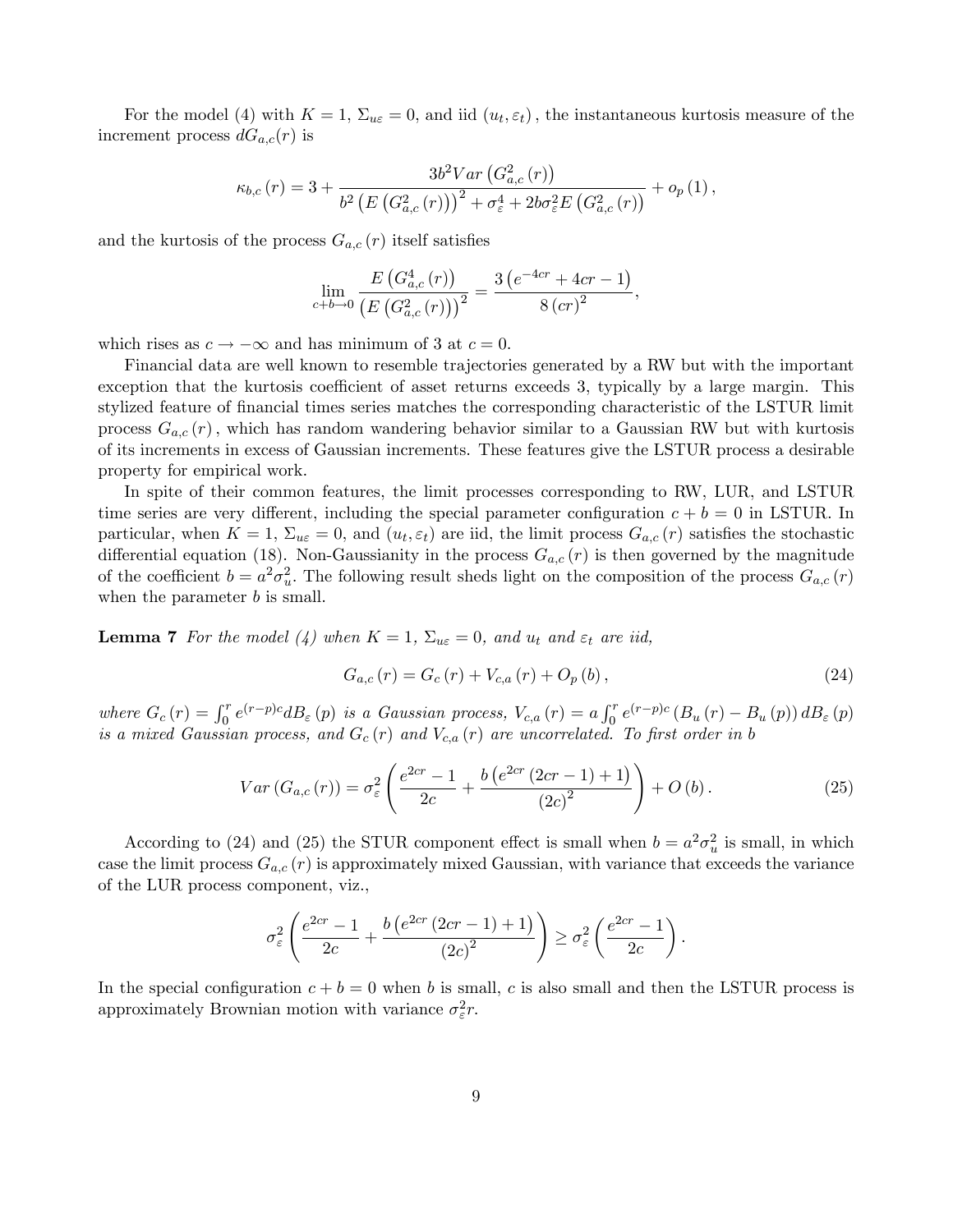#### 5 Robustness to Misspecification

This section explores the robustness of STUR-based NLLS and IV parameter estimation to misspecification that arises from an LSTUR generating mechanism. Let  $(\tilde{a}_n, \tilde{\sigma}_{\varepsilon,n}^2)$  be the STUR-based NLLS estimates of  $(a, \sigma_{\varepsilon}^2)$ , so that

$$
\tilde{a}_n = \arg\min_a \sum_t \left( Y_t - e^{a'u_t/\sqrt{n}} Y_{t-1} \right)^2, \ \tilde{\sigma}_{\varepsilon,n}^2 = \frac{1}{n} \sum_t \left( Y_t - e^{\tilde{a}'_n u_t/\sqrt{n}} Y_{t-1} \right)^2.
$$

When  $\Sigma_{u\varepsilon} = 0$ ,  $(u_t, \varepsilon_t)$  is iid, and the generating mechanism is LSTUR,  $\tilde{a}_n$  and  $\tilde{\sigma}_{\varepsilon,n}^2$  are still consistent for a and  $\sigma_{\varepsilon}^2$ , as shown below.

**Lemma 8** For the model (4) when  $\Sigma_{u\varepsilon} = 0$  and  $(u_t, \varepsilon_t)$  is iid,

$$
(i) \quad \sqrt{n} \left( \tilde{a}_n - a \right) \Rightarrow \frac{1}{\int_0^1 G_{a,c}(r) dr} \Sigma_u^{-1} \left\{ \left\{ E \left( \varepsilon_t u_t u_t' \right) \right\} a \int_0^1 G_{a,c}(r) dr + \int_0^1 G_{a,c}(r) dB_{u\varepsilon}(r) \right\},
$$
  
\n(ii)  $\tilde{\sigma}_{\varepsilon,n}^2 \to_p \sigma_{\varepsilon}^2$ ,

(iii) If  $\tilde{Y}_{t}^{p} = \left(1 + \frac{\tilde{a}_{n}^{\prime} u_{t}}{\sqrt{n}} + \frac{(\tilde{a}_{n}^{\prime} u_{t})^{2}}{2n}\right)$  $_{2n}$  $\int Y_{t-1}$  and  $\hat{Y}^p_t = \left(1 + \frac{\tilde{a}'_n u_t}{\sqrt{n}} + \frac{1}{n}\right)$ n  $(c+\frac{(\tilde{a}_n'u_t)^2}{2})$  $\left(\frac{u_t}{2}\right)$   $\left(Y_{t-1}\right)$  are in-sample predictors based on  $ST\dot{U}R$  and  $LST\dot{U}R$  specifications, then

$$
\frac{1}{\sqrt{n}}\sum_{t}\left(Y_{t}-\tilde{Y}_{t}^{p}\right)\Rightarrow B_{\varepsilon}(1)+c\int_{0}^{1}G_{a,c}(r) dr, \quad \frac{1}{\sqrt{n}}\sum_{t}\left(Y_{t}-\hat{Y}_{t}^{p}\right)\Rightarrow B_{\varepsilon}(1),
$$

and  $\sum_t$  $\left(\tilde{Y}^p_t - \hat{Y}^p_t\right)$  $\int^2 \Rightarrow c^2 \int_0^1 G_{a,c}^2(r) dr.$ 

Parts (i) and (ii) of Lemma 8 are obtained in the same way as Theorems 2 and 3 of Lieberman and Phillips (2017a). The only difference in the limit distribution in (i) compared to the case where STUR is the correct specification the limit process is now  $G_{a,c}(r)$  rather than  $G_a(r)$ . An implication of this result is that the  $n^{-1}$ -normalized sum of squared errors of (the misspecified) STUR and LSTUR will be identical asymptotically and therefore, for large enough  $n$ , AIC and BIC should always favor STUR over LSTUR, even when LSTUR is the true DGP. This Önding corresponds with the known result that information criteria such as BIC are typically blind to local departures of the LUR variety (Phillips and Ploberger, 2003; Leeb and Pötscher, 2005).

In part (iii) of the Lemma,  $\tilde{Y}^p_t$  and  $\hat{Y}^p_t$  are the STUR- and LSTUR-based predictors of  $Y_t$ . The latter is infeasible as c is unknown but may be replaced by an inconsistent estimate or by imposing a special restriction such as  $c = -b$ , which is discussed in Section 4. In this case, the  $n^{-1/2}$ -normalized error sums differ by the term  $c \int_0^1 G_{a,c}(r) dr$  and the sum of squared discrepancies between the two predictors converges to  $c^2 \int_0^1 G_{a,c}(r)^2 dr$  so that the value of the localizing coefficient c affects these differentials directly as well as through the correct limit process  $G_{a,c}(r)$  corresponding to LSTUR rather than  $G_a(r)$ 

In the case  $\Sigma_{ue} \neq 0$ , even the correctly specified LSTUR-based NLLS estimator is inconsistent. Fortunately, for the LSTUR model the misspecified STUR-based IV estimators (Lieberman and Phillips, 2017b) of a and the covariance parameters are still consistent. Let  $\tilde{a}_{n}^{IV}$ ,  $\tilde{\gamma}_{\varepsilon,n}^{IV}(j)$  and  $\tilde{\gamma}_{u,\varepsilon,n}^{IV}(j)$  be the STUR-based IV estimators of a,  $\gamma_{\varepsilon}(j) = Cov(\varepsilon_t, \varepsilon_{t-j})$  and  $\gamma_{u,\varepsilon}(j) = Cov(u_t, \varepsilon_{t-j})$  for  $(j = 0, 1, 2, ...).$ That is,  $\tilde{a}_n^{\mathcal{IV}}$  solves the K-moment conditions

$$
\sum_{t=2}^{n} \left(Y_t - \beta_{nt} \left(\tilde{a}_n^{IV}\right) Y_{t-1}\right) Z_t = 0,
$$
\n(26)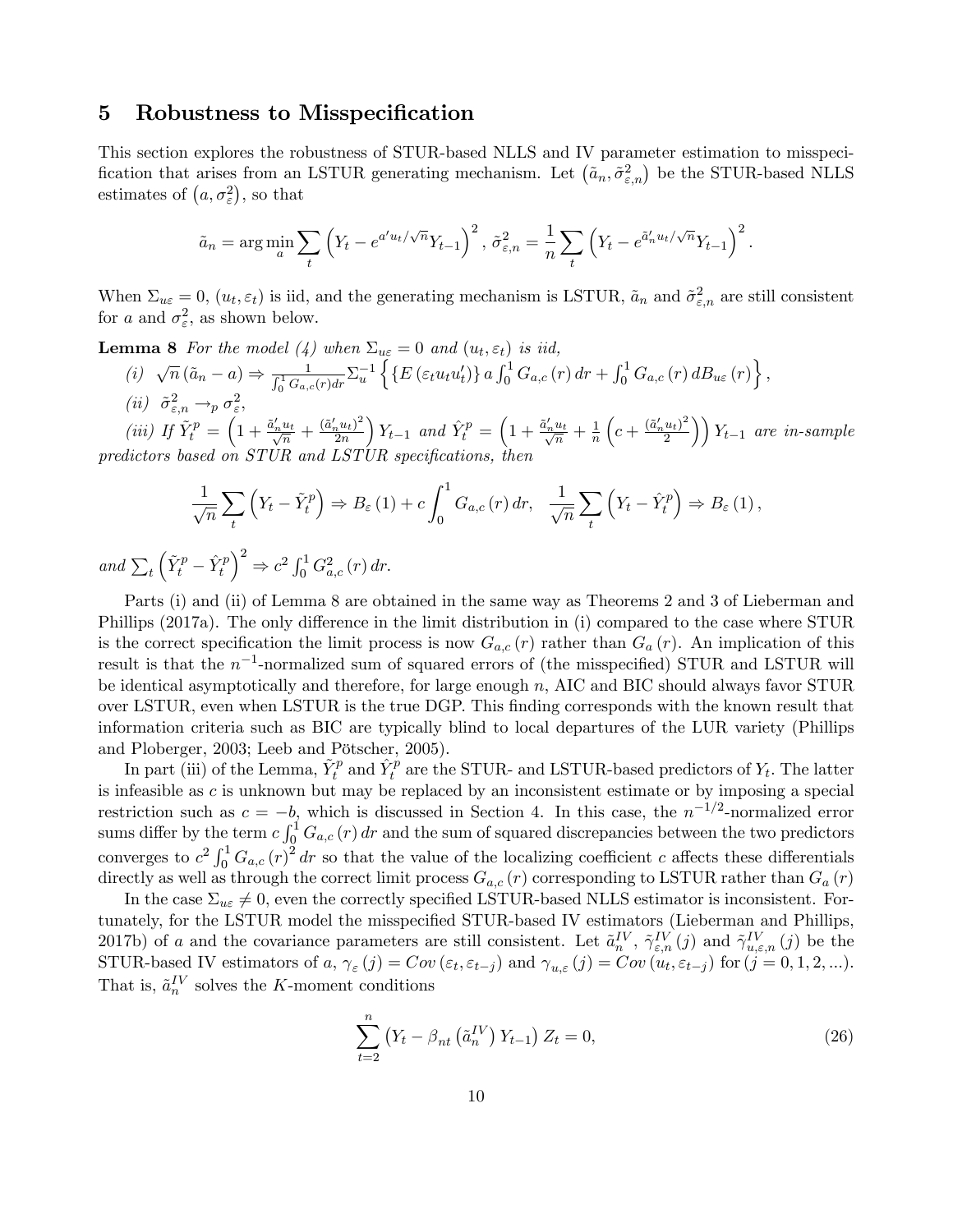where  $Z_t$  is a vector of instruments which satisfy Assumption 3 of Lieberman and Phillips (2017b),

$$
\tilde{\gamma}_{\varepsilon,n}^{IV}(j) = \frac{1}{n} \sum_{t=j+2}^{n} e_t^{IV} e_{t-j}^{IV}, \ \tilde{\gamma}_{u,\varepsilon,n}^{IV}(j) = \frac{1}{n} \sum_{t=j+2}^{n} u_t e_{t-j}^{IV},
$$

and

$$
e_t^{IV} = Y_t - e^{\tilde{a}_n^{IV} u_t / \sqrt{n}} Y_{t-1}, \ t = 2, ..., n. \tag{27}
$$

In the misspecified model case, the STUR-IV estimators are still consistent. In particular, for the model (4) and under Assumptions 2-3 of Lieberman and Phillips (2017b), we have  $\tilde{a}_n^{IV} - a = O_p(n^{-1/2}),$  $\tilde{\gamma}_{\varepsilon,n}^{IV}(j) - \gamma_{\varepsilon}(j) = O_p(n^{-1/2})$  and  $\tilde{\gamma}_{u,\varepsilon,n}^{IV}(j) - \gamma_{u,\varepsilon}(j) = O_p(n^{-1/2})$  for all fixed and finite j. The proof follows the arguments given in Theorems 3 and 4 of Lieberman and Phillips (2017b) and is omitted. These results are employed in the empirical section below.

#### 6 The Effects of Misspecification on CI Construction

Stock (1991) constructed confidence belts for the localizing coefficient c in the LUR model from which confidence intervals (CIs) valid within a vicinity of unity for the autoregressive coefficient  $\beta$  could be deduced from unit root tests. Application of this methodology to the Nelson Plosser (1982) data produced very wide confidence bands. Hansen (1999) showed how the accuracy of these simulationbased CIs deteriorated as the stationary regrion was approached. He suggested a grid bootstrap procedure for the construction of the CIs which helped to improve coverage accuracy of the bands. Phillips (2014) provided an asymptotic analysis that explained the deterioration of the CIs as the generating process moves deeper into the LUR region and ultimately the stationary region, reinforcing the work of Hansen (1999) and Mikusheva (2007) on the role of correctly centred statistics in the development of uniformly valid confidence bands.

This work was all conducted using LUR formulations of departures from unity. The present section addresses the issue of how confidence band accuracy is affected by an underspecification of an LSTUR process as an LUR process. To this end, we consider the limit distribution given in (16). The t-ratio for the UR hypothesis is given by

$$
t_{\beta} = \frac{n\left(\hat{\beta}_n - 1\right)}{\left(\hat{\sigma}_{\varepsilon}^2 / n^{-2} \sum_t Y_{t-1}^2\right)^{1/2}} \Rightarrow \frac{1}{\sigma_{\varepsilon}} \left(\int_0^1 G_{a,c}(r)^2 dr\right)^{1/2} \left(c + \frac{a/ \Sigma_u a}{2} + \frac{a' \int_0^1 G_{a,c}^2(r) dB_u(r) + \int_0^1 G_{a,c}(r) dB_{\varepsilon}(r)}{\int_0^1 G_{a,c}(r)^2 dr}\right)
$$
(28)

;

where  $\hat{\sigma}_{\varepsilon}^2$  is a consistent estimator of  $\sigma_{\varepsilon}^2$ , such as the IV estimator  $\tilde{\gamma}_{\varepsilon,n}^{IV}(0)$ , discussed in Section 5. When  $a = 0$ , the result (28) reduces to equation (2) of Phillips (2014), or equation (5) of Stock (1991)<sup>1</sup>. To get an idea of how the confidence belts of Stock (1991) would be affected by the omission of a stochastic component, we simulated the right side of (28) with parameter settings  $\sigma_{\varepsilon}^2 = 1$ ,  $\Sigma_{u\varepsilon} = 0$ ,  $a = (0, 1, 2, 3, 4), \sigma_u^2 = (0.1, 1)$  and  $c = (1, 0, -1, -5, -10, \ldots, -35)$ . As  $b = (a\sigma_u)^2$ , the setting includes parameter combinations under which  $-35 < c+b < 17$ . Table 1 was constructed with 5000 replications and 400 integral points and includes the 5th, 10th, 50th, 90th and 95th percentiles of the simulated asymptotic distribution, as well as the width of the 80%- and 90%-CIs in each case.

The most striking feature of the results is that the CIs become wider as the value of  $c + b$  increases.

 $\overline{1_{\text{To be precise, Stock (1991, equation (5))}}}$  used a demeaned ADF t-statistic in constructing the confidence belts.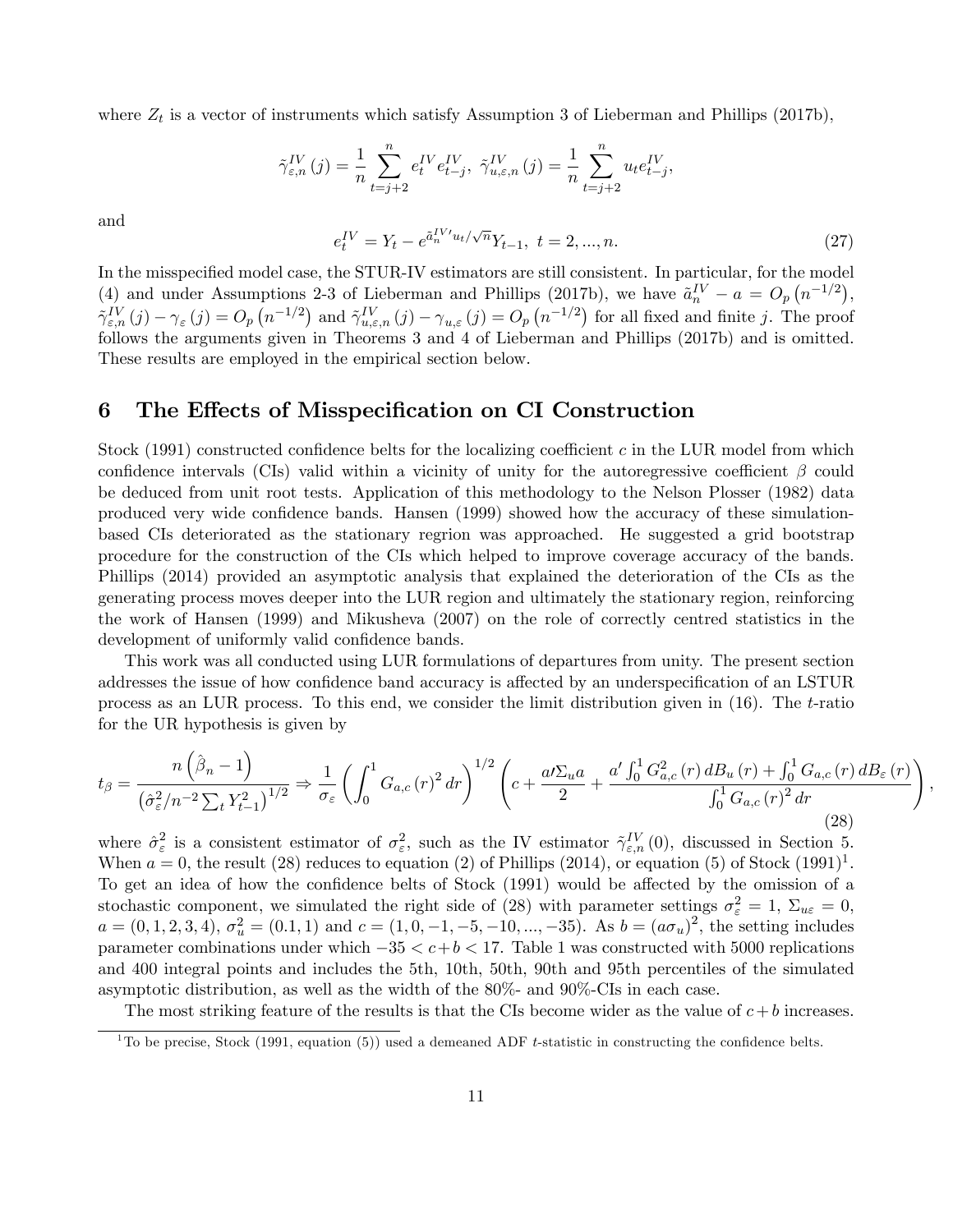In other words, *given* a c-value, the effect of misspecification becomes more pronounced as the value of a and/or  $\sigma_u^2$  increases. This is expected, as a very negative value of  $(c + b)$ , for instance, is consistent with a dominant LUR - relative to  $STUR$  - component. Each value of c gives a point on each confidence line in Stock' (1991) confidence belts, from which the permissible values of the test statistic can be implied, given a confidence level, and vice versa. Therefore, wider CIs for the test statistic for larger  $a$ and/or  $\sigma_u^2$  values translate to wider CIs for c and for  $\beta$ , implying that Stock's (1991) conclusion that the CIs for  $\beta$  are typically wide applies with greater force in the presence of a STUR component in the process. In effect, the CIs grow wider as the STUR signal becomes more dominant. For instance, suppose that the observed value  $t_{\hat{\beta}} = -2.0$ . Reading from Table 1, the value  $c = 0$  is not in the 90% CI if  $a = 0, 1, 2$  and  $\sigma_u^2 = 0.1$ , but it is inside the 90% CI if  $a = 3, 4$  and  $\sigma_u^2 = 0.1$ . Put differently, when  $b = [0, 0.4], c = 0$  is not in the 90% CI, given a  $t_{\hat{\beta}}$ -value of  $-2.0$ , but for larger b-values, the value of  $c = 0$  is within the 90% CI.

The above discussion pertains to a given c-value. In practice, as shown in the next section, a fitted LSTUR model may lead to a substantially narrower CI for  $c$ , compared with the CI for  $c$  that would be obtained from an LUR model. The results shown in this simulation are simply illustrative of the implications of having a generating mechanism that involves random as well as deterministic departures from unity. Comprehensive tabulation is a multidimensional task, involving a constellation of conceivable parameter values, and the limit theory is non-pivotal so that practical work would require consistent estimates of many unknown parameters and an approach that led to uniformly valid (over LUR and STUR departures from unity as well as stationary departures) confidence intervals. Such a program is beyond the scope of the present paper.

### 7 An Empirical Application

Lieberman and Phillips (2017b) estimated a STUR model in which the dependent variable is the log spread between an index of U.S. dollar denominated investment grade rated corporate debt publicly issued in the U.S. domestic market and the spot Treasury curve. The variable  $u_t$  was taken to be the demeaned  $100 \log(SP_{US,t}/SP_{US,t-1})$ , where  $SP_{US,t}$  is the opening rate of the SPDR S&P 500 ETF Trust. The sample correlation between  $u_t$  and  $\Delta Y$  was  $-0.52$ , supporting Kwan's (1996) report of a negative correlation between stock returns and bond spread changes. In this case the NLLS estimator is inconsistent. The IV estimator, which is consistent, was estimated with 1454 daily observations over the period January 5, 2010, through to December 30, 2015, giving a value  $\hat{a}_n^{IV} = -0.245$ . In addition, the misspecified STUR-based IV estimators of the covariance parameters are consistent as discussed in Section 5. Using these results we calculated the t-statistic (28) with error variance estimated by  $\tilde{\gamma}_{\varepsilon,n}^{IV}(0)$ obtaining a value of  $t_{\hat{\beta}} = -0.659$ . The 5th, 10th, 50th, 90th and 95th percentiles of the asymptotic distribution were simulated<sup>2</sup> using  $(28)$ , with parameters replaced by their IV-consistent estimates. The 90% CI for c is given by the intersection of the horizontal line  $t_{\hat{\beta}} = -0.659$  and the 5th and 95th percentiles lines, in the  $(c, t_{\hat{\beta}})$  plane, as shown in Figure 1, yielding the CI lower and upper limits  $c_L^a = -0.64$  and  $c_U^a = 0.53$ . The intersection points of  $t_{\hat{\beta}} = -0.659$  with the percentiles are summarized in Table 2, from which we deduce that the median unbiased estimate of  $c$  in the LSTUR model is  $\hat{c}_{med} = -0.21$ . The procedure was repeated for the LUR model, where the asymptotic distribution is

<sup>&</sup>lt;sup>2</sup>A MATHEMATICA program was written to evaluate the percentiles using 400 integration points, 5000 replications and a grid of 0:1 over the c-values.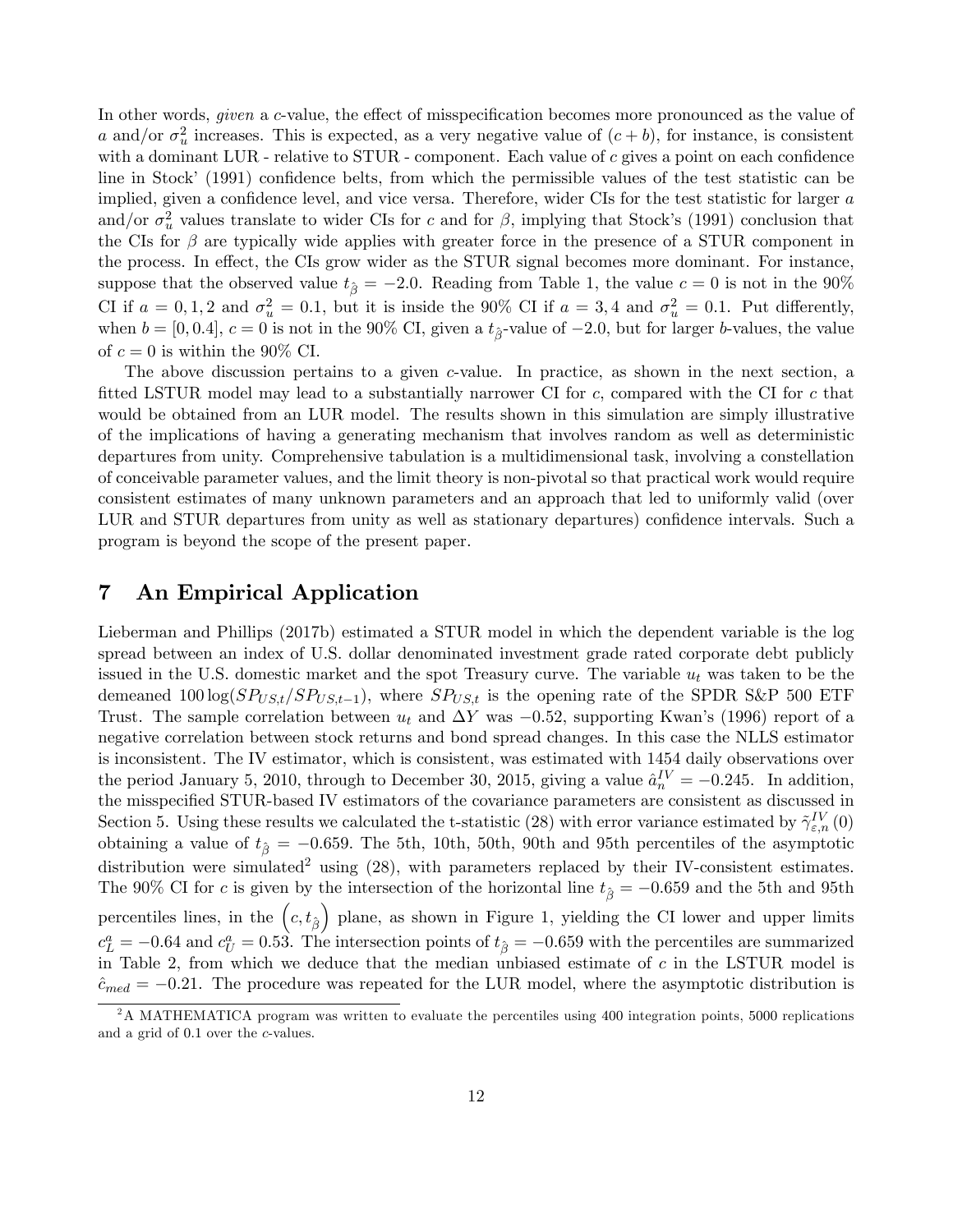given by (28), with  $a = 0$ ,  $\sigma_u^2 = 0$ ,  $\Sigma_{u\epsilon} = 0$ . The results are shown in in Figure 2 and Table 2. For this model we obtain the 90% CI limits  $c_L = -4.05$  and  $c_U = 3.27$ , and a mean unbiased estimator for c equal to  $-0.35$ .

Figures 1-2 as well as Table 2 reveal that the 90% CI for c; which is LSTUR-based, is much narrower and is in fact fully within the 90% LUR-based CI. Thus, at least in this case, LSTUR attenuates the estimated impact of c on the time varying autoregressive coefficient  $\beta_{nt}$ . The induced 90% CI for  $\beta_{nt}$ which is LUR-based is approximately  $[1 - 4.05/n, 1 + 3.27/n]$ , whereas the variation of  $u_t$  needs to be accounted for in the construction of an LSTUR-based 90% CI for  $\beta_{nt}$ . Conditional on  $u_t$  and on the values of the nuisance parameters, the LSTUR-based 90% CI for  $\beta_{nt}$  is  $\left[e^{-0.64/n+au_t/\sqrt{n}}, e^{0.53/n+au_t/\sqrt{n}}\right]$ , so that the width of the interval is approximately  $1.17/n$ , compared with a width of  $7.31/n$  for the LURbased CI. The means of the CI bounds, taken with respect to  $u_t$  and assuming that  $w_t$  is multivariate normal, are  $E e^{c_L^a + a u_t/\sqrt{n}} = e^{(c_L^a + b/2)/n}$  and  $E e^{c_U^a + a u_t/\sqrt{n}} = e^{(c_U^a + b/2)/n}$ . Plugging in the IV estimates,  $\hat{a}_n^{\{IV\}} = -0.245$  and  $\hat{\sigma}_u^2 = n^{-1} \sum u_t^2 = 0.983^3$  into these formulae, the estimated means of the bounds are  $1 - 0.61/n$  and  $1 + 0.56/n$ , which are much smaller in absolute values than the respective LUR-based bounds. Furthermore, Given the model parameters, and assuming that  $w_t$  is multivariate normal,

$$
\Pr\left(e^{\frac{c}{n} + \frac{au_t}{\sqrt{n}}} < L\right) = \alpha \quad \text{iff } L = e^{\frac{c}{n} + \frac{c_\alpha \sqrt{b}}{\sqrt{n}}},
$$

where  $c_{\alpha}$  is the  $\alpha'$ th percentile of the standard normal distribution. Thus, given the model parameters and the distribution of  $w_t$ , the induced 90% CI for  $\beta_{nt}$  is

$$
\[e^{-\frac{0.64}{n} - \frac{0.4}{\sqrt{n}}}, e^{\frac{0.53}{n} + \frac{0.4}{\sqrt{n}}}\] \, .
$$

So, the width of the CI is approximately  $0.8/\sqrt{n} + 1.17/n$ . Compared with the LUR-based induced CI for  $\beta_{nt}$ , the LSTUR-based induced CI has a term which is  $O(n^{-1/2})$ , to account for the additional variability in  $\beta_{nt}$  which is due to  $u_t$ . On the other hand, the  $O(n^{-1})$  term in the CI which is due to  $c$  and  $b$  in LSTUR and due to  $c$  only in LUR, is much smaller in absolute value in the LSTUR-based bounds than in LUR. These findings are illustrated in Figure 3.

We remark that an 'exact' analytical CI which accounts for the variability in the estimates of  $a$ and the covariance parameters is analytically intractable, because these estimates influence both the percentiles of  $t_{\hat{\beta}}$  (and, hence, the values  $c_L^a$  and  $c_U^a$ ) as well as the summand  $\hat{a}_n^{IV}u_t/\sqrt{n}$ . Nevertheless, qualitatively, the message from the empirical application is that the reported CI for  $c$  can be substantially wrong and, in reality, much wider when an LSTUR process is misspecified as a LUR model. On the other hand, unconditionally, the induced CI for  $\beta_{nt}$  is wider when a STUR component is present as is expected from the additional random variability that is embodied in the LSTUR representation of the time variation in the autoregressive coefficient.

#### 8 Discussion

It is widely acknowledged that with much economic and financial data the unit root hypothesis may only hold approximately or in some sense on average over a given sample. A more general modeling perspective that offers greater flexibility is that the generating mechanism may involve temporary de-

<sup>&</sup>lt;sup>3</sup>The variable  $u_t$  is demeaned and its standard variance estimator is consistent as it does not depend on a.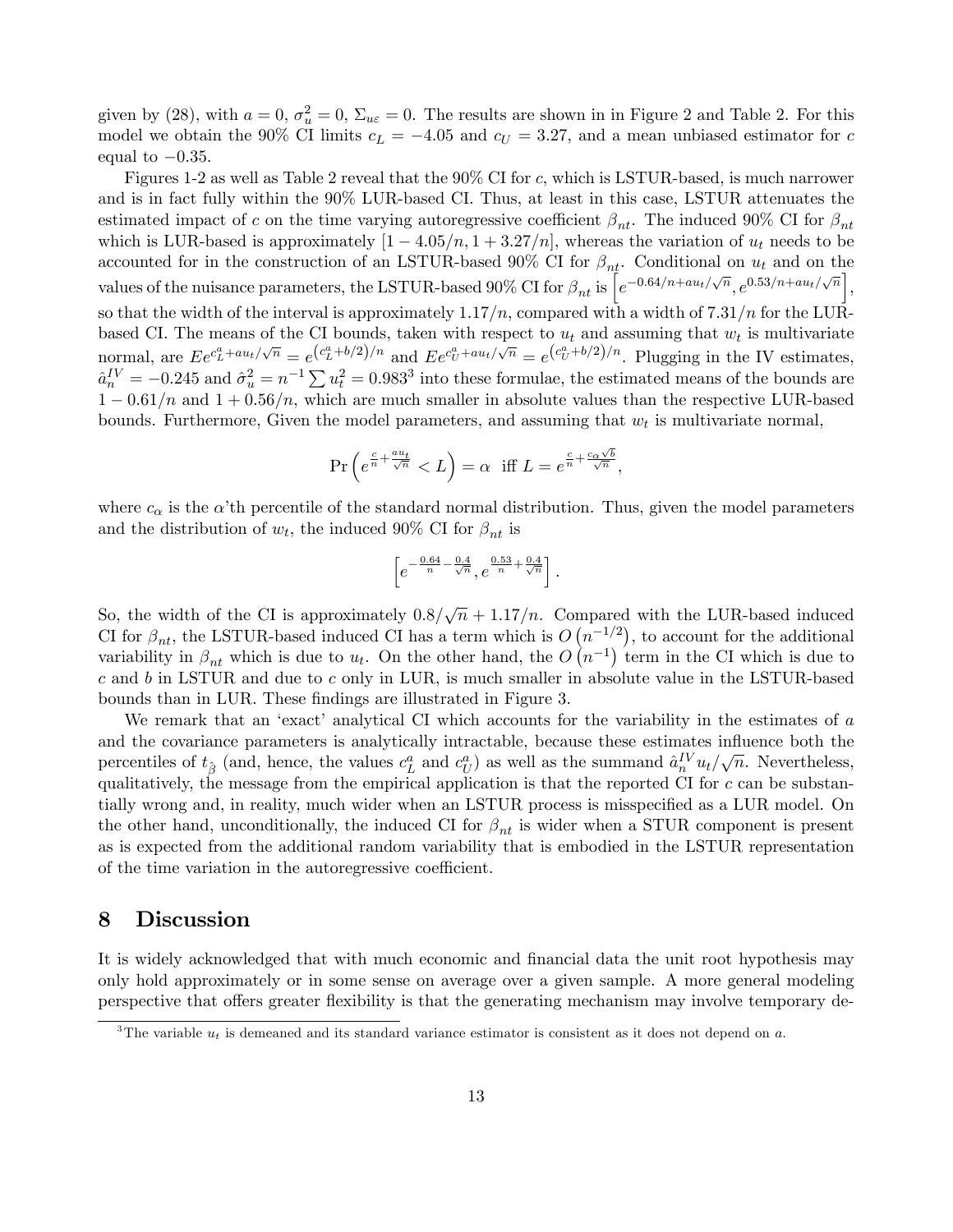partures from unity at any sample point that can move the process in stationary or explosive directions. Recognition of this type of functional coefficient flexibility and its relevance for applied work has led to the literature on LUR, functional LUR (Bykovskaya and Phillips, 2017a, 2017b), and STUR models, which seek to capture certain non-random and random departures from an autoregressive unit root process. The hybrid model introduced in this paper incorporates two streams of this literature as special cases and the limit theory generalizes results already known for the LUR and STUR models. As expected, ignoring one or other of these component departures introduces inferential bias. Both simulations and empirics reveal how the construction of uniform confidence intervals for autoregressive coefficients using a LUR model formulation are affected by misspecification in which the random departures of the LSTUR mechanism are neglected. Of particular relevance in applications is the fact that an LSTUR process, may have the same mean and variance as a Gaussian random walk but with kurtosis that is well in excess of 3, a feature that is consonant with the heavy tails of much observed financial return data.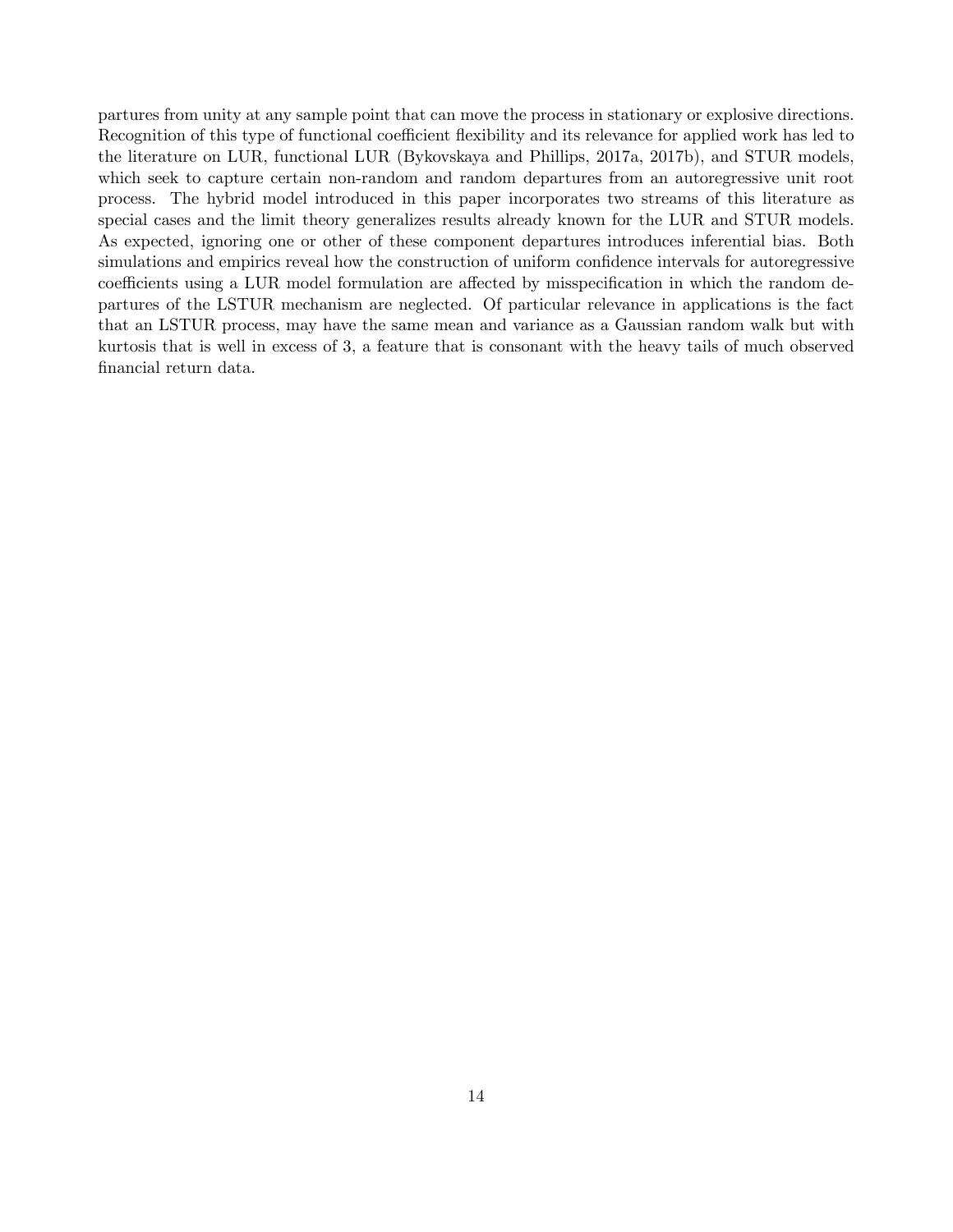# References

- Anderson, T. W. (1959). "On asymptotic distributions of estimates of parameters of stochastic difference equations," The Annals of Mathematical Statistics  $30(3)$ , 676–687.
- Bykhovskaya, A. and P. C. B. Phillips "Point Optimal Testing with Roots that are Functionally Local to Unityî, Cowles Foundation Discussion Paper #3007, Yale University.
- Bykhovskaya, A. and P. C. B. Phillips "Boundary Limit Theory for Functional Local to Unity Regressionî, Cowles Foundation Discussion Paper #3008, Yale University.
- Campbell, J.Y. and M. Yogo (2006). "Efficient tests of stock return predictability," Journal of Financial Economics  $81(1)$ ,  $27-60$ .
- Chan, N. H. and C. Z. Wei (1987). "Asymptotic inference for nearly nonstationary  $AR(1)$  processes," Annals of Statistics 15, 1050–1063.
- Evans, G. B. A. and N. E. Savin (1981). "Testing for a unit root:  $1''$  Econometrica 49(3), 753–779.
- Elliott, G., T. J. Rothenberg and J. H. Stock  $(1996)$ . "Efficient tests of an autoregressive unit root," Econometrica, Vol. 64, 813 - 836.
- Föllmer, H. and M. Schweizer (1993). "A microeconomic approach to diffusion models for stock prices," *Mathematical Finance* 3(1),  $1-23$ .
- Giraitis, L. and P. C. B. Phillips (2006) "Uniform limit theory for stationary autoregression," Journal of Time Series Analysis  $27, 51–60$ .
- Granger, C. W. and N. R. Swanson (1997). "An introduction to stochastic unit-root processes," Journal of Econometrics  $80(1)$ ,  $35-62$ .
- Ibragimov, R. and P. C. B. Phillips (2008). "Regression asymptotics using martingale convergence methods," Econometric Theory 24, 888–947.
- Kwan, S. H. (1996). "Firm-specific information and the correlation between individual stocks and bonds," Journal of Financial Economics, 40, 63-80.
- Leeb H. and B. Pötscher (2005). "Model selection and inference: facts and fiction," *Econometric* Theory, 21, pp. 21-59.
- Leybourne, S. J., McCabe, B. P., and T. C. Mills (1996). "Randomized unit root processes for modelling and forecasting financial time series: theory and applications," Journal of Forecasting 15(3), 253-270.
- Leybourne, S. J., McCabe, B. P. and A. R. Tremayne (1996). "Can economic time series be differenced to stationarity?," Journal of Business and Economic Statistics 14(4), 435-446.
- Lieberman, O.  $(2012)$ . "A similarity-based approach to time-varying coefficient non-stationary autoregression," Journal of Time Series Analysis 33, 484-502.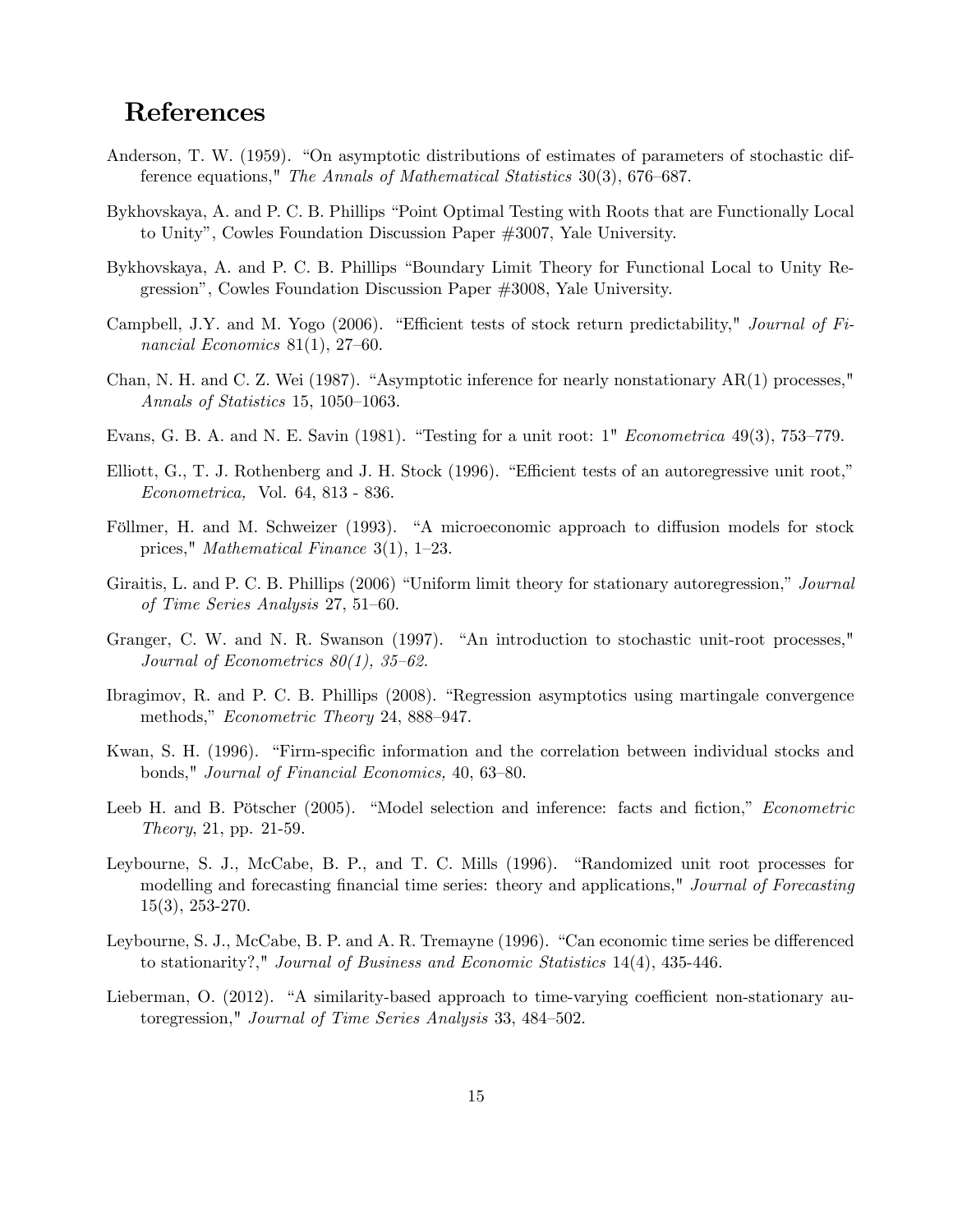- Lieberman, O. and P. C. B. Phillips (2014). "Norming rates and limit theory for some time-varying coefficient autoregressions," Journal of Time Series Analysis 35, 592-623.
- Lieberman, O. and P. C. B. Phillips (2017a). "A multivariate stochastic unit root model with an application to derivative pricing," Journal of Econometrics, 196, 99-110.
- Lieberman, O. and P. C. B. Phillips (2017b). "IV and GMM Inference in Endogenous Stochastic Unit Root Models". Econometric Theory, doi.org/10.1017/S0266466617000330.
- McCabe, B. P. and R. J. Smith (1998). "The power of some tests for difference stationarity under local heteroscedastic integration," Journal of the American Statistical Association 93(442), 751-761.
- Mikusheva, A. (2007). "Uniform inference in autoregressive models," *Econometrica* 75(5), 1411–1452.
- Mikusheva, A. (2012). "One-dimensional inference in autoregressive models with the potential presence of a unit root," *Econometrica* 80(1), 173–212.
- Phillips, P. C. B. (1987). "Towards a unified asymptotic theory for autoregression," *Biometrika* 74, 535-547.
- Phillips, P. C. B. (1977). "Approximations to Some Finite Sample Distributions Associated with a First Order Stochastic Difference Equation," Econometrica 45:2, 463–485.
- Phillips, P. C. B. (1978). "Edgeworth and saddlepoint approximations in a first order non-circular autoregression,"  $Biometrika$  65:1, 91–98.
- Phillips, P. C. B. (2014). "On confidence intervals for autoregressive roots and predictive regression," Econometrica 82(3), 1177-1195.
- Phillips, P. C. B. and T. Magdalinos (2007a). "Limit theory for moderate deviations from a unit root," Journal of Econometrics 136, 115-130.
- Phillips, P. C. B., T. Magdalinos (2007b), "Limit Theory for Moderate Deviations from a Unit Root Under Weak Dependence," in G. D. A. Phillips and E. Tzavalis (Eds.) The Refinement of Econometric Estimation and Test Procedures: Finite Sample and Asymptotic Analysis. Cambridge: Cambridge University Press, pp.123-162.
- Ploberger, W. and P. C. B. Phillips (2003). "Empirical limits for time series econometric models" Econometrica, 71, 627-673.
- Stock, J. H. (1991). "Confidence intervals for the largest autoregressive root in U.S. macroeconomic time series," Journal of Monetary Economics  $28(3)$ ,  $435-459$ .
- Tao, Y., P. C. B. Phillips and J. Yu (2017). "Random coefficient continuous systems: testing for extreme sample path behaviorî, Working paper, Singapore Management University.
- White, J. S.  $(1958)$ . "The limiting distribution of the serial correlation coefficient in the explosive case," The Annals of Mathematical Statistics 29(4), 1188-1197.
- Yoon, G. (2006). "A note on some properties of STUR processes," Oxford Bulletin of Economics and Statistics 68(2), 253-260.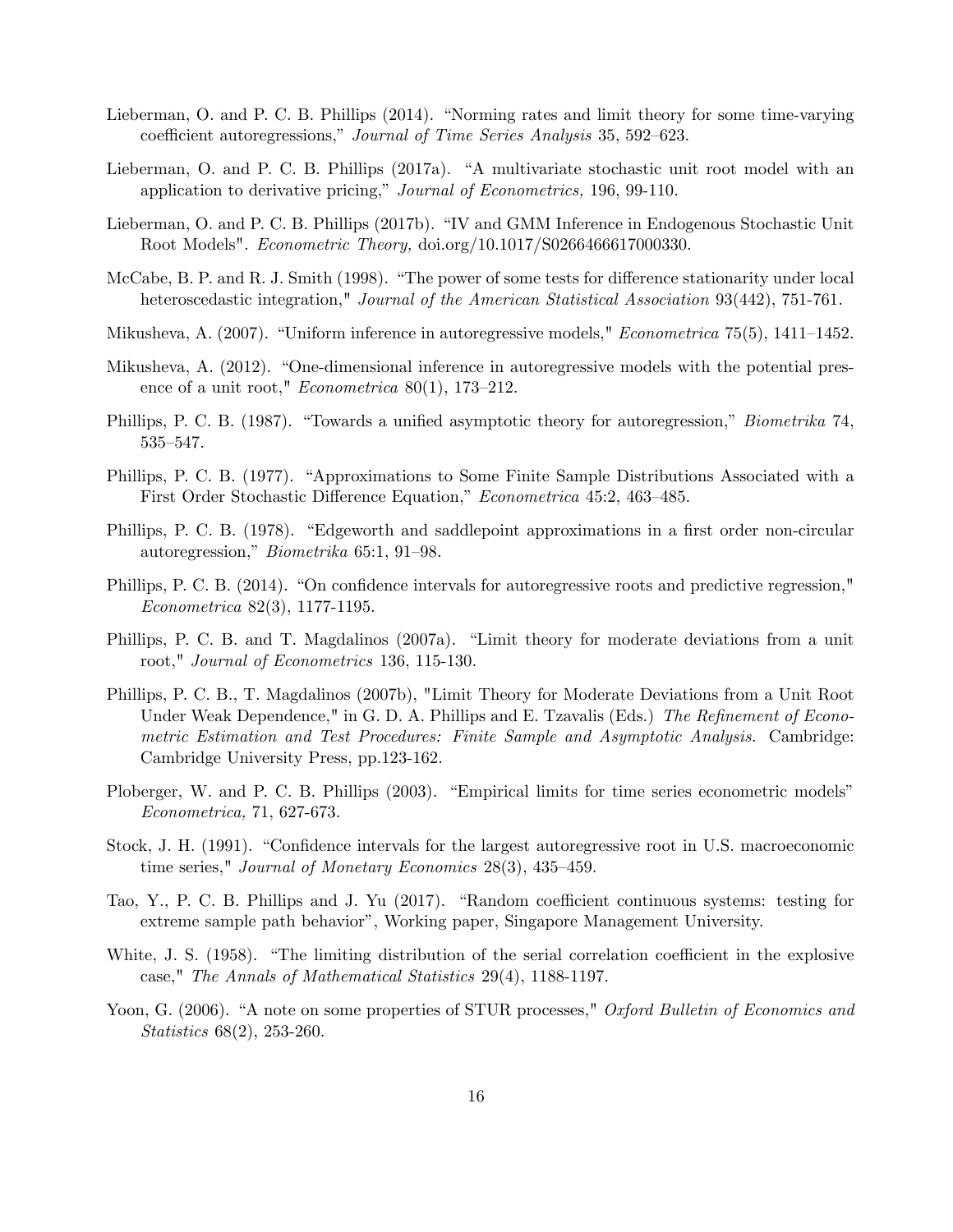|                  |                  |          | <b>Table 1.</b> Fertentines and Connuence intervals for $\iota_{\hat{\beta}}$ , $\sigma_u = 0.1$ |           |          |          |           |        |
|------------------|------------------|----------|--------------------------------------------------------------------------------------------------|-----------|----------|----------|-----------|--------|
| $\boldsymbol{c}$ | $\boldsymbol{a}$ | $\bf 5$  | 10                                                                                               | $50\,$    | 90       | 95       | $80\%$ CI | 90% CI |
| $\mathbf{1}$     | $\boldsymbol{0}$ | $-1.724$ | $-1.361$                                                                                         | 0.3       | 2.466    | 3.144    | 3.827     | 4.868  |
| $\mathbf{1}$     | $\mathbf{1}$     | $-1.73$  | $-1.355$                                                                                         | 0.273     | 2.588    | 3.423    | 3.943     | 5.152  |
| $\mathbf{1}$     | $\overline{2}$   | $-1.716$ | $-1.367$                                                                                         | 0.151     | 2.935    | 4.199    | 4.302     | 5.915  |
| $\mathbf{1}$     | 3                | $-1.807$ | $-1.4917$                                                                                        | $-0.1127$ | 3.988    | 6.432    | 5.479     | 8.239  |
| $\mathbf{1}$     | $\overline{4}$   | $-1.974$ | $-1.641$                                                                                         | $-0.467$  | 4.921    | 9.538    | 6.562     | 11.512 |
|                  |                  |          |                                                                                                  |           |          |          |           |        |
| $\boldsymbol{0}$ | $\boldsymbol{0}$ | $-1.913$ | $-1.62$                                                                                          | $-0.508$  | 0.9445   | 1.311    | 2.564     | 3.224  |
| $\boldsymbol{0}$ | $\mathbf 1$      | $-1.919$ | $-1.607$                                                                                         | $-0.534$  | 0.907    | 1.374    | 2.514     | 3.293  |
| $\overline{0}$   | $\overline{2}$   | $-1.976$ | $-1.641$                                                                                         | $-0.562$  | 1.068    | 1.753    | 2.71      | 3.729  |
| $\overline{0}$   | 3                | $-2.03$  | $-1.712$                                                                                         | $-0.736$  | 1.25     | 2.264    | 2.962     | 4.294  |
| $\overline{0}$   | $\overline{4}$   | $-2.054$ | $-1.817$                                                                                         | $-0.94$   | 1.882    | 3.437    | 3.698     | 5.492  |
|                  |                  |          |                                                                                                  |           |          |          |           |        |
| $-1$             | $\boldsymbol{0}$ | $-2.145$ | $-1.852$                                                                                         | $-0.877$  | 0.125    | 0.432    | 1.977     | 2.576  |
| $-1$             | $\mathbf{1}$     | $-2.136$ | $-1.812$                                                                                         | $-0.887$  | 0.101    | 0.472    | 1.914     | 2.608  |
| $-1$             | $\overline{2}$   | $-2.195$ | $-1.889$                                                                                         | $-0.955$  | 0.171    | 0.592    | 2.059     | 2.786  |
| $-1$             | 3                | $-2.195$ | $-1.905$                                                                                         | $-1.021$  | 0.21     | 0.862    | 2.115     | 3.057  |
| $-1$             | $\overline{4}$   | $-2.255$ | $-1.986$                                                                                         | $-1.187$  | 0.32     | 1.277    | 2.306     | 3.532  |
|                  |                  |          |                                                                                                  |           |          |          |           |        |
| $-5$             | $\boldsymbol{0}$ | $-2.746$ | $-2.472$                                                                                         | $-1.642$  | $-0.996$ | $-0.81$  | 1.476     | 1.936  |
| $-5$             | $\mathbf{1}$     | $-2.755$ | $-2.501$                                                                                         | $-1.656$  | $-0.996$ | $-0.802$ | $1.505\,$ | 1.953  |
| $-5$             | $\overline{2}$   | $-2.757$ | $-2.496$                                                                                         | $-1.664$  | $-1.01$  | $-0.819$ | 1.486     | 1.938  |
| $-5$             | 3                | $-2.788$ | $-2.52$                                                                                          | $-1.7$    | $-1.023$ | $-0.804$ | 1.497     | 1.983  |
| $-5$             | $\overline{4}$   | $-2.875$ | $-2.556$                                                                                         | $-1.755$  | $-1.102$ | $-0.838$ | 1.454     | 2.037  |
|                  |                  |          |                                                                                                  |           |          |          |           |        |
| $-10$            | $\boldsymbol{0}$ | $-3.283$ | $-3.047$                                                                                         | $-2.257$  | $-1.628$ | $-1.468$ | 1.419     | 1.815  |
| $-10$            | $\mathbf{1}$     | $-3.274$ | $-3.026$                                                                                         | $-2.269$  | $-1.63$  | $-1.463$ | 1.396     | 1.811  |
| $-10$            | $\overline{2}$   | $-3.297$ | $-3.053$                                                                                         | $-2.285$  | $-1.642$ | $-1.475$ | 1.411     | 1.821  |
| $-10$            | 3                | $-3.308$ | $-3.064$                                                                                         | $-2.272$  | $-1.624$ | $-1.462$ | 1.44      | 1.846  |
| $-10$            | $\overline{4}$   | $-3.35$  | $-3.116$                                                                                         | $-2.299$  | $-1.685$ | $-1.496$ | 1.431     | 1.854  |
|                  |                  |          |                                                                                                  |           |          |          |           |        |

**Table 1.** Percentiles and Confidence Intervals for  $t_{\hat{\beta}}, \sigma_u^2$  $-0.1$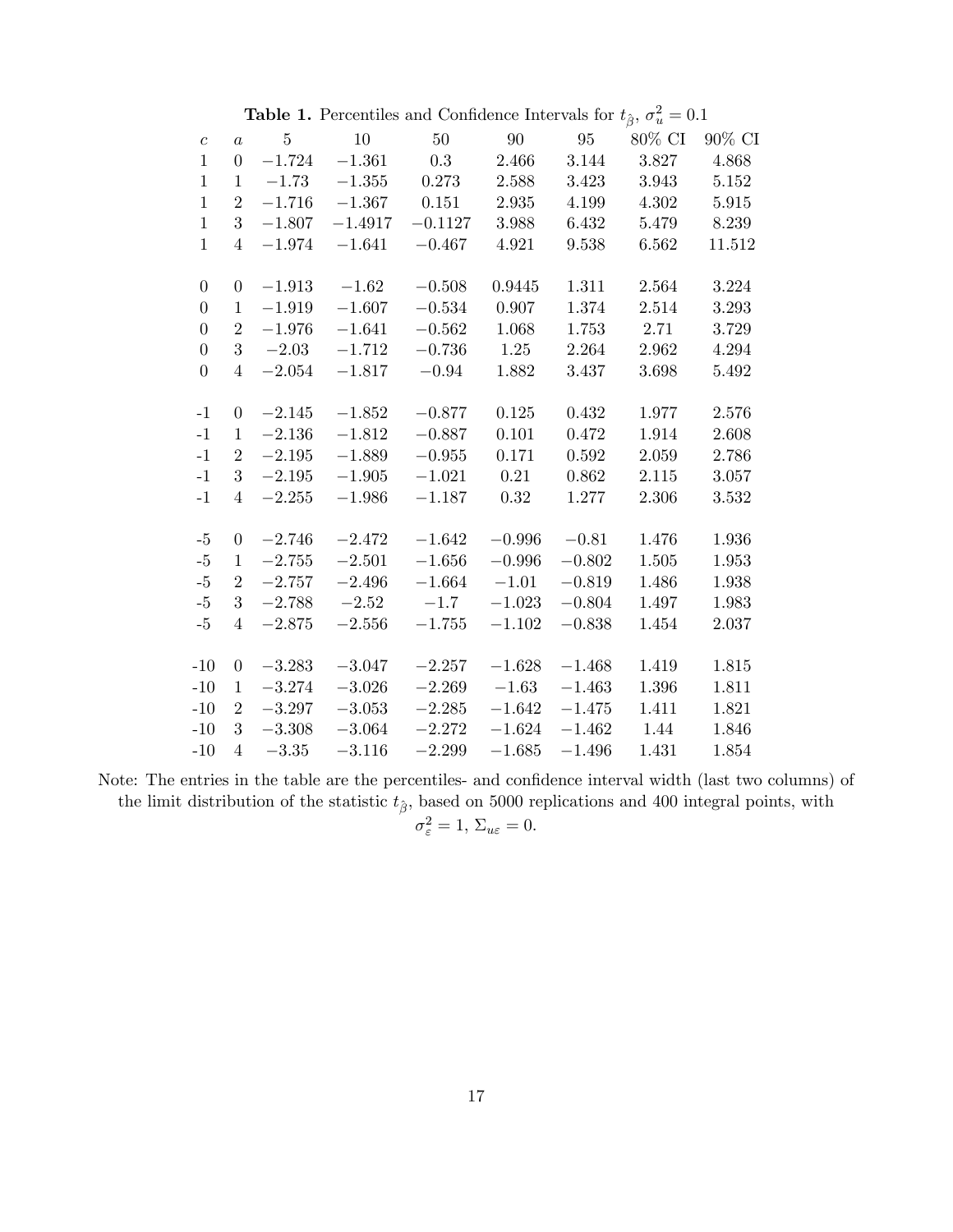| $\boldsymbol{c}$ | $\overline{a}$   | 5        | 10       | 50       | 90       | 95       | 80% CI | 90% CI |
|------------------|------------------|----------|----------|----------|----------|----------|--------|--------|
| $-15$            | $\overline{0}$   | $-3.744$ | $-3.514$ | $-2.738$ | $-2.093$ | $-1.917$ | 1.421  | 1.827  |
| $-15$            | 1                | $-3.756$ | $-3.51$  | $-2.756$ | $-2.099$ | $-1.941$ | 1.411  | 1.815  |
| $-15$            | $\overline{2}$   | $-3.74$  | $-3.522$ | $-2.75$  | $-2.082$ | $-1.931$ | 1.44   | 1.81   |
| $-15$            | 3                | $-3.754$ | $-3.488$ | $-2.763$ | $-2.103$ | $-1.918$ | 1.385  | 1.835  |
| $-15$            | $\overline{4}$   | $-3.792$ | $-3.547$ | $-2.762$ | $-2.122$ | $-1.958$ | 1.424  | 1.834  |
|                  |                  |          |          |          |          |          |        |        |
| $-20$            | $\boldsymbol{0}$ | $-4.11$  | $-3.885$ | $-3.104$ | $-2.462$ | $-2.3$   | 1.424  | 1.81   |
| $-20$            | 1                | $-4.108$ | $-3.909$ | $-3.146$ | $-2.488$ | $-2.332$ | 1.421  | 1.776  |
| $-20$            | $\overline{2}$   | $-4.15$  | $-3.923$ | $-3.136$ | $-2.485$ | $-2.315$ | 1.438  | 1.835  |
| $-20$            | 3                | $-4.144$ | $-3.896$ | $-3.143$ | $-2.474$ | $-2.31$  | 1.422  | 1.834  |
| $-20$            | $\overline{4}$   | $-4.192$ | $-3.938$ | $-3.159$ | $-2.492$ | $-2.331$ | 1.446  | 1.861  |
|                  |                  |          |          |          |          |          |        |        |
| $-25$            | $\theta$         | $-4.469$ | $-4.236$ | $-3.48$  | $-2.785$ | $-2.627$ | 1.451  | 1.842  |
| $-25$            | 1                | $-4.46$  | $-4.24$  | $-3.452$ | $-2.79$  | $-2.645$ | 1.449  | 1.815  |
| $-25$            | $\overline{2}$   | $-4.473$ | $-4.225$ | $-3.456$ | $-2.784$ | $-2.602$ | 1.441  | 1.872  |
| $-25$            | 3                | $-4.491$ | $-4.218$ | $-3.469$ | $-2.793$ | $-2.628$ | 1.425  | 1.863  |
| $-25$            | $\overline{4}$   | $-4.507$ | $-4.247$ | $-3.469$ | $-2.818$ | $-2.641$ | 1.428  | 1.866  |
|                  |                  |          |          |          |          |          |        |        |
| $-30$            | $\boldsymbol{0}$ | $-4.74$  | $-4.512$ | $-3.75$  | $-3.073$ | $-2.895$ | 1.44   | 1.845  |
| $-30$            | $\mathbf{1}$     | $-4.756$ | $-4.54$  | $-3.757$ | $-3.087$ | $-2.935$ | 1.453  | 1.821  |
| $-30$            | $\overline{2}$   | $-4.744$ | $-4.52$  | $-3.768$ | $-3.097$ | $-2.926$ | 1.423  | 1.818  |
| $-30$            | 3                | $-4.759$ | $-4.524$ | $-3.768$ | $-3.102$ | $-2.926$ | 1.421  | 1.833  |
| $-30$            | $\overline{4}$   | $-4.78$  | $-4.554$ | $-3.777$ | $-3.093$ | $-2.909$ | 1.46   | 1.871  |
|                  |                  |          |          |          |          |          |        |        |
| $-35$            | $\boldsymbol{0}$ | $-5.038$ | $-4.794$ | $-4.012$ | $-3.325$ | $-3.131$ | 1.469  | 1.906  |
| $-35$            | $\mathbf{1}$     | $-5.013$ | $-4.802$ | $-4.034$ | $-3.357$ | $-3.171$ | 1.446  | 1.842  |
| $-35$            | $\overline{2}$   | $-5.077$ | $-4.812$ | $-4.037$ | $-3.357$ | $-3.193$ | 1.455  | 1.884  |
| $-35$            | 3                | $-5.044$ | $-4.811$ | $-4.036$ | $-3.357$ | $-3.177$ | 1.454  | 1.868  |
| $-35$            | $\overline{4}$   | $-5.021$ | $-4.804$ | $-4.039$ | $-3.337$ | $-3.165$ | 1.466  | 1.857  |

| <b>Table 1 (continued).</b> Percentiles and Confidence Intervals for $t_{\hat{\beta}}, \sigma_u^2 = 0.1$ |
|----------------------------------------------------------------------------------------------------------|
|----------------------------------------------------------------------------------------------------------|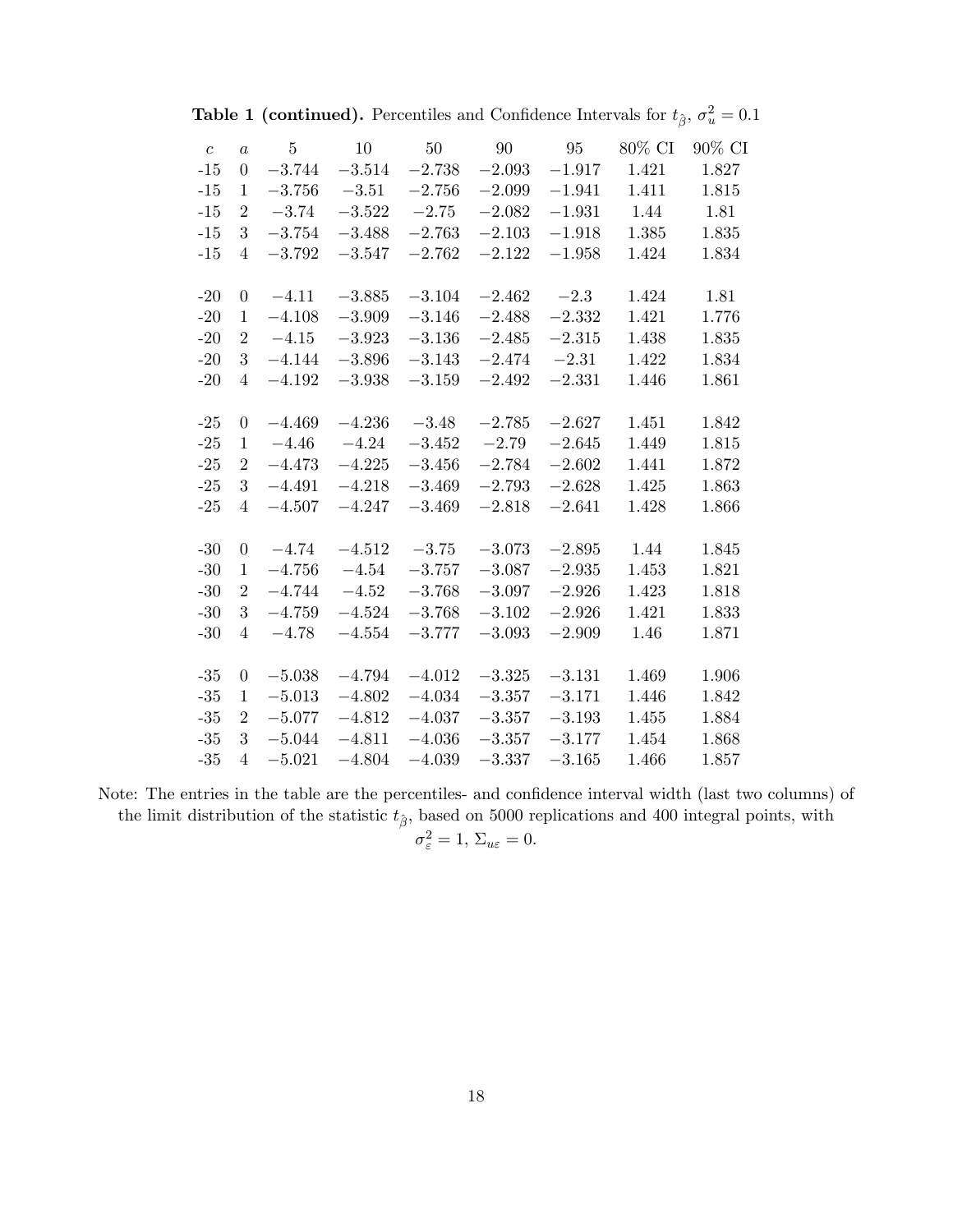**Table 1 (continued).** Percentiles and Confidence Intervals for  $t_{\hat{\beta}}, \sigma_u^2 = 1$ 

| $\boldsymbol{c}$ | $\boldsymbol{a}$ | $\overline{5}$ | 10         | $50\,$     | 90       | 95       | 80% CI  | 90% CI  |
|------------------|------------------|----------------|------------|------------|----------|----------|---------|---------|
| $\mathbf{1}$     | $\overline{0}$   | $-1.685$       | $-1.329$   | 0.316      | 2.427    | 3.058    | 3.756   | 4.743   |
| $\mathbf{1}$     | $\mathbf 1$      | $-1.789$       | $-1.469$   | $-0.1421$  | 4.009    | 6.849    | 5.478   | 8.638   |
| $\mathbf{1}$     | $\overline{2}$   | $-8.473$       | $-4.854$   | $-1.68$    | 7.822    | 22.755   | 12.676  | 31.228  |
| $\mathbf{1}$     | 3                | $-110.893$     | $-46.739$  | $-4.215$   | 9.609    | 54.083   | 56.348  | 164.976 |
| $\mathbf{1}$     | $\overline{4}$   | $-1398.42$     | $-423.387$ | $-13.242$  | 13.956   | 142.768  | 437.343 | 1541.18 |
|                  |                  |                |            |            |          |          |         |         |
| $\boldsymbol{0}$ | $\theta$         | $-2.0288$      | $-1.652$   | $-0.5106$  | 0.9      | 1.286    | 2.552   | 3.315   |
| $\boldsymbol{0}$ | $\mathbf{1}$     | $-2.01$        | $-1.701$   | $-0.746$   | 1.333    | 2.599    | 3.034   | 4.609   |
| $\overline{0}$   | $\overline{2}$   | $-6.253$       | $-3.799$   | $-1.816$   | 2.35     | 7.526    | 6.148   | 13.779  |
| $\overline{0}$   | 3                | $-68.45$       | $-29.095$  | $-3.747$   | 3.687    | 25.273   | 32.782  | 93.723  |
| $\boldsymbol{0}$ | $\overline{4}$   | $-736.13$      | $-233.141$ | $-11.1434$ | 3.057    | 63.583   | 236.199 | 799.713 |
|                  |                  |                |            |            |          |          |         |         |
| $-1$             | $\overline{0}$   | $-2.114$       | $-1.823$   | $-0.865$   | 0.102    | 0.414    | 1.925   | 2.528   |
| $-1$             | $\mathbf{1}$     | $-2.159$       | $-1.866$   | $-1.014$   | 0.217    | 0.891    | 2.083   | 3.05    |
| $-1$             | $\overline{2}$   | $-4.517$       | $-3.164$   | $-1.887$   | 0.458    | 3.22     | 3.62    | 7.737   |
| $-1$             | 3                | $-42.348$      | $-19.889$  | $-3.537$   | 0.222    | 7.327    | 20.111  | 49.676  |
| $-1$             | $\overline{4}$   | $-397.271$     | $-142.957$ | $-8.921$   | $-0.499$ | 20.427   | 142.459 | 417.698 |
| $-5$             | $\overline{0}$   | $-2.731$       | $-2.473$   | $-1.646$   | $-1.019$ | $-0.832$ | 1.454   | 1.899   |
| $-5$             | $\mathbf{1}$     | $-2.767$       | $-2.494$   | $-1.716$   | $-1.04$  | $-0.828$ | 1.454   | 1.939   |
| $-5$             | $\overline{2}$   | $-3.067$       | $-2.808$   | $-2.103$   | $-1.345$ | $-0.964$ | 1.462   | 2.1     |
| $-5$             | 3                | $-9.954$       | $-6.511$   | $-3.1$     | $-1.879$ | $-0.91$  | 4.632   | 9.043   |
| $-5$             | $\overline{4}$   | $-63.291$      | $-28.508$  | $-5.263$   | $-2.579$ | $-0.089$ | 25.928  | 63.202  |
|                  |                  |                |            |            |          |          |         |         |
| $-10$            | $\theta$         | $-3.316$       | $-3.068$   | $-2.279$   | $-1.622$ | $-1.47$  | 1.446   | 1.846   |
| $-10$            | $\mathbf{1}$     | $-3.317$       | $-3.071$   | $-2.305$   | $-1.65$  | $-1.463$ | 1.422   | 1.853   |
| $-10$            | $\overline{2}$   | $-3.45$        | $-3.191$   | $-2.437$   | $-1.794$ | $-1.601$ | 1.398   | 1.849   |
| $-10$            | 3                | $-4.579$       | $-3.973$   | $-3.018$   | $-2.189$ | $-1.898$ | 1.784   | 2.681   |
| $-10$            | $\overline{4}$   | $-16.424$      | $-10.077$  | $-4.282$   | $-2.789$ | $-2.23$  | 7.287   | 14.194  |
|                  |                  |                |            |            |          |          |         |         |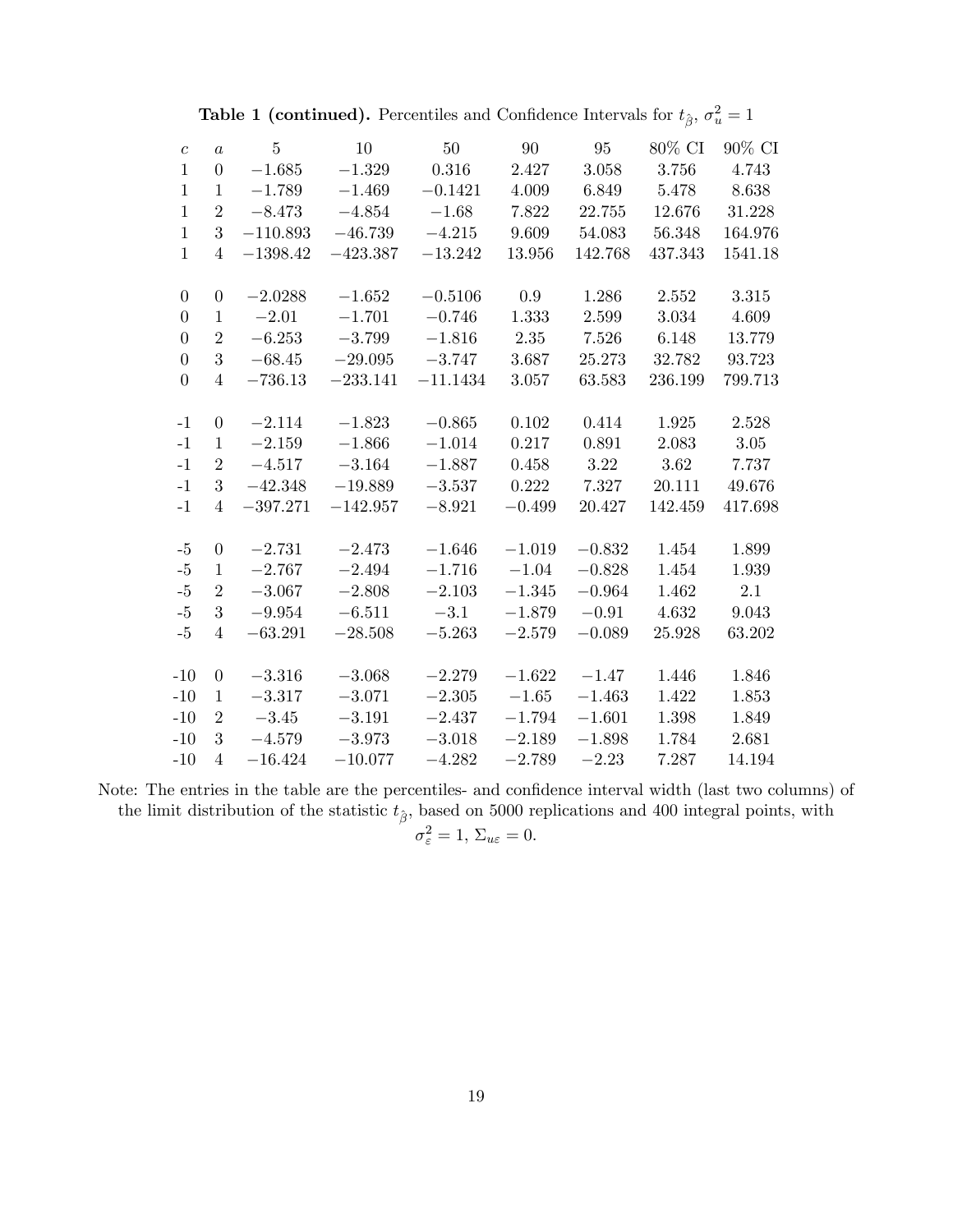| $\boldsymbol{c}$ | $\overline{a}$   | $\overline{5}$ | 10       | 50       | 90        | 95       | 80% CI | 90% CI |
|------------------|------------------|----------------|----------|----------|-----------|----------|--------|--------|
| $-15$            | $\overline{0}$   | $-3.7256$      | $-3.476$ | $-2.728$ | $-2.085$  | $-1.93$  | 1.391  | 1.791  |
| $-15$            | 1                | $-3.721$       | $-3.501$ | $-2.743$ | $-2.093$  | $-1.923$ | 1.408  | 1.798  |
| $-15$            | 2                | $-3.879$       | $-3.593$ | $-2.828$ | $-2.181$  | $-2.01$  | 1.412  | 1.869  |
| $-15$            | 3                | $-4.229$       | $-3.968$ | $-3.177$ | $-2.418$  | $-2.143$ | 1.55   | 2.086  |
| $-15$            | 4                | $-7.522$       | $-5.798$ | $-3.999$ | $-2.866$  | $-2.476$ | 2.932  | 5.047  |
|                  |                  |                |          |          |           |          |        |        |
| $-20$            | $\theta$         | $-4.127$       | $-3.879$ | $-3.112$ | $-2.48$   | $-2.313$ | 1.4    | 1.815  |
| $-20$            | 1                | $-4.148$       | $-3.908$ | $-3.129$ | $-2.4891$ | $-2.323$ | 1.419  | 1.825  |
| $-20$            | $\overline{2}$   | $-4.213$       | $-3.975$ | $-3.185$ | $-2.528$  | $-2.359$ | 1.447  | 1.853  |
| $-20$            | 3                | $-4.471$       | $-4.22$  | $-3.433$ | $-2.69$   | $-2.468$ | 1.53   | 2.003  |
| $-20$            | $\overline{4}$   | $-5.761$       | $-5.154$ | $-3.958$ | $-3.002$  | $-2.699$ | 2.152  | 3.063  |
|                  |                  |                |          |          |           |          |        |        |
| $-25$            | $\overline{0}$   | $-4.451$       | $-4.235$ | $-3.477$ | $-2.796$  | $-2.629$ | 1.439  | 1.821  |
| $-25$            | 1                | $-4.504$       | $-4.26$  | $-3.473$ | $-2.808$  | $-2.622$ | 1.452  | 1.883  |
| $-25$            | 2                | $-4.526$       | $-4.292$ | $-3.502$ | $-2.827$  | $-2.647$ | 1.465  | 1.879  |
| $-25$            | 3                | $-4.675$       | $-4.449$ | $-3.686$ | $-2.911$  | $-2.714$ | 1.539  | 1.961  |
| $-25$            | 4                | $-5.43$        | $-5.084$ | $-4.104$ | $-3.19$   | $-2.901$ | 1.894  | 2.53   |
|                  |                  |                |          |          |           |          |        |        |
| $-30$            | $\boldsymbol{0}$ | $-4.796$       | $-4.538$ | $-3.768$ | $-3.069$  | $-2.91$  | 1.468  | 1.886  |
| $-30$            | $\mathbf{1}$     | $-4.828$       | $-4.555$ | $-3.773$ | $-3.085$  | $-2.914$ | 1.471  | 1.914  |
| $-30$            | 2                | $-4.815$       | $-4.552$ | $-3.791$ | $-3.109$  | $-2.916$ | 1.443  | 1.899  |
| $-30$            | 3                | $-4.977$       | $-4.732$ | $-3.948$ | $-3.194$  | $-2.973$ | 1.538  | 2.003  |
| $-30$            | $\overline{4}$   | $-5.419$       | $-5.148$ | $-4.212$ | $-3.343$  | $-3.073$ | 1.804  | 2.346  |
|                  |                  |                |          |          |           |          |        |        |
| $-35$            | $\boldsymbol{0}$ | $-5.043$       | $-4.819$ | $-4.037$ | $-3.354$  | $-3.184$ | 1.465  | 1.859  |
| $-35$            | $\mathbf 1$      | $-5.064$       | $-4.809$ | $-4.029$ | $-3.336$  | $-3.16$  | 1.473  | 1.903  |
| $-35$            | 2                | $-5.1$         | $-4.879$ | $-4.083$ | $-3.359$  | $-3.165$ | 1.52   | 1.935  |
| $-35$            | 3                | $-5.249$       | $-5.014$ | $-4.177$ | $-3.418$  | $-3.218$ | 1.596  | 2.031  |
| $-35$            | $\overline{4}$   | $-5.605$       | $-5.305$ | $-4.406$ | $-3.562$  | $-3.317$ | 1.743  | 2.288  |

**Table 1 (continued).** Percentiles and Confidence Intervals for  $t_{\hat{\beta}}, \sigma_u^2 = 1$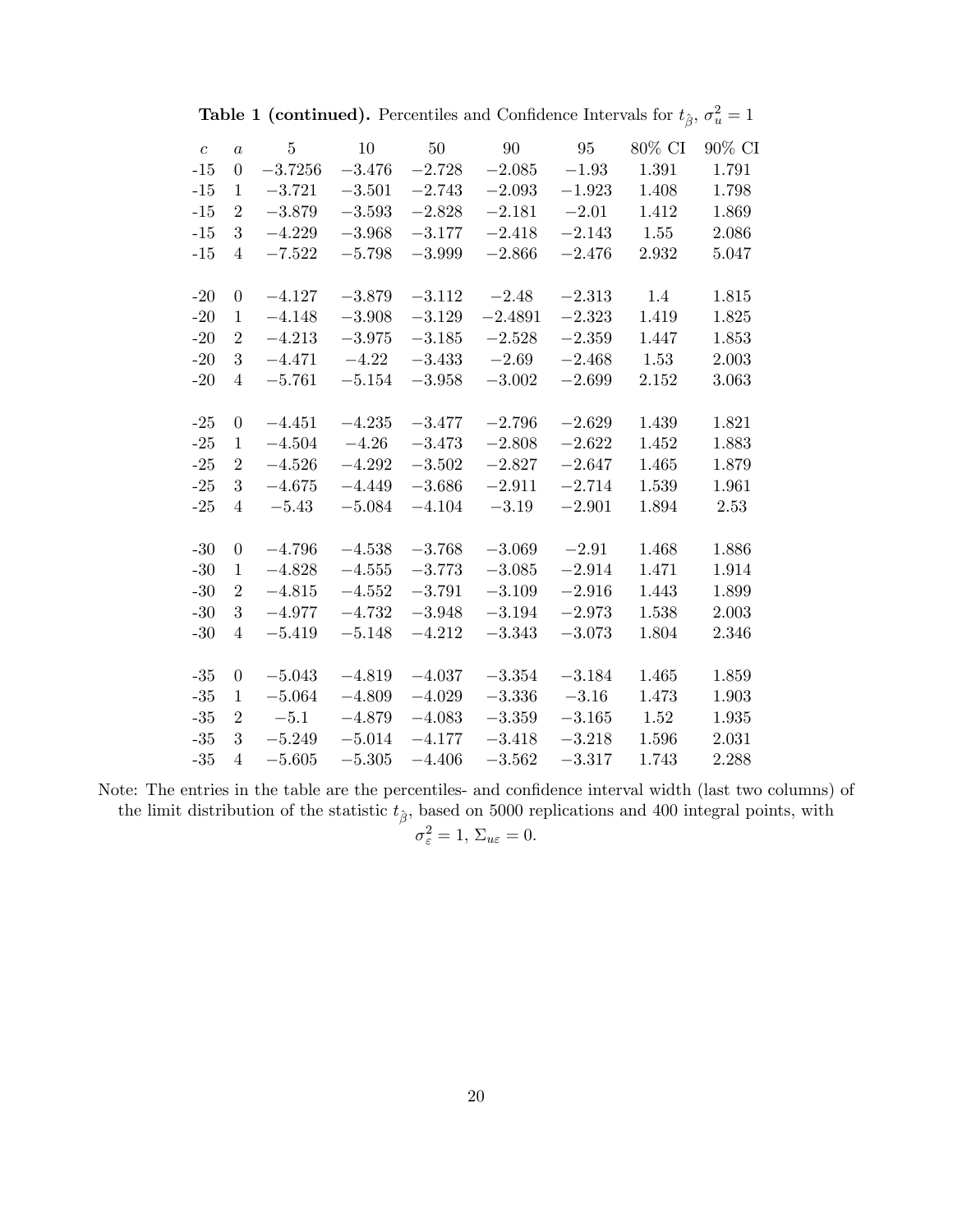**Table 2.** Intersections of  $t_{\hat{\beta}}$  with confidence lines.

| Percentiles                            |  |  |  |                    |       |  |  |  |  |
|----------------------------------------|--|--|--|--------------------|-------|--|--|--|--|
| Model                                  |  |  |  | 5th 10th 50th 90th | -95th |  |  |  |  |
| LUR 3.268 2.367 -0.347 -3.260 -4.047   |  |  |  |                    |       |  |  |  |  |
| LSTUR 0.532 0.442 -0.213 -0.546 -0.640 |  |  |  |                    |       |  |  |  |  |

Note: The figures in the Table are the intersections of the line  $t_{\hat{\beta}} = -0.659$  with the confidence lines for the LUR and LSTUR models.

## 9 Proofs

#### 9.1 Proofs of Lemmas and Supplementary Results

**Proof of Lemma 2.** From (7),  $\frac{1}{n}\sum_{t=2}^{n}\varepsilon_tY_{t-1} = \frac{1}{n}$  $\frac{1}{n} \sum_{t=2}^{n} \sum_{j=0}^{\infty} G_{2,j} \eta_{t-j} Y_{t-1}$ . As  $Y_{t-1}$  is uncorrelated with  $\eta_t$ ,

$$
\frac{1}{n}G_{2,0}\sum_{t=2}^{n}\eta_{t}Y_{t-1} \Rightarrow G_{2,0}\int_{0}^{1}G_{a,c}(r) dB_{\eta}(r).
$$
\n(29)

Next decompose the contemporaneous sample covariance as

$$
\frac{1}{n}G_{2,1}\sum_{t}\eta_{t-1}Y_{t-1} = \frac{1}{n}G_{2,1}\sum_{t}\eta_{t-1}\left(\exp\left(\frac{c}{n} + \frac{a'u_{t-1}}{\sqrt{n}}\right)Y_{t-2} + \varepsilon_{t-1}\right)
$$
\n
$$
= \frac{1}{n}G_{2,1}\sum_{t}\eta_{t-1}\left\{\left(1 + \frac{a'u_{t-1}}{\sqrt{n}} + o_p\left(n^{-1/2}\right)\right)Y_{t-2} + \varepsilon_{t-1}\right\},\tag{30}
$$

where  $\frac{1}{n} \sum_{t} \eta_{t-1} Y_{t-2} \Rightarrow \int_0^1 G_{a,c}(r) dB_{\eta}(r)$  from (29) and

$$
\frac{1}{n^{3/2}} \sum_{t} \eta_{t-1} a' u_{t-1} Y_{t-2} = \frac{1}{n^{3/2}} \sum_{t=2}^{\infty} \eta_{t-1} \left( \sum_{j=0}^{\infty} G_{1,j} \eta_{t-1-j} \right)' a Y_{t-2}
$$
\n
$$
= \frac{1}{n^{3/2}} \sum_{t=2}^{\infty} \eta_{t-1} \eta'_{t-1} G'_{1,0} a Y_{t-2} + \frac{1}{n^{3/2}} \sum_{t=2}^{\infty} \eta_{t-1} \sum_{j=1}^{\infty} \eta'_{t-1-j} G'_{1,j} a \left( \exp \left( \frac{c}{n} + \frac{a' u_{t-2}}{\sqrt{n}} \right) Y_{t-3} + \varepsilon_{t-2} \right)
$$
\n
$$
= \Sigma_{\eta} G'_{1,0} a \int_{0}^{1} G_{a,c}(r) dr + \frac{1}{n^{3/2}} \sum_{t=2}^{\infty} \eta_{t-1} \sum_{j=1}^{\infty} \eta'_{t-1-j} G'_{1,j} a \varepsilon_{t-2} + o_p(1).
$$
\n(31)

Further,

$$
\frac{1}{n^{3/2}} \sum_{t=2}^{\infty} \eta_{t-1} \sum_{j=1}^{\infty} \eta'_{t-1-j} G'_{1,j} a \varepsilon_{t-2} = \frac{1}{n^{3/2}} \sum_{t=2}^{\infty} \eta_{t-1} \sum_{j=1}^{\infty} \eta'_{t-1-j} G'_{1,j} a \sum_{k=0}^{\infty} G_{2,k} \eta_{t-2-k}
$$

$$
= \frac{1}{n^{3/2}} \sum_{t=2}^{\infty} \eta_{t-1} \sum_{j=1}^{\infty} \sum_{k=0}^{\infty} G_{2,k} \eta_{t-2-k} \eta'_{t-1-j} G'_{1,j} a = O_p(n^{-1}),
$$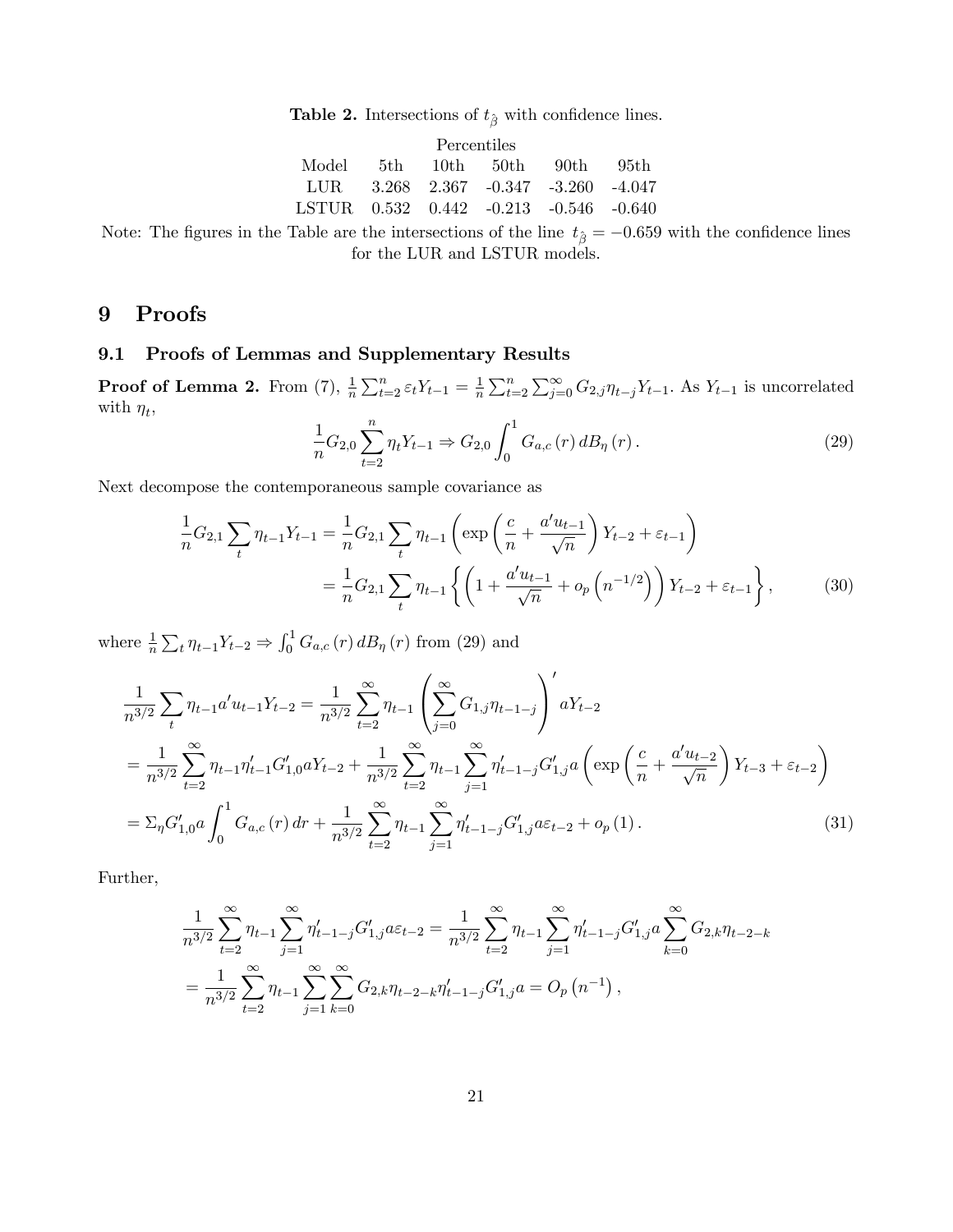so that

$$
\frac{1}{n^{3/2}} \sum_{t} \eta_{t-1} a' u_{t-1} Y_{t-2} \Rightarrow \Sigma_{\eta} G'_{1,0} a \int_0^1 G_{a,c}(r) dr.
$$
 (32)

The last non-vanishing term in (30) involves

$$
\frac{1}{n}\sum_{t=2}^{n}\eta_{t-1}\varepsilon_{t-1} = \frac{1}{n}\sum_{t=2}^{n}\eta_{t-1}\sum_{k=0}^{\infty}G_{2,k}\eta_{t-1-k} \to_{p}\Sigma_{\eta}G'_{2,0},\tag{33}
$$

and so

$$
\frac{1}{n}G_{2,1}\sum_{t}\eta_{t-1}Y_{t-1} \Rightarrow G_{2,1}\left(\int_{0}^{1}G_{a,c}(r)dB_{\eta}(r)+\Sigma_{\eta}G_{1,0}'^{a}\int_{0}^{1}G_{a,c}(r)dr+\Sigma_{\eta}G_{2,0}'\right). \tag{34}
$$

Continuing,

$$
Y_{t-1} = \exp\left(\frac{c}{n} + \frac{a'u_{t-1}}{\sqrt{n}}\right) Y_{t-2} + \varepsilon_{t-1}
$$
  
= 
$$
\exp\left(\frac{c}{n} + \frac{a'u_{t-1}}{\sqrt{n}}\right) \left(\exp\left(\frac{c}{n} + \frac{a'u_{t-2}}{\sqrt{n}}\right) Y_{t-3} + \varepsilon_{t-2}\right) + \varepsilon_{t-1}
$$
  
= 
$$
\exp\left(\frac{2c}{n} + \frac{a'(u_{t-1} + u_{t-2})}{\sqrt{n}}\right) Y_{t-3} + \exp\left(\frac{c}{n} + \frac{a'u_{t-1}}{\sqrt{n}}\right) \varepsilon_{t-2} + \varepsilon_{t-1}.
$$
 (35)

We therefore have

$$
\frac{1}{n}G_{2,2}\sum_{t}\eta_{t-2}Y_{t-1} = \frac{1}{n}G_{2,2}\sum_{t}\eta_{t-2}\left(\exp\left(\frac{2c}{n} + \frac{a'(u_{t-1}+u_{t-2})}{\sqrt{n}}\right)Y_{t-3} + \exp\left(\frac{c}{n} + \frac{a'u_{t-1}}{\sqrt{n}}\right)\varepsilon_{t-2} + \varepsilon_{t-1}\right)
$$
\n(36)

$$
=\frac{1}{n}G_{2,2}\sum_{t}\eta_{t-2}\left(1+\frac{a'(u_{t-1}+u_{t-2})}{\sqrt{n}}\right)Y_{t-3}\tag{37}
$$

$$
+\frac{1}{n}G_{2,2}\sum_{t}\eta_{t-2}\exp\left(\frac{c}{n}+\frac{a'u_{t-1}}{\sqrt{n}}\right)\varepsilon_{t-2}\tag{38}
$$

$$
+\frac{1}{n}G_{2,2}\sum_{t}\eta_{t-2}\varepsilon_{t-1}+o_{p}(1).
$$
\n(39)

To deal with (37), we write

$$
\frac{1}{n}\sum_{t}\eta_{t-2}\left(1+\frac{a'(u_{t-1}+u_{t-2})}{\sqrt{n}}\right)Y_{t-3}=\int_{0}^{1}G_{a,c}(r)dB_{\eta}(r)+\frac{1}{n^{3/2}}\sum_{t}\eta_{t-2}a'(u_{t-1}+u_{t-2})Y_{t-3}+o_{p}(1),\tag{40}
$$

and using (32) gives

$$
\frac{1}{n^{3/2}} \sum_{t} \eta_{t-2} a' u_{t-2} Y_{t-3} \Rightarrow \Sigma_{\eta} G'_{1,0} a \int_0^1 G_{a,c}(r) dr,
$$
\n(41)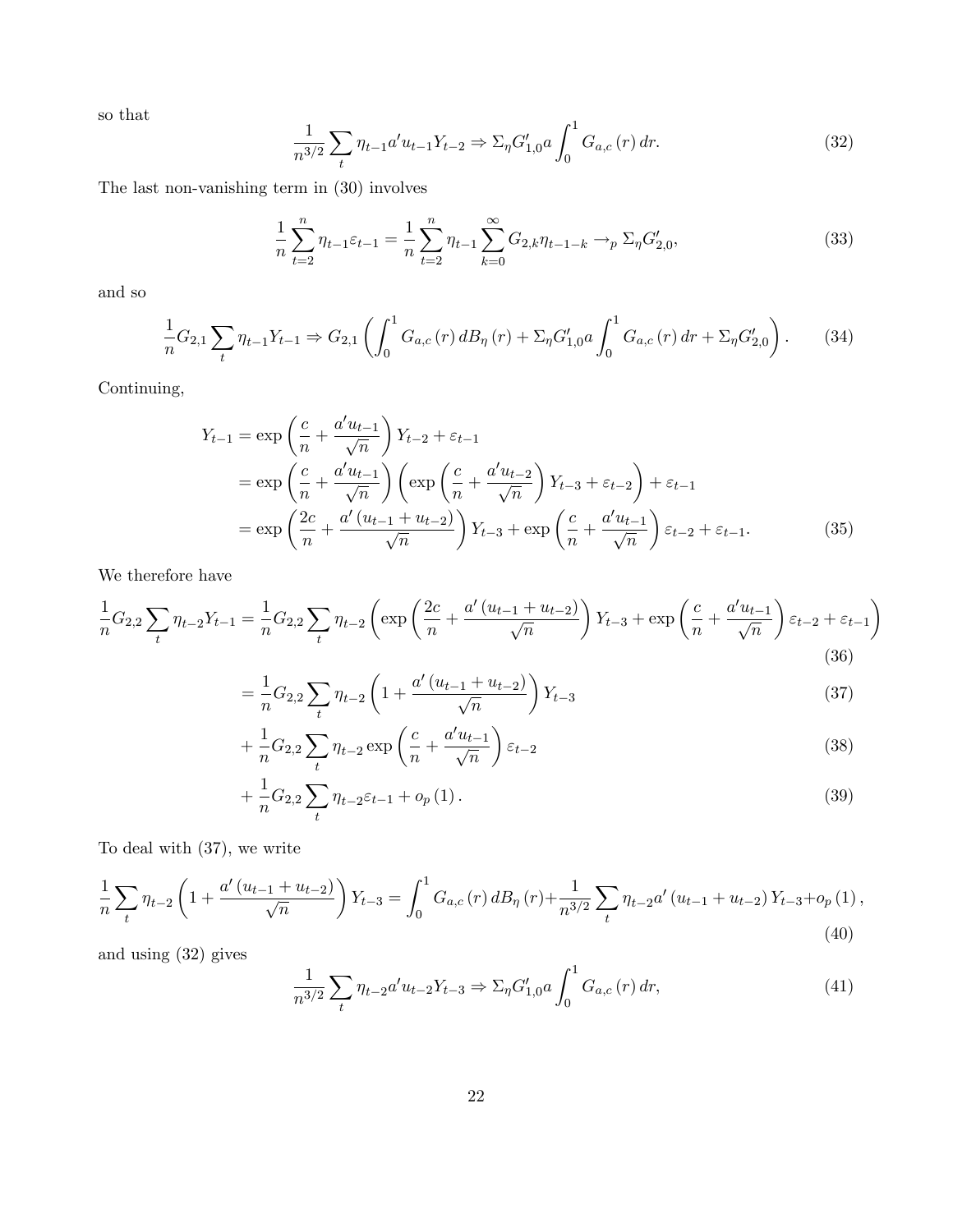so that

$$
\frac{1}{n^{3/2}}\sum_{t}\eta_{t-2}a'u_{t-1}Y_{t-3} = \frac{1}{n^{3/2}}\sum_{t}\eta_{t-2}\left(\sum_{j=0}^{\infty}G_{1,j}\eta_{t-1-j}\right)'aY_{t-3} = \frac{1}{n^{3/2}}\sum_{t}\eta_{t-2}\eta'_{t-1}G'_{1,0}aY_{t-3}
$$
\n
$$
+\frac{1}{n^{3/2}}\sum_{t}\eta_{t-2}\eta'_{t-2}G'_{1,1}aY_{t-3} + \frac{1}{n^{3/2}}\sum_{t}\eta_{t-2}\sum_{j=3}^{\infty}\eta'_{t-j}G'_{1,j-1}aY_{t-3}.\tag{42}
$$

Two types of terms occur in (42): one with equal lags of  $\eta_t$  and the other with non-equal lags. Since  $Y_{t-3} = \exp\left(\frac{c}{n} + \frac{a'u_{t-3}}{\sqrt{n}}\right)$  $Y_{t-4} + \varepsilon_{t-3}$ , the first term is

$$
\frac{1}{n^{3/2}} \sum_{t} \eta_{t-2} \eta'_{t-1} G'_{1,0} a Y_{t-3} = \frac{1}{n^{3/2}} \sum_{t} \eta_{t-2} \eta'_{t-1} G'_{1,0} a \varepsilon_{t-3} + o_p(1)
$$
\n
$$
= \frac{1}{n^{3/2}} \sum_{t} \eta_{t-2} \eta'_{t-1} G'_{1,0} a (G_{2,0} \eta_{t-3} + \cdots) + o_p(1) = o_p(1).
$$
\n(43)

The second term in (42) gives

$$
\frac{1}{n^{3/2}} \sum_{t} \eta_{t-2} \eta'_{t-2} G'_{1,1} a Y_{t-3} \Rightarrow \Sigma_{\eta} G'_{1,1} a \int_0^1 G_{a,c}(r) dr,
$$
\n(44)

and the third term in (42) is

$$
\frac{1}{n^{3/2}} \sum_{t} \eta_{t-2} \sum_{j=3}^{\infty} \eta'_{t-j} G'_{1,j-1} a Y_{t-3} = \frac{1}{n^{3/2}} \sum_{t} \eta_{t-2} \sum_{j=3}^{\infty} \eta'_{t-j} G'_{1,j-1} a \varepsilon_{t-3} + o_p(1) = o_p(1).
$$
 (45)

It follows from  $(42)-(45)$  that

$$
\frac{1}{n^{3/2}} \sum_{t} \eta_{t-2} a' u_{t-1} Y_{t-3} \Rightarrow \Sigma_{\eta} G'_{1,1} a \int_0^1 G_{a,c}(r) dr.
$$
 (46)

Then, from  $(40)$ ,  $(41)$  and  $(46)$  we deduce that

$$
\frac{1}{n}\sum_{t}\eta_{t-2}\left(1+\frac{a'(u_{t-1}+u_{t-2})}{\sqrt{n}}\right)Y_{t-3}\Rightarrow\int_{0}^{1}G_{a,c}(r)dB_{\eta}(r)+\Sigma_{\eta}\sum_{j=0}^{1}G'_{1,j}a\int_{0}^{1}G_{a,c}(r)dr.\tag{47}
$$

Using (33), we have

$$
\frac{1}{n}\sum_{t} \eta_{t-2} \exp\left(\frac{c}{n} + \frac{a'u_{t-1}}{\sqrt{n}}\right) \varepsilon_{t-2} \Rightarrow \Sigma_{\eta} G'_{2,0},\tag{48}
$$

and

$$
\frac{1}{n}\sum_{t} \eta_{t-2} \varepsilon_{t-1} = \frac{1}{n} \sum_{t} \eta_{t-2} \sum_{j=0}^{\infty} \eta'_{t-1-j} G'_{2,j} \varepsilon_{t-1} \Rightarrow \Sigma_{\eta} G'_{2,1}.
$$
\n(49)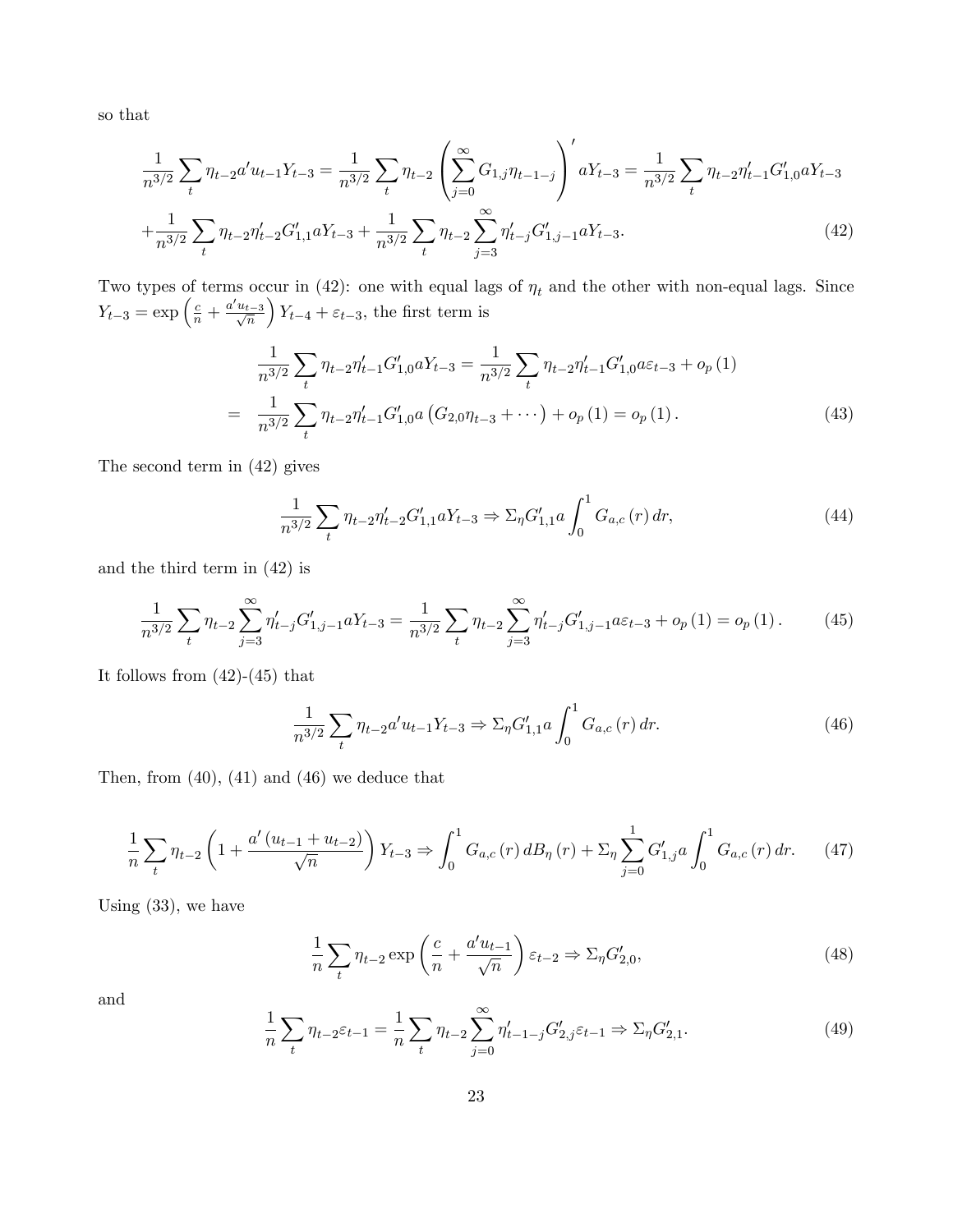Combining results from  $(35)$ ,  $(47)$ ,  $(48)$ , and  $(49)$  gives

$$
\frac{1}{n}G_{2,2}\sum_{t}\eta_{t-2}Y_{t-1} \Rightarrow G_{2,2}\left(\int_{0}^{1}G_{a,c}(r)dB_{\eta}(r)+\sum_{\eta}\sum_{j=0}^{1}G'_{1,j}a\int_{0}^{1}G_{a,c}(r)dr+\sum_{\eta}\sum_{j=0}^{1}G'_{2,j}\right) (50)
$$

In view of  $(29)$ ,  $(34)$  and  $(50)$ , we have

$$
\frac{1}{n} \sum_{t=2}^{n} \varepsilon_t Y_{t-1} = \frac{1}{n} \sum_{t=2}^{n} \sum_{j=0}^{\infty} G_{2,j} \eta_{t-j} Y_{t-1} \Rightarrow \sum_{m=0}^{\infty} G_{2,m} \int_{0}^{1} G_{a,c}(r) dB_{\eta}(r)
$$

$$
+ \sum_{m=1}^{\infty} G_{2,m} \left( \sum_{j=0}^{m-1} G'_{1,m} a \int_{0}^{1} G_{a,c}(r) dr + \sum_{j=0}^{m-1} G'_{2,j} \right).
$$

Now,  $\sum_{m=0}^{\infty} G_{2,m} = G_2(1)$  and  $B_{\eta}$  has variance matrix  $\Sigma_{\eta}$ , so that  $G_2(1) B_{\eta}(r) = B_{\varepsilon}(r)$  has variance matrix  $G_2(1)\Sigma_{\eta}G_2(1)'$  and

$$
\left(\sum_{m=0}^{\infty} G_{2,m}\right) \int_0^1 G_{a,c}(r) d B_{\eta}(r) = \int_0^1 G_{a,c}(r) d B_{\varepsilon}(r).
$$

Further, recalling that  $\Lambda_{u\varepsilon} = \sum_{h=1}^{\infty} E(u_0 \varepsilon_h)$ , we obtain

$$
\Lambda'_{u\varepsilon}a = E \left\{ (G_{1,0}\eta_t + G_{1,1}\eta_{t-1} + \cdots) \left[ (G_{2,0}\eta_{t+1} + G_{2,1}\eta_t + \cdots) + (G_{2,0}\eta_{t+2} + G_{2,1}\eta_{t+1} + \cdots) \right] \right\}' a
$$
\n
$$
= \left\{ G_{1,0}\Sigma_\eta (G_{2,1} + G_{2,2} + \cdots)' + G_{1,1}\Sigma_\eta (G_{2,2} + G_{2,3} + \cdots)' + \cdots \right\}' a
$$
\n
$$
= \left\{ G_{1,0}\Sigma_\eta G'_{2,1} + (G_{1,0} + G_{1,1})\Sigma_\eta G'_{2,2} \cdots \right\}' a
$$
\n
$$
= \left\{ G_{2,1}\Sigma_\eta G'_{1,0} + G_{2,2}\Sigma_\eta (G_{1,0} + G_{1,1})' \cdots \right\} a
$$
\n
$$
= \sum_{j=1}^\infty G_{2,j}\Sigma_\eta \left( \sum_{k=0}^{j-1} G'_{1,k} \right)' a.
$$
\n(51)

Similarly,  $\lambda_{\varepsilon\varepsilon} = E \sum_{h=1}^{\infty} \varepsilon_t \varepsilon_{t+h}$  is

$$
E\left\{ (G_{2,0}\eta_t + G_{2,1}\eta_{t-1} + \cdots) \left[ (G_{2,0}\eta_{t+1} + G_{2,1}\eta_t + \cdots) + (G_{2,0}\eta_{t+2} + G_{2,1}\eta_{t+1} + \cdots) + \cdots \right]^T \right\}
$$
  
\n
$$
= G_{2,0}\Sigma_{\eta} (G_{2,1} + G_{2,2} + \cdots)^{\prime} + G_{2,1}\Sigma_{\eta} (G_{2,2} + G_{2,3} + \cdots)^{\prime} + \cdots
$$
  
\n
$$
= G_{2,0}\Sigma_{\eta} G_{2,1}^{\prime} + (G_{2,0} + G_{2,1}) \Sigma_{\eta} G_{2,2}^{\prime} + \cdots
$$
  
\n
$$
= G_{2,1}\Sigma_{\eta} G_{2,0}^{\prime} + G_{2,2}\Sigma_{\eta} (G_{2,0} + G_{2,1})^{\prime} + \cdots = \sum_{j=1}^{\infty} G_{2,j}\Sigma_{\eta} \left( \sum_{k=0}^{j-1} G_{2,k}^{\prime} \right).
$$
 (52)

This implies the result given in (12) and the Lemma is established.  $\blacksquare$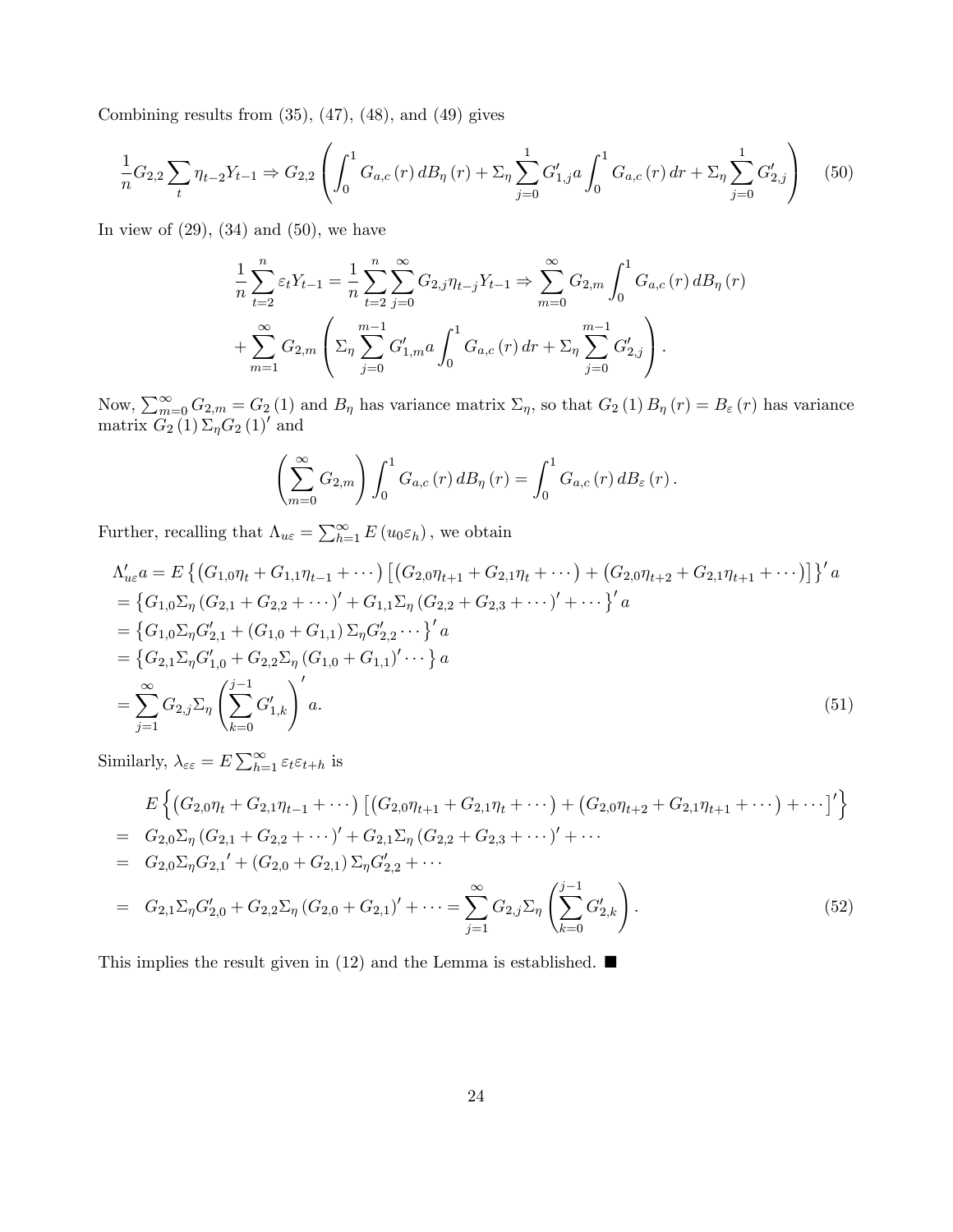**Lemma 9** For the model  $(4)$ , under Assumption 1,

$$
\frac{1}{n^2} \sum_t u_t u_t' Y_{t-1}^2 \Rightarrow \Sigma_u \int_0^1 G_{a,c}^2(r) \, dr.
$$

Proof of Lemma 9. The result follows immediately from

$$
\frac{1}{n^2} \sum_{t} u_t u_t' Y_{t-1}^2 = \sum_{u} \frac{1}{n} \sum_{t} \left( \frac{Y_{t-1}}{\sqrt{n}} \right)^2 + \frac{1}{\sqrt{n}} \sum_{t} \left( \frac{u_t u_t' - \Sigma_u}{\sqrt{n}} \right) \left( \frac{Y_{t-1}}{\sqrt{n}} \right)^2 \Rightarrow \Sigma_u \int_0^1 G_{a,c}^2(r) dr.
$$

**Lemma 10** For the model  $(4)$ , under Assumption 1,

$$
\frac{1}{n^{3/2}} \sum_{t} u_{t} Y_{t-1}^{2} \Rightarrow \int_{0}^{1} G_{a,c}^{2}(r) dB_{u}(r) + 2 \left( \Lambda_{uu}^{\prime} a \int_{0}^{1} G_{a,c}^{2}(r) dr + \Lambda_{u\varepsilon} \int_{0}^{1} G_{a,c}(r) dr \right).
$$

Proof of Lemma 10. We have

$$
\frac{1}{n^{3/2}} \sum_{t} u_t Y_{t-1}^2 = \frac{1}{n^{3/2}} \sum_{t=2}^n \sum_{j=0}^\infty G_{1,j} \eta_{t-j} Y_{t-1}^2.
$$

For  $j=0,$ 

 $\blacksquare$ 

$$
\frac{1}{n^{3/2}} \sum_{t=2}^{n} G_{1,0} \eta_t Y_{t-1}^2 \Rightarrow G_{1,0} \int_0^1 G_{a,c}^2(r) d B_{\eta}(r).
$$

For  $j = 1$ ,

$$
\frac{1}{n^{3/2}} \sum_{t=2}^{n} G_{1,1} \eta_{t-1} Y_{t-1}^{2} = \frac{1}{n^{3/2}} \sum_{t=2}^{n} G_{1,1} \eta_{t-1} \left( \exp\left(\frac{c}{n} + \frac{a'u_{t-1}}{\sqrt{n}}\right) Y_{t-2} + \varepsilon_{t-1} \right)^{2}
$$
\n
$$
= G_{1,1} \int_{0}^{1} G_{a,c}^{2}(r) \, dB_{\eta}(r) + \frac{1}{n^{3/2}} \sum_{t=2}^{n} G_{1,1} \eta_{t-1} \frac{2a'u_{t-1}}{\sqrt{n}} Y_{t-2}^{2} + \frac{2}{n^{3/2}} \sum_{t=2}^{n} G_{1,1} \eta_{t-1} Y_{t-2} \varepsilon_{t-1} + o_{p}(1)
$$
\n
$$
\Rightarrow G_{1,1} \int_{0}^{1} G_{a,c}^{2}(r) \, dB_{\eta}(r) + 2G_{1,1} \Sigma_{\eta} G_{1,0}' a \int_{0}^{1} G_{a,c}^{2}(r) \, dr + 2G_{1,1} \Sigma_{\eta} G_{2,0} \int_{0}^{1} G_{a,c}(r) \, dr.
$$

For  $j=2,$ 

$$
\frac{1}{n^{3/2}} \sum_{t=2}^{n} G_{1,2} \eta_{t-2} Y_{t-1}^{2}
$$
\n
$$
= \frac{1}{n^{3/2}} \sum_{t=2}^{n} G_{1,2} \eta_{t-2} \left( \exp\left(\frac{2c}{n} + \frac{a'(u_{t-1} + u_{t-2})}{\sqrt{n}}\right) Y_{t-3} + \exp\left(\frac{c}{n} + \frac{a'u_{t-1}}{\sqrt{n}}\right) \varepsilon_{t-2} + \varepsilon_{t-1} \right)^{2}
$$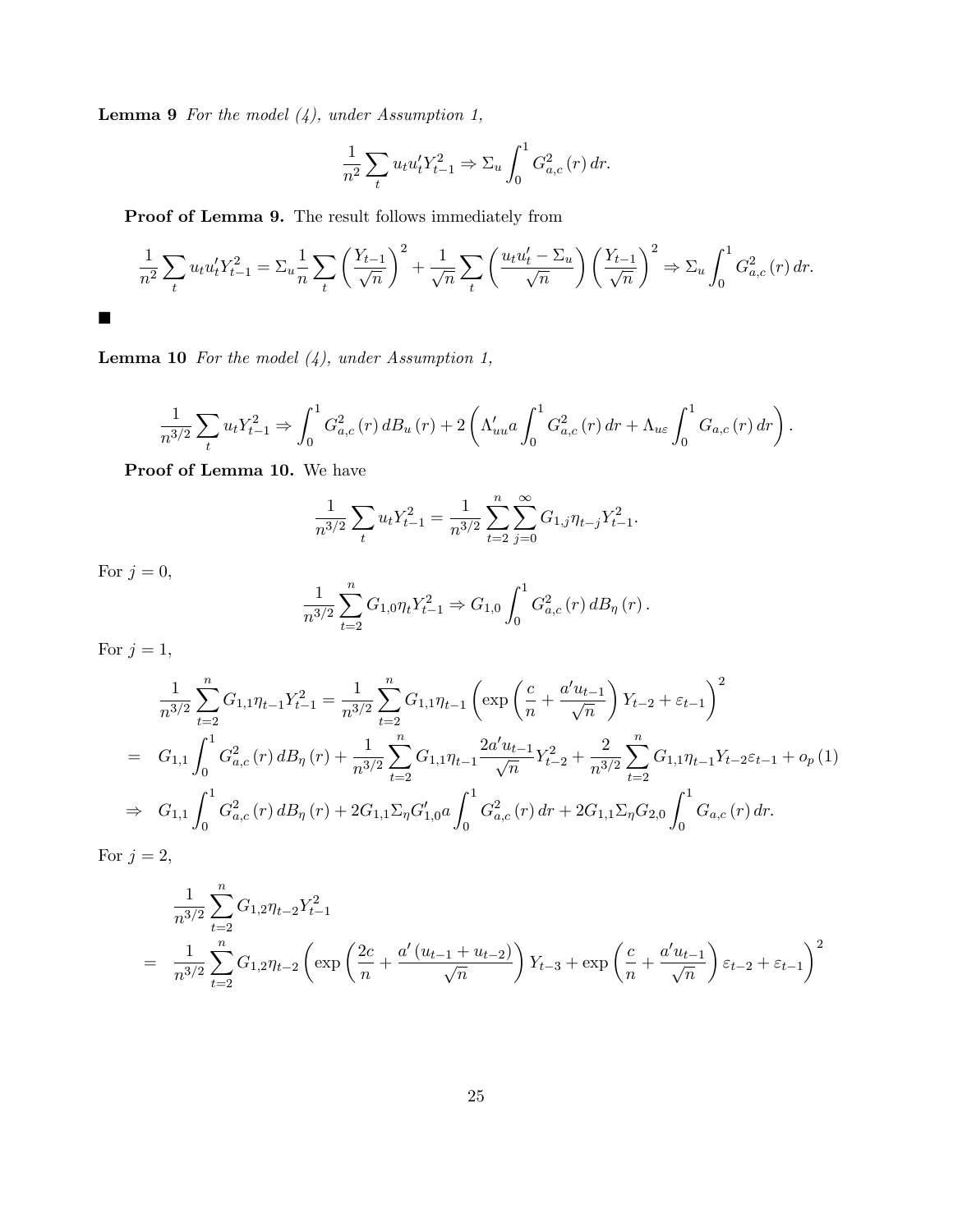$$
= G_{1,2} \int_0^1 G_{a,c}^2(r) dB_\eta(r) + \frac{1}{n^{3/2}} \sum_{t=2}^n G_{1,2} \eta_{t-2} \frac{2a'(u_{t-1} + u_{t-2})}{\sqrt{n}} Y_{t-3}^2
$$
  
+ 
$$
\frac{2}{n^{3/2}} \sum_{t=2}^n G_{1,2} \eta_{t-2} Y_{t-3} (\varepsilon_{t-2} + \varepsilon_{t-1}) + o_p(1)
$$
  

$$
\Rightarrow G_{1,2} \int_0^1 G_{a,c}^2(r) dB_\eta(r) + 2G_{1,2} \Sigma_\eta (G_{1,0} + G_{1,1})' a \int_0^1 G_{a,c}^2(r) dr + 2G_{1,2} \Sigma_\eta (G_{2,0} + G_{2,1})' \int_0^1 G_{a,c}(r) dr.
$$

Continuing this scheme and using summability, we deduce that

$$
\frac{1}{n^{3/2}} \sum_{t} u_t Y_{t-1}^2 \Rightarrow \sum_{j=0}^{\infty} G_{1,j} \int_0^1 G_{a,c}^2(r) d B_{\eta}(r) + 2 \sum_{j=1}^{\infty} G_{1,j} \Sigma_{\eta} \left( \sum_{k=0}^{j-1} G_{1,k}'^{\prime} a \int_0^1 G_{a,c}^2(r) dr + \sum_{k=0}^{j-1} G_{2,k}' \int_0^1 G_{a,c}(r) dr \right)
$$

:

and the proof of the Lemma is completed by using (51) and (52).  $\blacksquare$ 

**Lemma 11** For the model  $(4)$ , under Assumption 1,

$$
\sum_{t=2}^{n} u_{t} \varepsilon_{t} Y_{t-1} = n^{3/2} \sum_{u \in J} \int_{0}^{1} G_{a,c}(r) dr + n \left\{ \sum_{j=0}^{\infty} (G_{2,j} \otimes G_{1,j}) H \int_{0}^{1} G_{a,c}(r) d\xi(r) \right.\n+ \sum_{j=1}^{\infty} (G_{2,j} \otimes G_{1,j}) M_{3} \left( \left( \sum_{i=0}^{j-1} G_{1,i} \right)' a \int_{0}^{1} G_{a,c}(r) dr + \left( \sum_{i=0}^{j-1} G_{2,i} \right)' \right.\n+ \sum_{j \neq k} (G_{2,k} \otimes G_{1,j}) \int_{0}^{1} G_{a,c}(r) d\zeta(r) \right\} + o_{p}(n).
$$

Proof of Lemma 11. The proof is similar to that of Lemma 8 of Lieberman and Phillips (2017b) and is omitted.

**Lemma 12** For the model (18) where  $K = 1$ ,  $\Sigma_{u\epsilon} = 0$ ,  $u_t$  and  $\varepsilon_t$  are iid, and with the filtration  $\mathcal{F}_r = \sigma\left\{(B_u(s), B_{\varepsilon}(s)), 0 \le s \le r\right\}$  the instantaneous kurtosis measure is

$$
\kappa_{b,c}(r) = \frac{E\left(E\left[(dG_{a,c}(r))^4 | \mathcal{F}_r\right]\right)}{\left\{E\left(E\left[(dG_{a,c}(r))^2 | \mathcal{F}_r\right]\right)\right\}^2} = 3 + \frac{3b^2 \left[E\left(G_{a,c}^4(r)\right) - \left(E\left(G_{a,c}^2(r)\right)\right)^2\right]}{b^2 \left(E\left(G_{a,c}^2(r)\right)\right)^2 + \sigma_{\varepsilon}^4 + 2b\sigma_{\varepsilon}^2 E\left(G_{a,c}^2(r)\right)} + o_p\left(1\right)
$$

**Proof of Lemma** 12. The process increments  $dG_{a,c}(r)$  at r satisfy (18)

$$
dG_{a,c}(r) = aG_{a,c}(r) dB_u(r) + dB_{\varepsilon}(r) + \left(c + \frac{b}{2}\right) G_{a,c}(r) dr,
$$
\n
$$
(53)
$$

where  $b = a^2 \sigma_u^2$ . Then

$$
E\left[ \left( dG_{a,c}(r) \right)^4 | \mathcal{F}_r \right] = E\left[ aG_{a,c}(r) dB_u(r) + dB_{\varepsilon}(r) + \left( c + \frac{b}{2} \right) G_{a,c}(r) dr | \mathcal{F}_r \right]^4
$$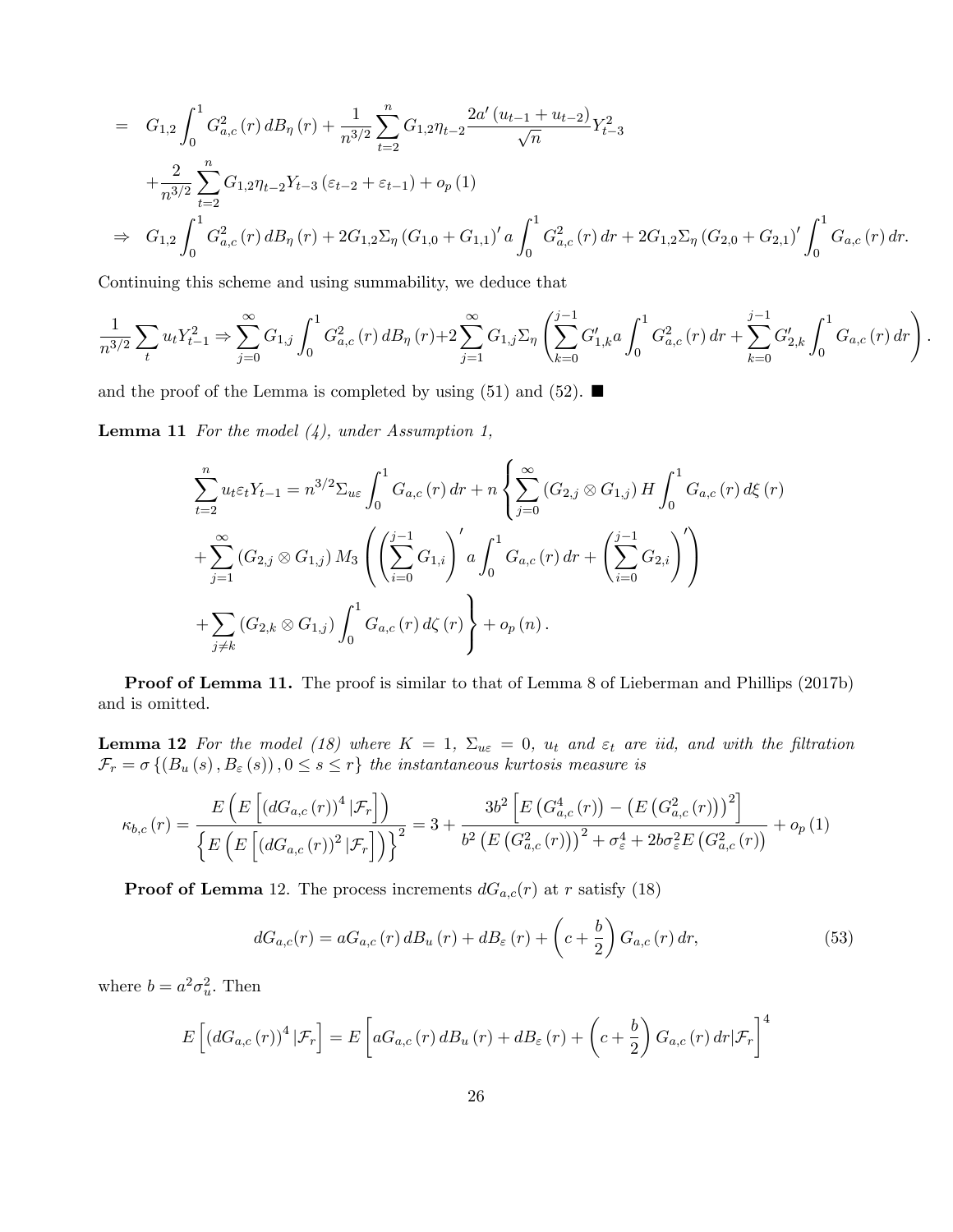$$
= E\left[ (aG_{a,c}(r) dB_u(r) + dB_{\varepsilon}(r))^4 | \mathcal{F}_r \right] + 4\left( c + \frac{b}{2} \right) E\left[ (aG_{a,c}(r) dB_u(r) + dB_{\varepsilon}(r))^3 G_{a,c}(r) | \mathcal{F}_r \right] dr + 6\left( c + \frac{b}{2} \right)^2 E\left[ (aG_{a,c}(r) dB_u(r) + dB_{\varepsilon}(r))^2 G_{a,c}(r)^2 | \mathcal{F}_r \right] (dr)^2 + 4\left( c + \frac{b}{2} \right)^3 E\left[ (aG_{a,c}(r) dB_u(r) + dB_{\varepsilon}(r)) G_{a,c}(r)^3 | \mathcal{F}_r \right] (dr)^3 + \left( c + \frac{b}{2} \right)^4 E\left[ G_{a,c}(r)^4 | \mathcal{F}_r \right] (dr)^4 = \left[ 3b^2 G_{a,c}(r)^4 + 6b\sigma_{\varepsilon}^2 G_{a,c}(r)^2 + 3\sigma_{\varepsilon}^4 \right] (dr)^2 + 6\left( c + \frac{b}{2} \right)^2 \left[ bG_{a,c}(r)^4 + G_{a,c}(r)^2 \sigma_{\varepsilon}^2 \right] (dr)^3 + O_p\left( (dr)^4 \right)
$$
\n(54)

since 
$$
E\left[\left(aG_{a,c}(r)dB_u(r) + dB_{\varepsilon}(r)\right)^3 G_{a,c}(r) | \mathcal{F}_r\right] dr = 0,
$$
  
\n
$$
E\left\{E\left[\left(aG_{a,c}(r)dB_u(r) + dB_{\varepsilon}(r)\right)^4 | \mathcal{F}_r\right]\right\} = 3a^4 \sigma_u^4 E\left(G_{a,c}^4(r)\right) + 6a^2 \sigma_u^2 \sigma_{\varepsilon}^2 E\left(G_{a,c}^2(r)\right) + 3\sigma_{\varepsilon}^4
$$
\n
$$
= 3b^2 E\left(G_{a,c}^4(r)\right) + 6b \sigma_{\varepsilon}^2 E\left(G_{a,c}^2(r)\right) + 3\sigma_{\varepsilon}^4,\tag{55}
$$

and

$$
E\left[\left(aG_{a,c}(r)\,dB_u\left(r\right)+dB_{\varepsilon}\left(r\right)\right)^2G_{a,c}(r)^2\,|\mathcal{F}_r\right]=\left[a^2\sigma_u^2G_{a,c}^4\left(r\right)+\sigma_{\varepsilon}^2G_{a,c}(r)^2\right]dr.
$$

Similarly

$$
E\left[(dG_{a,c}(r))^2|\mathcal{F}_r\right] = E\left[aG_{a,c}(r)dB_u(r) + dB_{\varepsilon}(r) + \left(c + \frac{b}{2}\right)G_{a,c}(r)dr|\mathcal{F}_r\right]^2
$$
  
\n
$$
= E\left[(aG_{a,c}(r)dB_u(r) + dB_{\varepsilon}(r))^2|\mathcal{F}_r\right] + \left(c + \frac{b}{2}\right)^2 E\left[G_{a,c}(r)^2|\mathcal{F}_r\right](dr)^2
$$
  
\n
$$
= E\left[\left(a^2\sigma_u^2G_{a,c}(r)^2 + \sigma_{\varepsilon}^2\right)|\mathcal{F}_r\right]dr + \left(c + \frac{b}{2}\right)^2 E\left[G_{a,c}(r)^2|\mathcal{F}_r\right](dr)^2
$$
  
\n
$$
= \left[bG_{a,c}(r)^2 + \sigma_{\varepsilon}^2\right]dr + \left(c + \frac{b}{2}\right)^2 G_{a,c}(r)^2(dr)^2.
$$
 (56)

Using (54) - (56) gives

$$
\kappa_{b,c}(r) = \frac{E\left(E\left[\left(aG_{a,c}(r)dB_u(r) + dB_{\varepsilon}(r)\right)^4|\mathcal{F}_r\right]\right) + o_p\left(\left(dr\right)^2\right)}{\left\{E\left(E\left[\left(aG_{a,c}(r)dB_u(r) + dB_{\varepsilon}(r)\right)^2|\mathcal{F}_r\right]\right) + o_p\left(\left(dr\right)^2\right)\right\}^2}
$$
\n
$$
= \frac{3b^2E\left(G_{a,c}^4(r)\right) + 6b\sigma_{\varepsilon}^2E\left(G_{a,c}^2(r)\right) + 3\sigma_{\varepsilon}^4}{\left(bE\left(G_{a,c}^2(r)\right) + \sigma_{\varepsilon}^2\right)^2} + o_p\left(1\right)
$$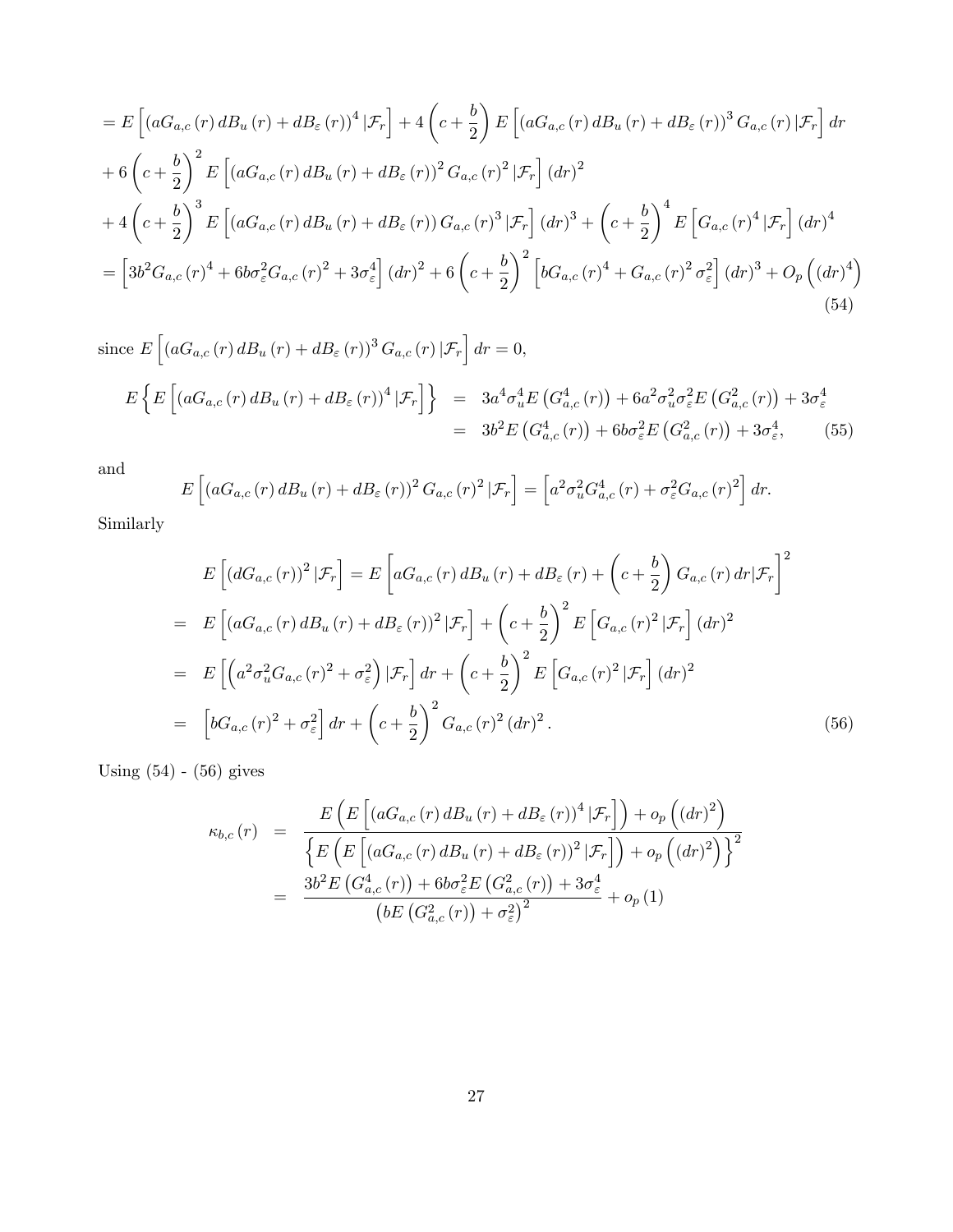$$
= \frac{3b^{2}E\left(G_{a,c}^{4}(r)\right) + 6b\sigma_{\varepsilon}^{2}E\left(G_{a,c}^{2}(r)\right) + 3\sigma_{\varepsilon}^{4}}{b^{2}\left(E\left(G_{a,c}^{2}(r)\right)\right)^{2} + \sigma_{\varepsilon}^{4} + 2b\sigma_{\varepsilon}^{2}E\left(G_{a,c}^{2}(r)\right)} + o_{p}(1)
$$
  

$$
= 3 + \frac{3b^{2}\left[E\left(G_{a,c}^{4}(r)\right) - \left(E\left(G_{a,c}^{2}(r)\right)\right)^{2}\right]}{b^{2}\left(E\left(G_{a,c}^{2}(r)\right)\right)^{2} + \sigma_{\varepsilon}^{4} + 2b\sigma_{\varepsilon}^{2}E\left(G_{a,c}^{2}(r)\right)} + o_{p}(1),
$$

as stated. For large  $b$ , note that

$$
E\left(G_{a,c}^4\left(r\right)\right) = \frac{3\sigma_{\varepsilon}^4 e^{4(c+2b)r}}{c+b} \left(\frac{1}{2\left(c+3b\right)} - \frac{1}{4\left(c+2b\right)}\right) = \frac{3\sigma_{\varepsilon}^4 e^{4(c+2b)r}}{4\left(c+b\right)} \frac{2\left(c+2b\right) - \left(c+3b\right)}{\left(c+3b\right)\left(c+2b\right)} = \frac{3\sigma_{\varepsilon}^4 e^{4(c+2b)r}}{4\left(c+b\right)} \frac{c+b}{\left(c+3b\right)\left(c+2b\right)} = \frac{3\sigma_{\varepsilon}^4 e^{4(c+2b)r}}{4\left(c+3b\right)\left(c+2b\right)},
$$

and  $E(G_{a,c}^2(r)) = \sigma_{\varepsilon}^2 \frac{e^{2(c+b)r}-1}{2(c+b)} \sim \sigma_{\varepsilon}^2 \frac{e^{2(c+b)r}}{2(c+b)}$  $\frac{2e^{2(c+b)}}{2(c+b)}$ . Hence, as  $b \to \infty$ 

$$
\kappa_{b,c}(r) = \frac{3b^2 E\left(G_{a,c}^4(r)\right) + 6b\sigma_{\varepsilon}^2 E\left(G_{a,c}^2(r)\right) + 3\sigma_{\varepsilon}^4}{\left(bE\left(G_{a,c}^2(r)\right) + \sigma_{\varepsilon}^2\right)^2} \sim \frac{3b^2 E\left(G_{a,c}^4(r)\right)}{b^2 E\left(G_{a,c}^2(r)\right)^2} \sim \frac{3\frac{3\sigma_{\varepsilon}^4 e^{4(c+2b)r}}{4(c+3b)(c+2b)}}{\left(\sigma_{\varepsilon}^2 \frac{e^{2(c+b)r}}{2(c+b)}\right)^2}
$$
  
=  $9\frac{e^{4br}\left(c+b\right)^2}{\left(c+3b\right)\left(c+2b\right)} \sim \frac{9}{6}e^{4br},$ 

and kurtosis of the process increments  $dG_{a,c}(r)$  grows exponentially with b irrespective of the fixed value of  $c$ .

#### 9.2 Proofs of the Main Results

Proof of Lemma 1. By repeated substitution, we obtain

$$
Y_t = \sum_{j=1}^t \exp\left(\frac{(t-j)c}{n} + \frac{a'\sum_{i=j+1}^t u_i}{\sqrt{n}}\right) \varepsilon_j, \ t \ge 2. \tag{57}
$$

Therefore, setting  $t = \lfloor nr \rfloor$ ,

$$
\frac{Y_{t=|nr|}}{\sqrt{n}} = e^{rc+a'B_u(r) + o_p(1)} \sum_{j=1}^{\lfloor nr \rfloor} \exp\left(-\frac{jc}{n} - \frac{a'\sum_{i=1}^j u_i}{\sqrt{n}}\right) \frac{\varepsilon_j}{\sqrt{n}}
$$
\n
$$
= e^{rc+a'B_u(r)} \sum_{j=1}^{\lfloor nr \rfloor} \exp\left(-\frac{(j-1)c}{n} - \frac{a'\sum_{i=1}^{j-1} u_i}{\sqrt{n}}\right) \left\{1 - \frac{a'u_j}{\sqrt{n}} + O_p\left(n^{-1}\right)\right\} \frac{\varepsilon_j}{\sqrt{n}} + o_p(1)
$$
\n
$$
= e^{rc+a'B_u(r)} \left\{\sum_{j=1}^{\lfloor nr \rfloor} e^{-\frac{(j-1)c}{n} - \frac{a'\sum_{i=1}^{j-1} u_i}{\sqrt{n}} \frac{\varepsilon_j}{\sqrt{n}} - \sum_{j=1}^{\lfloor nr \rfloor} e^{-\frac{(j-1)c}{n} - a'B_u\left(\frac{j-1}{n}\right)} \frac{a'u_j \varepsilon_j}{n} + o_p(1). \tag{58}
$$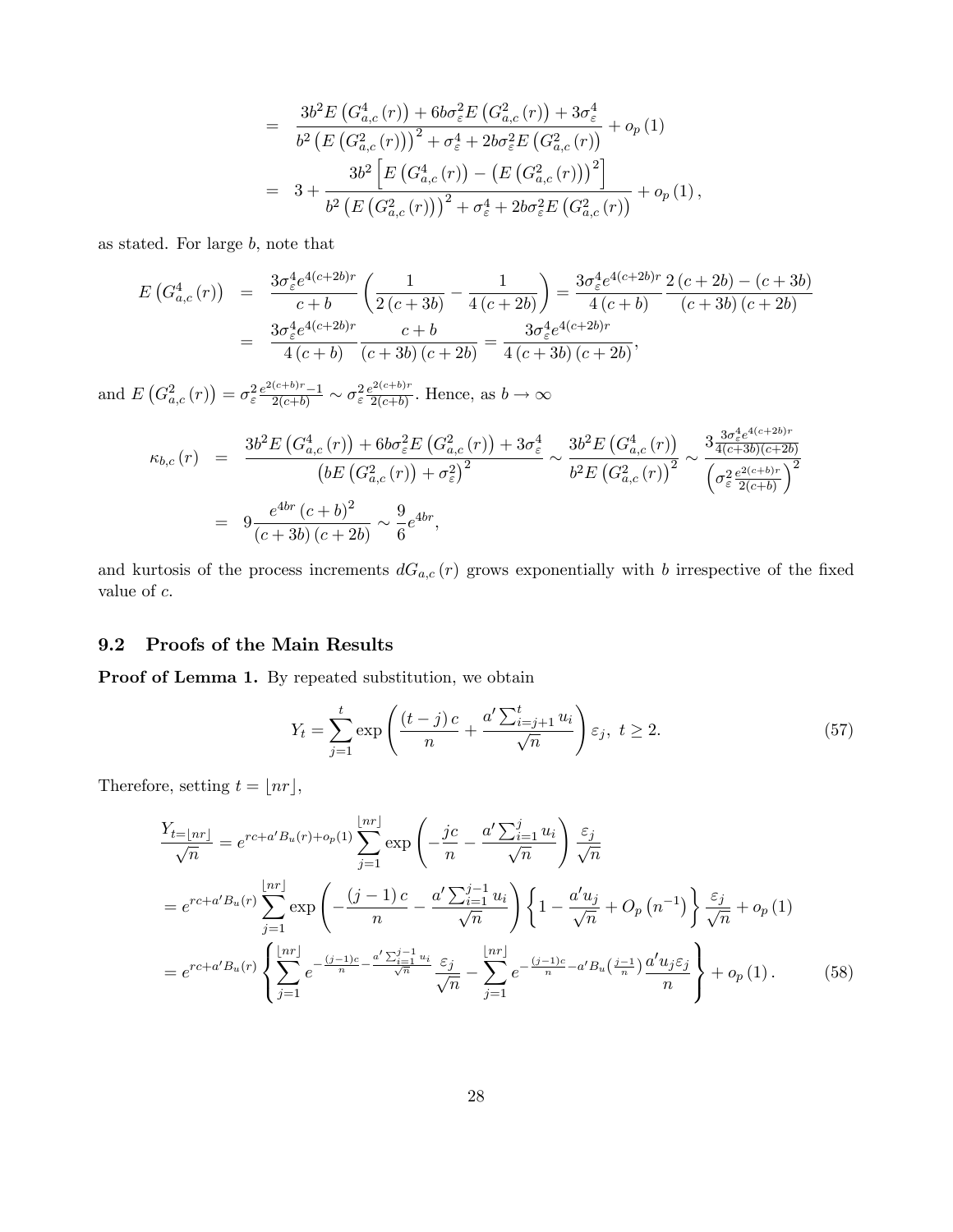Let 
$$
e^{-\frac{(j-1)c}{n} - \frac{a' \sum_{i=1}^{j-1} u_j}{\sqrt{n}}} =: f\left(-\frac{(j-1)c}{n} - a'\frac{1}{\sqrt{n}} \sum_{i=1}^{j-1} u_j\right)
$$
. Then,  

$$
\frac{\partial}{\partial X} f\left(-\frac{(j-1)c}{n} - a'X\right)_{X = \frac{1}{\sqrt{n}} \sum_{i=1}^{j-1} u_i} = -af\left(-\frac{(j-1)c}{n} - a'\frac{1}{\sqrt{n}} \sum_{i=1}^{j-1} u_i\right)
$$

and by Ibragimov and Phillips (2008; equation (4.9)) we obtain the following sample covariance limit

$$
\sum_{j=1}^{\lfloor nr \rfloor} \exp\left(-\frac{(j-1)c}{n} - \frac{a' \sum_{i=1}^{j-1} u_i}{\sqrt{n}}\right) \frac{\varepsilon_j}{\sqrt{n}} \Rightarrow -a' \Lambda_{u\varepsilon} \int_0^r e^{-pc - a'B_u(p)} dp + \int_0^r e^{-pc - a'B_u(p)} dB_\varepsilon(p). \tag{59}
$$

Furthermore,

$$
\sum_{j=1}^{\lfloor nr \rfloor} \exp\left(-\frac{(j-1)c}{n} - a'B_u\left(\frac{j-1}{n}\right)\right) \frac{a'u_j \varepsilon_j}{n} = a'\Sigma_{u\varepsilon} \int_0^r e^{-pc - a'B_u(p)} dp + o_p(1).
$$
 (60)

It follows from  $(58)$ ,  $(59)$  and  $(60)$  that

$$
\frac{Y_t}{\sqrt{n}} \Rightarrow e^{rc+a'B_u(r)} \left\{ -a' \Lambda_{u\varepsilon} \int_0^r e^{-pc-a'B_u(p)} dp + \int_0^r e^{-pc-a'B_u(p)} dB_{\varepsilon}(p) - a' \Sigma_{u\varepsilon} \int_0^r e^{-pc-aB_u(p)} dp \right\}
$$
  
=  $e^{rc+a'B_u(r)} \left\{ \int_0^r e^{-pc-a'B_u(p)} dB_{\varepsilon}(p) - a' \Delta_{u\varepsilon} \int_0^r e^{-pc-aB_u(p)} dp \right\},$ 

which is the stated result.  $\blacksquare$ 

**Proof of Theorem 3.** The NLLS  $\hat{c}_n$  of c, given known a, is defined as the solution to the equation

$$
\sum_{t} \left(Y_{t} - \beta_{nt}(\hat{c}_{n}, a) Y_{t-1}\right) \dot{\beta}_{nt}(\hat{c}_{n}, a) Y_{t-1} = 0, \tag{61}
$$

where  $\dot{\beta}_{nt}(c, a) = \frac{\partial \beta_{nt}(c, a)}{\partial c} = \frac{1}{n}$  $\frac{1}{n}\beta_{nt}(c,a)$ . The solution to (61) is equivalent to the solution of

$$
\sum_{t} Y_{t} \beta_{nt} (\hat{c}_{n}, a) Y_{t-1} = \sum_{t} \beta_{nt}^{2} (\hat{c}_{n}, a) Y_{t-1}^{2}.
$$

or

$$
\sum_{t} (\beta_{nt}(c, a) Y_{t-1} + \varepsilon_{t}) \beta_{nt} (\hat{c}_{n}, a) Y_{t-1} = \sum_{t} \beta_{nt} (2\hat{c}_{n}, 2a) Y_{t-1}^{2}.
$$

Rearranging the last equation, we seek a solution to

$$
\sum_{t} e^{2a'u_t/\sqrt{n}} \left[ e^{2\hat{c}/n} - e^{(c+\hat{c}_n)/n} \right] Y_{t-1}^2 = \sum_{t} e^{a'u_t/\sqrt{n}} e^{\hat{c}_n/n} \varepsilon_t Y_{t-1}.
$$
 (62)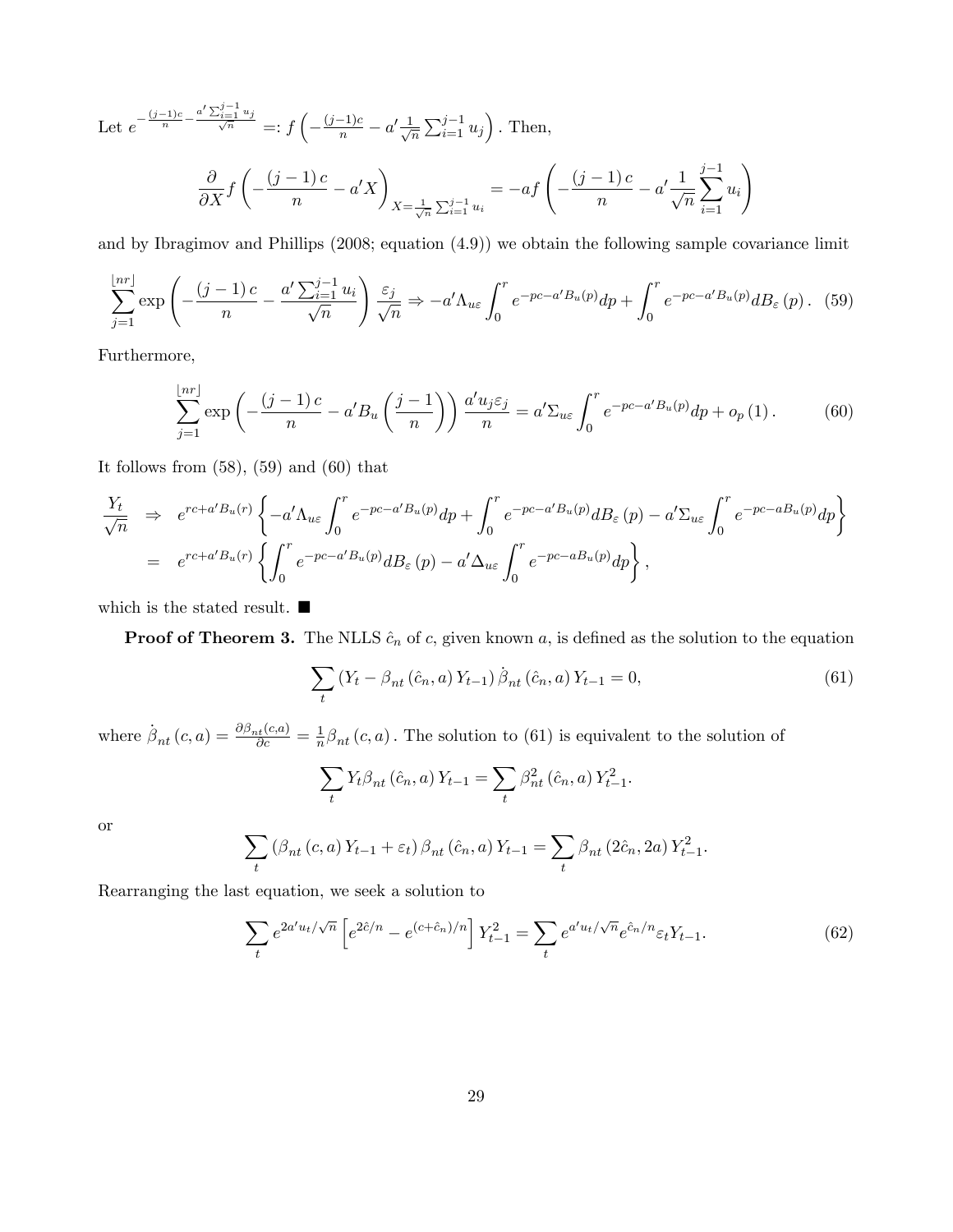Expanding the left side of (62) we get

$$
\sum_{t} e^{2a'u_{t}/\sqrt{n}} \left[ \sum_{j=1}^{\infty} \frac{(2\hat{c}_{n})^{j} - (c + \hat{c}_{n})^{j}}{n^{j}j!} \right] Y_{t-1}^{2} = \sum_{t} e^{2a'u_{t}/\sqrt{n}} \left[ \sum_{j=1}^{\infty} \frac{(2\hat{c}_{n})^{j} - (2\hat{c}_{n} + [c - \hat{c}_{n}])^{j}}{n^{j}j!} \right] Y_{t-1}^{2}
$$
\n
$$
= \sum_{t} e^{2a'u_{t}/\sqrt{n}} \left[ \sum_{j=1}^{\infty} \frac{(2\hat{c}_{n})^{j} - \sum_{k=0}^{j} {j \choose k} (2\hat{c}_{n})^{k} [c - \hat{c}_{n}]^{j-k}}{n^{j}j!} \right] Y_{t-1}^{2}
$$
\n
$$
= \sum_{t} e^{2a'u_{t}/\sqrt{n}} \left[ \sum_{j=1}^{\infty} \frac{-\sum_{k=0}^{j-1} {j \choose k} (2\hat{c}_{n})^{k} [c - \hat{c}_{n}]^{j-k}}{n^{j}j!} \right] Y_{t-1}^{2}
$$
\n
$$
= \sum_{t} e^{2a'u_{t}/\sqrt{n}} \left[ (\hat{c}_{n} - c) \sum_{j=1}^{\infty} \frac{\sum_{k=0}^{j-1} {j \choose k} (2\hat{c}_{n})^{k} [c - \hat{c}_{n}]^{j-1-k}}{n^{j}j!} \right] Y_{t-1}^{2}.
$$

At the true value of c, the objective function  $Q_n^a(c) = n^{-1} (Y_t - \beta_{nt}(c, a) Y_{t-1})^2$  converges in probability to  $\sigma_{\varepsilon}^2$  and therefore, the only term in the square brackets which contributes asymptotically is the first order term,  $(\hat{c}_n - c)/n$ . The leading term on the left side of (62) is therefore

$$
\sum_{t} \left(1 + \frac{2a'u_t}{\sqrt{n}} + \frac{2a'\Sigma_u a}{n} + \frac{2a'(u_t u'_t - \Sigma_u) a}{n} + o_p\left(\frac{1}{n}\right)\right) \left[\frac{\hat{c}_n - c}{n} + O_p\left(n^{-2}\right)\right] Y_{t-1}^2.
$$

Upon scaling by  $1/n$ , we have the following asymptotic form

$$
(\hat{c}_n - c) \left\{ \frac{1}{n} \sum_t \left( \frac{Y_{t-1}}{\sqrt{n}} \right)^2 + \frac{2}{n} \sum_t \frac{a'u_t}{\sqrt{n}} \left( \frac{Y_{t-1}}{\sqrt{n}} \right)^2 + \frac{2}{n} \sum_t a' \left( \frac{u_t u'_t - \Sigma_u}{\sqrt{n}} \right) a \left( \frac{Y_{t-1}}{\sqrt{n}} \right)^2 + \frac{2a'\Sigma_u a}{n^2} \sum_t \left( \frac{Y_{t-1}}{\sqrt{n}} \right)^2 + o_p \left( \frac{1}{n} \right) \right\}
$$
  
=  $(\hat{c}_n - c) \left\{ \frac{1}{n} \sum_t \left( \frac{Y_{t-1}}{\sqrt{n}} \right)^2 + O_p \left( \frac{1}{n} \right) \right\} \sim_a (\hat{c}_n - c) \int_0^1 G_{a,c}^2(r) dr.$  (63)

Scaling by  $1/n$ , the dominant term on the right side of (62) is

$$
\frac{1}{n}\sum_{t} \varepsilon_t Y_{t-1} + \frac{1}{n}\sum_{t} a' u_t \varepsilon_t \frac{Y_{t-1}}{\sqrt{n}},
$$

and

$$
\frac{1}{n^{3/2}}\sum_{t} a' u_{t} \varepsilon_{t} Y_{t-1} = \frac{a' \Sigma_{u\varepsilon}}{n} \sum_{t} \frac{Y_{t-1}}{\sqrt{n}} + \frac{1}{\sqrt{n}} \sum_{t} a' \left(\frac{u_{t} \varepsilon_{t} - \Sigma_{u\varepsilon}}{\sqrt{n}}\right) \frac{Y_{t-1}}{\sqrt{n}} \Rightarrow a' \Sigma_{u\varepsilon} \int_{0}^{1} G_{a,c}(r) dr.
$$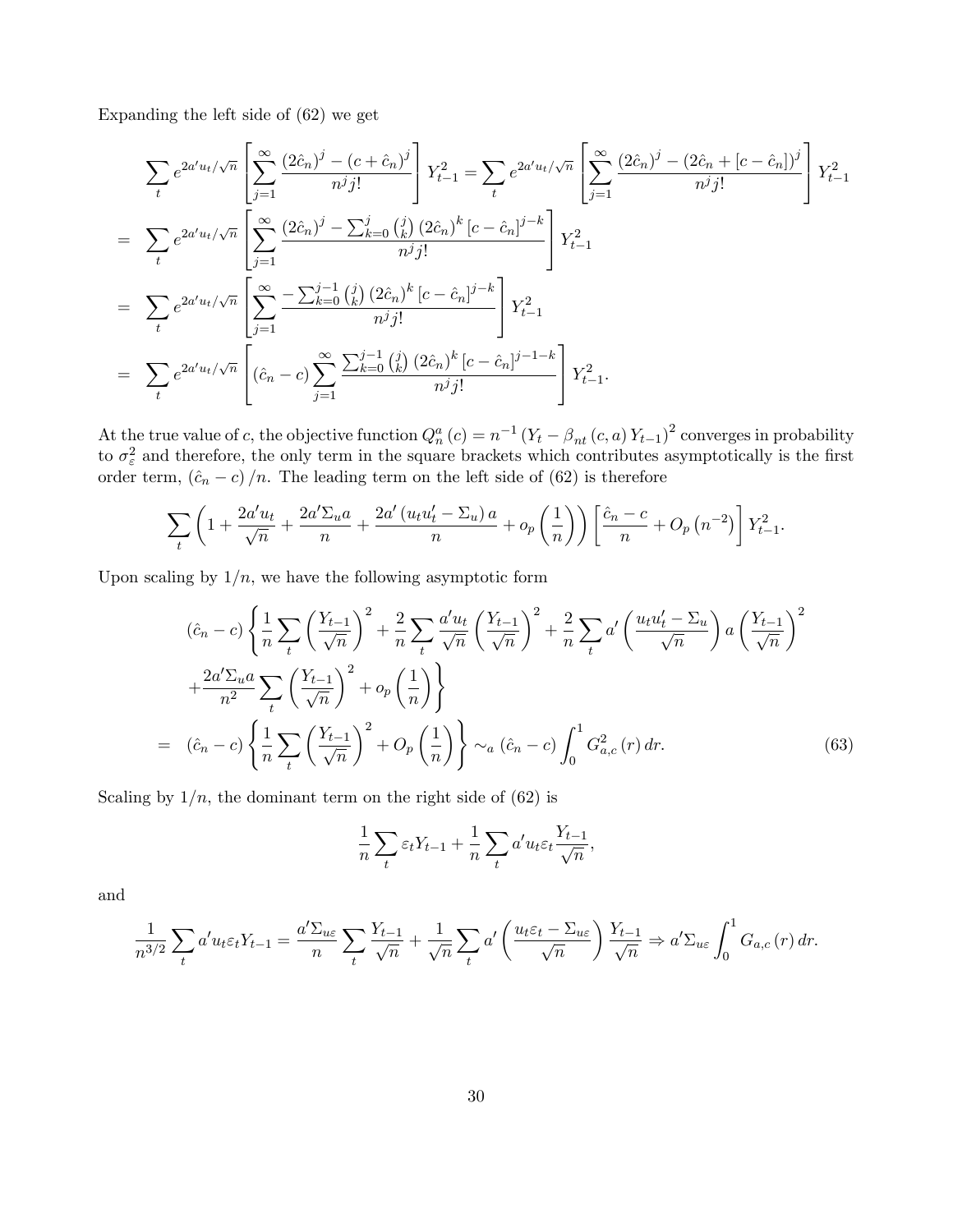Using Lemma 2, we obtain

$$
\frac{1}{n}\sum_{t} \varepsilon_{t}Y_{t-1} + \frac{1}{n^{3/2}}\sum_{t} a' u_{t}\varepsilon_{t}Y_{t-1} \Rightarrow \left(\int_{0}^{1} G_{a,c}(r) dB_{\varepsilon}(r) + a' \Lambda_{u\varepsilon} \int_{0}^{1} G_{a,c}(r) dr + \lambda_{\varepsilon \varepsilon}\right) + a' \Sigma_{u\varepsilon} \int_{0}^{1} G_{a,c}(r) dr
$$
\n
$$
= \int_{0}^{1} G_{a,c}(r) dB_{\varepsilon}(r) + a' \Delta_{u\varepsilon} \int_{0}^{1} G_{a,c}(r) dr + \lambda_{\varepsilon \varepsilon}.\tag{64}
$$

The result of the theorem then follows from (63) and (64).  $\blacksquare$ 

**Proof of Theorem 4.** Write the autoregressive coefficient as  $\beta_{nt} = e^{\frac{c}{n} + \frac{a'u_t}{\sqrt{n}}} =: e^{x'_t \gamma}$ , with  $x'_t$  $\sqrt{ }$  $t' =$ 1  $\frac{1}{n}, \frac{u'_t}{\sqrt{n}}$ ) and  $\gamma' = (c, a')$ . The NLLS  $\hat{\gamma}_n$  of  $\gamma$  is defined as the solution to the equation

$$
\sum_{t} \left(Y_{t} - \beta_{nt} \left(\hat{\gamma}_{n}\right) Y_{t-1}\right) \dot{\beta}_{nt} \left(\hat{\gamma}_{n}\right) Y_{t-1} = 0. \tag{65}
$$

Since the derivative vector  $\dot{\beta}_{nt} (\gamma) = x_t \beta_{nt}$ , we need to solve the system

$$
\sum_{t} Y_{t} x_{t} \beta_{nt} (\hat{\gamma}_{n}) Y_{t-1} = \sum_{t} x_{t} \beta_{nt}^{2} (\hat{\gamma}_{n}) Y_{t-1}^{2}.
$$
 (66)

Using the fact that  $\beta_{nt}(\hat{\gamma}_n) \beta_{nt}(\gamma) = \beta_{nt}(\hat{\gamma}_n + \gamma)$ , (66) is equivalent to

$$
\sum_{t} x_{t} \beta_{nt} \left(\hat{\gamma}_{n}\right) \left(\beta_{nt}\left(\gamma\right) Y_{t-1} + \varepsilon_{t}\right) Y_{t-1} = \sum_{t} x_{t} \beta_{nt}^{2} \left(\hat{\gamma}_{n}\right) Y_{t-1}^{2},
$$
\n
$$
\sum_{t} x_{t} \left[\beta_{nt}\left(2\hat{\gamma}_{n}\right) - \beta_{nt}\left(\hat{\gamma}_{n} + \gamma\right)\right] Y_{t-1}^{2} = \sum_{t} x_{t} \varepsilon_{t} \beta_{nt}\left(\hat{\gamma}_{n}\right) Y_{t-1}.
$$
\n(67)

or

$$
\sum_{t} x_{t} \left[ \beta_{nt} \left( 2 \hat{\gamma}_{n} \right) - \beta_{nt} \left( \hat{\gamma}_{n} + \gamma \right) \right] Y_{t-1}^{2} = \sum_{t} x_{t} \varepsilon_{t} \beta_{nt} \left( \hat{\gamma}_{n} \right) Y_{t-1}.
$$
\n(67)

Expanding (67) we obtain

$$
\sum_{t} x_{t} \left[ 1 + \frac{2\hat{c}_{n}}{n} + \frac{2\hat{a}_{n}' u_{t}}{\sqrt{n}} + \frac{1}{2} \left( 2 \left( \frac{\hat{c}_{n}}{n} + \frac{\hat{a}_{n}' u_{t}}{\sqrt{n}} \right) \right)^{2} + O_{p} \left( n^{-3/2} \right) \right]
$$

$$
- \left( 1 + \frac{(\hat{c}_{n} + c)}{n} + \frac{(\hat{a}_{n} + a)' u_{t}}{\sqrt{n}} + \frac{1}{2} \left( \frac{\hat{c}_{n} + c}{n} + \frac{(\hat{a}_{n} + a)' u_{t}}{\sqrt{n}} \right)^{2} \right) + O_{p} \left( n^{-3/2} \right) \right] Y_{t-1}^{2}
$$

$$
\sum_{t} x_{t} \varepsilon_{t} \left( 1 + \frac{\hat{c}_{n}}{n} + \frac{\hat{a}_{n}' u_{t}}{\sqrt{n}} + \frac{1}{2} \left( \frac{\hat{c}_{n}}{n} + \frac{\hat{a}_{n}' u_{t}}{\sqrt{n}} \right)^{2} + O_{p} \left( n^{-3/2} \right) \right) Y_{t-1},
$$

which becomes

=

$$
\sum_{t} x_{t} \left\{ \frac{(\hat{c}_{n} - c)}{n} + \frac{(\hat{a}_{n} - a)' u_{t}}{\sqrt{n}} + \frac{1}{2} \left( 2 \left( \frac{\hat{c}_{n}}{n} + \frac{\hat{a}'_{n} u_{t}}{\sqrt{n}} \right) \right)^{2} - \frac{1}{2} \left( \frac{\hat{c}_{n} + c}{n} + \frac{(\hat{a}_{n} + a)' u_{t}}{\sqrt{n}} \right)^{2} + O_{p} \left( n^{-3/2} \right) \right\} Y_{t-1}^{2}
$$
\n
$$
= \sum_{t} x_{t} \varepsilon_{t} \left( 1 + \frac{\hat{c}_{n}}{n} + \frac{\hat{a}'_{n} u_{t}}{\sqrt{n}} + \frac{1}{2} \left( \frac{\hat{c}_{n}}{n} + \frac{\hat{a}'_{n} u_{t}}{\sqrt{n}} \right)^{2} + O_{p} \left( n^{-3/2} \right) \right) Y_{t-1}.
$$
\n(68)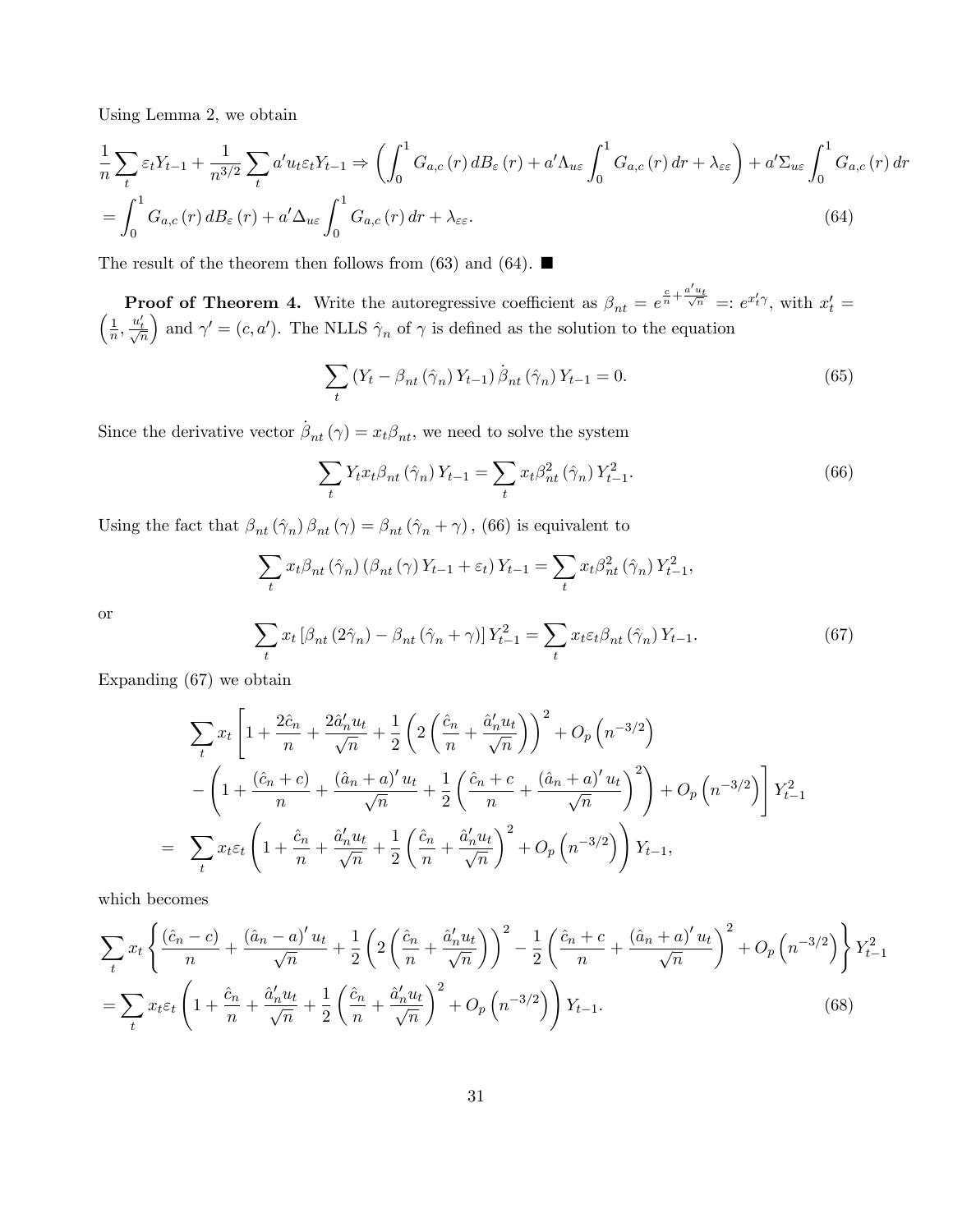Using  $x'_t = \left(\frac{1}{n}\right)$  $\frac{1}{n}, \frac{u'_t}{\sqrt{n}}$ we have the system

$$
\sum_{t} \left( \frac{\frac{1}{n}}{\frac{u_t}{\sqrt{n}}} \right) \left\{ \frac{(\hat{c}_n - c)}{n} + \frac{(\hat{a}_n - a)' u_t}{\sqrt{n}} + \frac{1}{2} \left( 2 \left( \frac{\hat{c}_n}{n} + \frac{\hat{a}'_n u_t}{\sqrt{n}} \right) \right)^2 - \frac{1}{2} \left( \frac{\hat{c}_n + c}{n} + \frac{(\hat{a}_n + a)' u_t}{\sqrt{n}} \right)^2 + O_p \left( n^{-3/2} \right) \right\} Y_{t-1}^2
$$
\n
$$
= \sum_{t} \left( \frac{\frac{1}{n}}{\frac{u_t}{\sqrt{n}}} \right) \varepsilon_t \left( 1 + \frac{\hat{c}_n}{n} + \frac{\hat{a}'_n u_t}{\sqrt{n}} + \frac{1}{2} \left( \frac{\hat{c}_n}{n} + \frac{\hat{a}'_n u_t}{\sqrt{n}} \right)^2 + O_p \left( n^{-3/2} \right) \right) Y_{t-1}. \tag{69}
$$

The leading term of the upper element of the left side of (69) is

$$
\frac{1}{n} \sum_{t} \left( \frac{(\hat{c}_{n} - c)}{n} + \frac{(\hat{a}_{n} - a)' u_{t}}{\sqrt{n}} + 2 \frac{\hat{a}'_{n} u_{t} u'_{t} \hat{a}'_{n}}{n} - \frac{1}{2} \frac{(\hat{a}_{n} + a)' u_{t} u'_{t} (\hat{a}_{n} + a)}{n} \right) Y_{t-1}^{2}
$$
\n
$$
= \frac{1}{n} \sum_{t} \left( \frac{(\hat{c}_{n} - c)}{n} + \frac{(\hat{a}_{n} - a)' u_{t}}{\sqrt{n}} + 2 \frac{\hat{a}'_{n} (u_{t} u'_{t} - \Sigma_{u}) \hat{a}'_{n}}{n} + 2 \frac{\hat{a}'_{n} \Sigma_{u} \hat{a}'_{n}}{n} \right) Y_{t-1}^{2}
$$
\n
$$
- \frac{1}{2n} \sum_{t} \left[ \frac{(\hat{a}_{n} + a)' (u_{t} u'_{t} - \Sigma_{u}) (\hat{a}_{n} + a)}{n} + \frac{(\hat{a}_{n} + a)' \Sigma_{u} (\hat{a}_{n} + a)}{n} \right] Y_{t-1}^{2}
$$
\n
$$
= (\hat{c}_{n} - c) \frac{1}{n} \sum_{t} \left( \frac{Y_{t-1}}{\sqrt{n}} \right)^{2} + (\hat{a}_{n} - a)' \sum_{t} \frac{u_{t}}{\sqrt{n}} \left( \frac{Y_{t-1}}{\sqrt{n}} \right)^{2} + \frac{2}{\sqrt{n}} \hat{a}'_{n} \sum_{t} \left( \frac{u_{t} u'_{t} - \Sigma_{u}}{\sqrt{n}} \right) \left( \frac{Y_{t-1}}{\sqrt{n}} \right)^{2} \hat{a}_{n}
$$
\n
$$
+ 2\hat{a}'_{n} \Sigma_{u} \hat{a}_{n} \frac{1}{n} \sum_{t} \left( \frac{Y_{t-1}}{\sqrt{n}} \right)^{2} - \frac{(\hat{a}_{n} + a)' \Sigma_{u} (\hat{a}_{n} + a)}{2n} \sum_{t} \left( \frac{Y_{t-1}}{\sqrt{n}} \right)^{2} - \frac{1}{2\sqrt{n}} \sum_{t} \left[ (\hat{a}_{n} + a)' \left( \frac{u_{t} u'_{t} - \Sigma_{u}}{\sqrt{n}}
$$

Now,

$$
(\hat{c}_n - c) \frac{1}{n} \sum_{t} \left(\frac{Y_{t-1}}{\sqrt{n}}\right)^2 \sim_a (\hat{c}_n - c) \int_0^1 G_{a,c}^2(r) \, dr,\tag{71}
$$

and by Lemma 10,

$$
(\hat{a}_n - a)' \sum_{t} \frac{u_t}{\sqrt{n}} \left( \frac{Y_{t-1}}{\sqrt{n}} \right)^2 \sim_a (\hat{a}_n - a)' \left\{ \int_0^1 G_{a,c}^2(r) \, dB_u(r) + 2 \left( \Lambda'_{uu} a \int_0^1 G_{a,c}^2(r) \, dr + \Lambda_{u\varepsilon} \int_0^1 G_{a,c}(r) \, dr \right) \right\}.
$$
\n(72)

By Lemma 2, the asymptotic form of the leading term of the top element of the right side of (69) is

$$
\frac{1}{n}\sum_{t} \varepsilon_{t} Y_{t-1} \sim_{a} \left( \int_{0}^{1} G_{a,c}(r) d B_{\varepsilon}(r) + \Lambda'_{u\varepsilon} a \int_{0}^{1} G_{a}(r) dr + \lambda_{\varepsilon \varepsilon} \right).
$$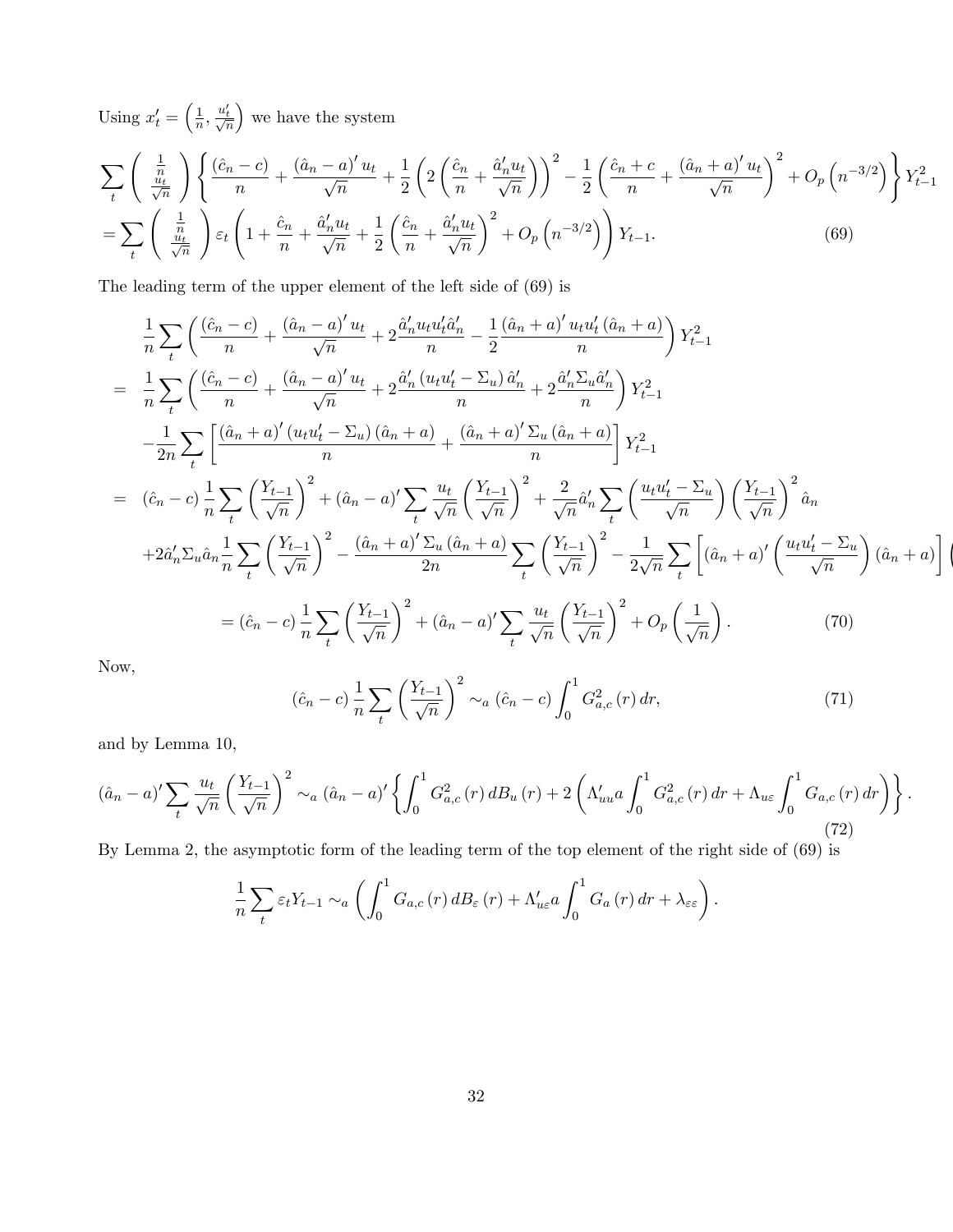Using  $(70)$ ,  $(71)$  and  $(72)$ , the solution to the first equation has the asymptotic form

$$
(\hat{c}_n - c) \sim_a \frac{\int_0^1 G_{a,c}(r) \, dB_\varepsilon(r) + \Lambda'_{u\varepsilon} a \int_0^1 G_a(r) \, dr + \lambda_{\varepsilon\varepsilon}}{\int_0^1 G_{a,c}^2(r) \, dr} - \frac{(\hat{a}_n - a)' \left\{ \int_0^1 G_{a,c}^2(r) \, dB_u(r) + 2 \left( \Lambda'_{uu} a \int_0^1 G_{a,c}^2(r) \, dr + \Lambda_{u\varepsilon} \int_0^1 G_{a,c}(r) \, dr \right) \right\}}{\int_0^1 G_{a,c}^2(r) \, dr}.
$$
\n(73)

Next continue with the lower element of the system (69). The leading term of the left side of the lower element of (69) is

$$
\sum_{t} \frac{u_{t}}{\sqrt{n}} \frac{(\hat{c}_{n} - c)}{n} Y_{t-1}^{2} + \sum_{t} \frac{u_{t}}{\sqrt{n}} \frac{u_{t}'(\hat{a}_{n} - a)}{\sqrt{n}} Y_{t-1}^{2}
$$
\n
$$
= (\hat{c}_{n} - c) \sum_{t} \frac{u_{t}}{\sqrt{n}} \left(\frac{Y_{t-1}}{\sqrt{n}}\right)^{2} + \sum_{t} u_{t} u_{t}'(\hat{a}_{n} - a) \left(\frac{Y_{t-1}}{\sqrt{n}}\right)^{2} \tag{74}
$$

and by Lemma 9,

$$
\sum_{t} u_{t} u_{t}' (\hat{a}_{n} - a) \left( \frac{Y_{t-1}}{\sqrt{n}} \right)^{2} = n \Sigma_{u} (\hat{a}_{n} - a) \int_{0}^{1} G_{a,c}^{2} (r) dr + o_{p} (n (\hat{a}_{n} - a)). \tag{75}
$$

Taking the lower element of the right side of  $(69)$  and scaling by  $1/n$  we have

$$
\frac{1}{n}\sum_{t}\frac{u_t}{\sqrt{n}}\varepsilon_t\left(1+\frac{\hat{c}_n}{n}+\frac{\hat{a}_n'u_t}{\sqrt{n}}+\frac{1}{2}\left(\frac{\hat{c}_n}{n}+\frac{\hat{a}_n'u_t}{\sqrt{n}}\right)^2+O_p\left(n^{-3/2}\right)\right)Y_{t-1}
$$
\n
$$
=\frac{1}{n}\sum_{t}u_t\varepsilon_t\left(\frac{Y_{t-1}}{\sqrt{n}}\right)+\frac{1}{\sqrt{n}}\sum_{t}\frac{u_t\varepsilon_t}{\sqrt{n}}\frac{u_t'\hat{a}_n}{\sqrt{n}}\left(\frac{Y_{t-1}}{\sqrt{n}}\right)+\frac{1}{2n}\sum_{t}u_t\varepsilon_t\left(\frac{u_t'\hat{a}_n}{\sqrt{n}}\right)^2\left(\frac{Y_{t-1}}{\sqrt{n}}\right)+O_p\left(n^{-3/2}\right)
$$
\n
$$
=\Sigma_{u\varepsilon}\frac{1}{n}\sum_{t}\left(\frac{Y_{t-1}}{\sqrt{n}}\right)+\frac{1}{\sqrt{n}}\sum_{t}\left(\frac{u_t\varepsilon_t-\Sigma_{u\varepsilon}}{\sqrt{n}}\right)\left(\frac{Y_{t-1}}{\sqrt{n}}\right)+\frac{E\left(\varepsilon_t u_t u_t'\right)}{\sqrt{n}}\hat{a}_n\frac{1}{n}\sum_{t}\left(\frac{Y_{t-1}}{\sqrt{n}}\right)
$$
\n
$$
+\frac{1}{\sqrt{n}}\sum_{t}\frac{\left[\varepsilon_t u_t u_t'-E\left(\varepsilon_t u_t u_t'\right)\right]\hat{a}_n'}{n}\left(\frac{Y_{t-1}}{\sqrt{n}}\right)+\frac{E\left(\varepsilon_t u_t\left(u_t'\hat{a}_n\right)^2\right)}{2n}\frac{1}{n}\sum_{t}\left(\frac{Y_{t-1}}{\sqrt{n}}\right)+O_p\left(n^{-3/2}\right). (76)
$$

Thus, the leading term of the lower elements of the right side of (69) is

$$
\Sigma_{ue} \frac{1}{n} \sum_{t} \left( \frac{Y_{t-1}}{\sqrt{n}} \right) \sim_a \Sigma_{ue} \int_0^1 G_{a,c}(r) dr.
$$
 (77)

and the remaining terms in (76) are all no larger than  $O_p(n^{-1/2})$ . Rescaling (74) by  $1/n$  we have

$$
\frac{1}{n}(\hat{c}_n - c) \sum_{t} \frac{u_t}{\sqrt{n}} \left(\frac{Y_{t-1}}{\sqrt{n}}\right)^2 + \frac{1}{n} \sum_{t} u_t u_t' (\hat{a}_n - a) \left(\frac{Y_{t-1}}{\sqrt{n}}\right)^2 \sim_a \Sigma_u (\hat{a}_n - a) \int_0^1 G_{a,c}(r)^2 dr.
$$
 (78)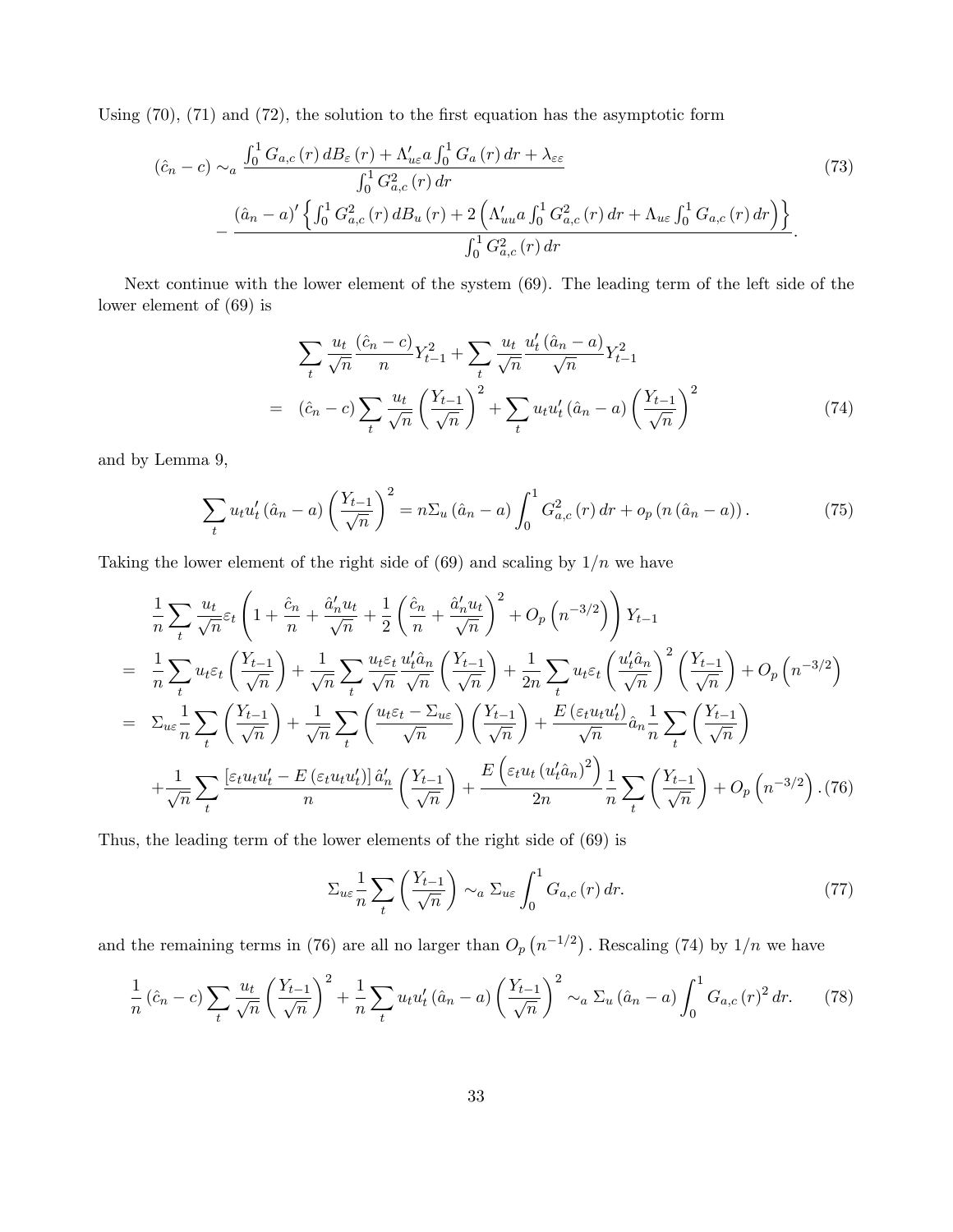Combining (78) with (77) we obtain the following asymptotics for  $\hat{a}_n$  in the case where  $\Sigma_{u\varepsilon} \neq 0$ 

$$
\hat{a}_n - a \sim_a \Sigma_u^{-1} \Sigma_{u\varepsilon} \frac{\int_0^1 G_{a,c}(r) dr}{\int_0^1 G_{a,c}(r)^2 dr},\tag{79}
$$

Using  $(79)$  in  $(73)$  we find that

$$
(\hat{c}_n - c) \sim_a \frac{\int_0^1 G_{a,c}(r) d B_{\varepsilon}(r) + \Lambda'_{u\varepsilon} a \int_0^1 G_a(r) dr + \lambda_{\varepsilon\varepsilon}}{\int_0^1 G_{a,c}^2(r) dr} - \int_0^1 G_{a,c}(r) dr \frac{\sum_{\varepsilon u} \sum_{u}^{-1} \left\{ \int_0^1 d B_u(r) G_{a,c}^2(r) + 2 \left( \Lambda'_{uu} a \int_0^1 G_{a,c}^2(r) dr + \Lambda_{u\varepsilon} \int_0^1 G_{a,c}(r) dr \right) \right\}}{\left( \int_0^1 G_{a,c}^2(r) dr \right)^2}, \quad (80)
$$

which, together with  $(79)$ , gives the first part of the theorem.

When  $\Sigma_{u\varepsilon} = 0$ , we have

$$
(\hat{c}_n - c) \sim_a \frac{\int_0^1 G_{a,c}(r) d B_{\varepsilon}(r) + \Lambda_{u\varepsilon}' a \int_0^1 G_a(r) dr + \lambda_{\varepsilon\varepsilon}}{\int_0^1 G_{a,c}^2(r) dr},\tag{81}
$$

in place of (80). Also, in place of (76) after scaling by  $\sqrt{n}$ , we have

$$
= \sum_{t} \left(\frac{u_{t}\varepsilon_{t}}{\sqrt{n}}\right) \left(\frac{Y_{t-1}}{\sqrt{n}}\right) + E\left(\varepsilon_{t}u_{t}u_{t}'\right) \hat{a}_{n} \frac{1}{n} \sum_{t} \left(\frac{Y_{t-1}}{\sqrt{n}}\right) + \frac{1}{\sqrt{n}} \sum_{t} \frac{\left[\varepsilon_{t}u_{t}u_{t}' - E\left(\varepsilon_{t}u_{t}u_{t}'\right)\right] \hat{a}_{n}'}{\sqrt{n}} \left(\frac{Y_{t-1}}{\sqrt{n}}\right) + \frac{E\left(\varepsilon_{t}u_{t}\left(u_{t}'\hat{a}_{n}\right)^{2}\right)}{2\sqrt{n}} \frac{1}{n} \sum_{t} \left(\frac{Y_{t-1}}{\sqrt{n}}\right) + O_{p}\left(\frac{1}{n}\right)
$$
\n
$$
= \sum_{t} \left(\frac{u_{t}\varepsilon_{t}}{\sqrt{n}}\right) \left(\frac{Y_{t-1}}{\sqrt{n}}\right) + E\left(\varepsilon_{t}u_{t}u_{t}'\right) \hat{a}_{n} \frac{1}{n} \sum_{t} \left(\frac{Y_{t-1}}{\sqrt{n}}\right) + O_{p}\left(\frac{1}{\sqrt{n}}\right). \tag{82}
$$

Correspondingly rescaling (78) by  $\sqrt{n}$  we have

$$
\frac{1}{\sqrt{n}}\left(\hat{c}_n - c\right) \sum_{t} \frac{u_t}{\sqrt{n}} \left(\frac{Y_{t-1}}{\sqrt{n}}\right)^2 + \frac{1}{n} \sum_{t} u_t u_t' \left[\sqrt{n}\left(\hat{a}_n - a\right)\right] \left(\frac{Y_{t-1}}{\sqrt{n}}\right)^2 \sim_a \Sigma_u \sqrt{n}\left(\hat{a}_n - a\right) \int_0^1 G_{a,c}(r)^2 dr. \tag{83}
$$

It now follows from (83) and (82) that

$$
\sum_{t} \left( \frac{u_t \varepsilon_t}{\sqrt{n}} \right) \left( \frac{Y_{t-1}}{\sqrt{n}} \right) + E \left( \varepsilon_t u_t u_t' \right) \hat{a}_n \frac{1}{n} \sum_{t} \left( \frac{Y_{t-1}}{\sqrt{n}} \right) + O_p \left( \frac{1}{\sqrt{n}} \right) \sim_a \Sigma_u \sqrt{n} \left( \hat{a}_n - a \right) \int_0^1 G_{a,c} \left( r \right)^2 dr. \tag{84}
$$

Using Lemma 15 we deduce from (84) that when  $\Sigma_{u\varepsilon} = 0$ 

$$
\sqrt{n} (\hat{a}_n - a) \sim_a \left( \int_0^1 G_{a,c}(r)^2 dr \right)^{-1} \Sigma_u^{-1} \left\{ \sum_t \left( \frac{u_t \varepsilon_t}{\sqrt{n}} \right) \left( \frac{Y_{t-1}}{\sqrt{n}} \right) + E \left( \varepsilon_t u_t u_t' \right) \hat{a}_n \frac{1}{n} \sum_t \left( \frac{Y_{t-1}}{\sqrt{n}} \right) \right\}
$$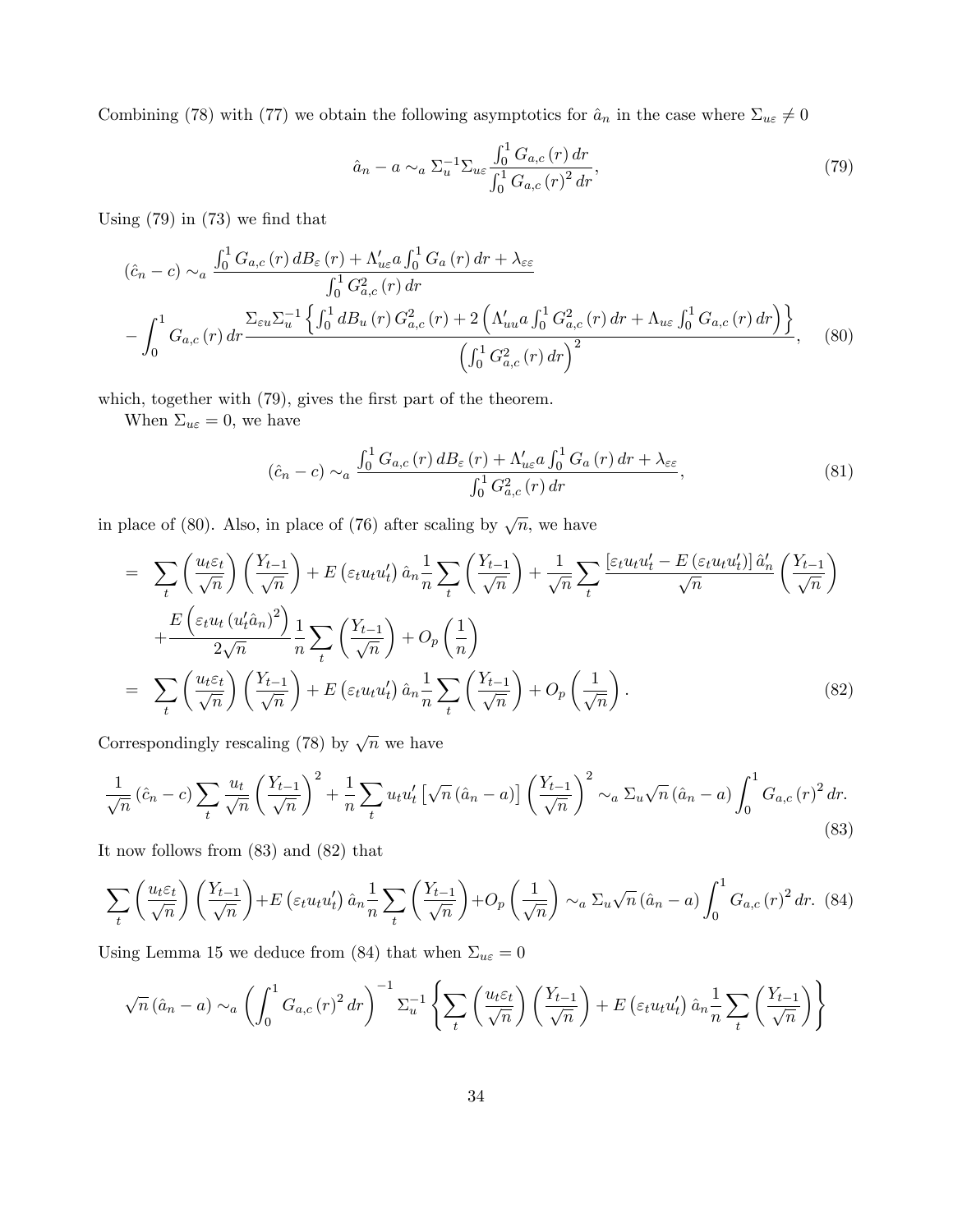$$
\alpha \ \Sigma_{u}^{-1} \left\{ \sum_{j=0}^{\infty} \left( G_{2,j} \otimes G_{1,j} \right) H \int_{0}^{1} G_{a,c}(r) \, d\xi(r) + \sum_{j=1}^{\infty} \left( G_{2,j} \otimes G_{1,j} \right) M_{3} \left( \sum_{i=0}^{j-1} G'_{1,i} a \int_{0}^{1} G_{a,c}(r) \, dr + \sum_{i=0}^{j-1} G'_{2,i} \right) \right\}
$$
  

$$
\alpha \ \Sigma_{u}^{-1} \left\{ \sum_{j=0}^{\infty} \left( G_{2,j} \otimes G_{1,j} \right) H \int_{0}^{1} G_{a,c}(r) \, d\xi(r) + \sum_{j=1}^{\infty} \left( G_{2,j} \otimes G_{1,j} \right) M_{3} \left( \sum_{i=0}^{j-1} G'_{1,i} a \int_{0}^{1} G_{a,c}(r) \, dr + \sum_{i=0}^{j-1} G'_{2,i} \right) \right\}
$$
  

$$
+ \sum_{j \neq k} \left( G_{2,k} \otimes G_{1,j} \right) \int_{0}^{1} G_{a,c}(r) \, d\zeta(r) + E \left( \varepsilon_{t} u_{t} u_{t}' a \right) \int_{0}^{1} G_{a,c}(r) \, dr \right\} / \left( \int_{0}^{1} G_{a,c}(r)^{2} \, dr \right). \tag{85}
$$

which establishes the final part of the theorem, in conjunction with (81).  $\blacksquare$ 

**Proof of Theorem 5:** The ols estimator of  $\beta_{nt}$  in (4) satisfies

$$
\hat{\beta}_{nt} = \frac{\sum_{t=2}^{n} Y_t Y_{t-1}}{\sum_{t=2}^{n} Y_{t-1}^2} = \frac{\sum_{t=2}^{n} \beta_{nt} Y_{t-1}^2}{\sum_{t=2}^{n} Y_{t-1}^2} + \frac{\sum_{t=2}^{n} \varepsilon_t Y_{t-1}}{\sum_{t=2}^{n} Y_{t-1}^2}.
$$

The first term above yields

$$
\frac{\sum_{t=2}^{n} \beta_{nt} Y_{t-1}^{2}}{\sum_{t=2}^{n} Y_{t-1}^{2}} = \frac{\sum_{t=2}^{n} \left(1 + \frac{a'u_t}{\sqrt{n}} + \frac{c}{n} + \frac{1}{2} \left(\frac{a'u_t}{\sqrt{n}}\right)^{2} + o_p\left(n^{-1}\right)\right) Y_{t-1}^{2}}{\sum_{t=2}^{n} Y_{t-1}^{2}}
$$
\n
$$
= 1 + \frac{\sum_{t=2}^{n} \left(\frac{a'u_t}{\sqrt{n}} + \frac{c}{n} + \frac{1}{2} \left(\frac{a'u_t}{\sqrt{n}}\right)^{2} + o_p\left(n^{-1}\right)\right) Y_{t-1}^{2}}{\sum_{t=2}^{n} Y_{t-1}^{2}}.
$$

Thus,

$$
n\left(\hat{\beta}_{nt} - 1\right) = \frac{n^{-1} \sum_{t=2}^{n} \left(\frac{a'u_t}{\sqrt{n}} + \frac{c}{n} + \frac{1}{2} \left(\frac{a'u_t}{\sqrt{n}}\right)^2 + o_p\left(n^{-1}\right)\right) Y_{t-1}^2}{n^{-2} \sum_{t=2}^{n} Y_{t-1}^2} + \frac{n^{-1} \sum_{t=2}^{n} \varepsilon_t Y_{t-1}}{n^{-2} \sum_{t=2}^{n} Y_{t-1}^2}
$$

By Lemmas 9 and 10, the first term satisfies

$$
n^{-1} \sum_{t=2}^{n} \left( \frac{a' u_t}{\sqrt{n}} + \frac{c}{n} + \frac{1}{2} \left( \frac{a' u_t}{\sqrt{n}} \right)^2 + o_p(n^{-1}) \right) Y_{t-1}^2
$$
  
\n
$$
\Rightarrow \frac{a' \left( \int_0^1 G_{a,c}^2(r) d B_u(r) + 2 \left( \Lambda'_{uu} a \int_0^1 G_{a,c}^2(r) dr + \Lambda_{u\epsilon} \int_0^1 G_{a,c}(r) dr \right) \right)}{\int_0^1 G_{a,c}^2(r) dr}
$$
  
\n
$$
+ \frac{\left( c + \frac{a' \Sigma_{u} a}{2} \right) \int_0^1 G_{a,c}^2(r) dr}{\int_0^1 G_{a,c}^2(r) dr},
$$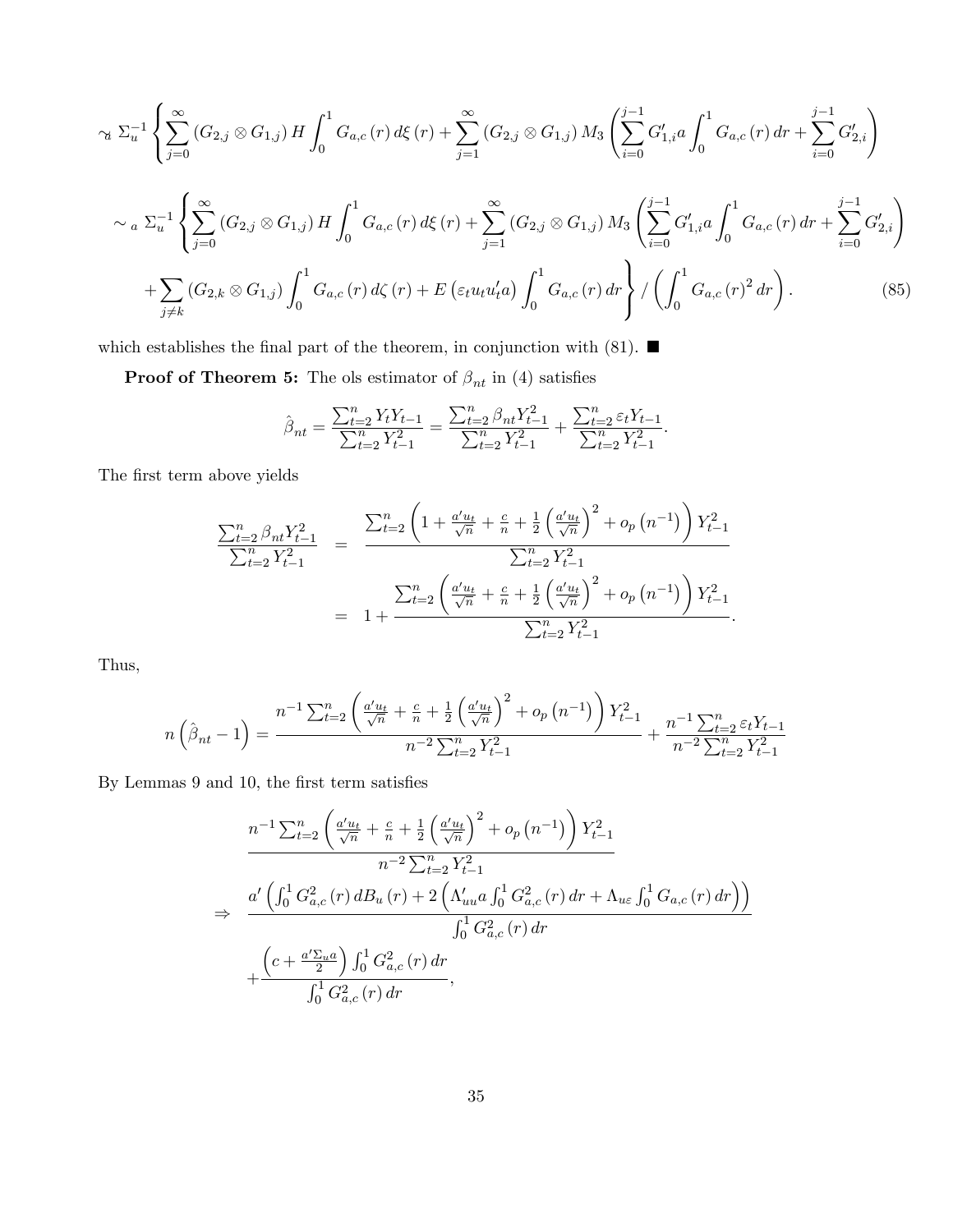and by Lemma 2, the second term yields

$$
\frac{n^{-1}\sum_{t=2}^{n}\varepsilon_t Y_{t-1}}{n^{-2}\sum_{t=2}^{n}Y_{t-1}^2} \Rightarrow \frac{\int_0^1 G_{a,c}(r) dB_{\varepsilon}(r) + \Lambda'_{u\varepsilon} a \int_0^1 G_{a,c}(r) dr + \lambda_{\varepsilon\varepsilon}}{\int_0^1 G_{a,c}(r)^2 dr}.
$$

Hence,

$$
n\left(\hat{\beta}_{nt} - 1\right) \Rightarrow c + \frac{a'\Sigma_{u}a}{2} + \frac{a'\left(\int_{0}^{1} G_{a,c}^{2}(r) dB_{u}(r) + 2\left(\Lambda'_{uu}a \int_{0}^{1} G_{a,c}^{2}(r) dr + \Lambda_{u\varepsilon} \int_{0}^{1} G_{a,c}(r) dr\right)\right)}{\int_{0}^{1} G_{a,c}^{2}(r) dr} + \frac{\int_{0}^{1} G_{a,c}(r) dB_{\varepsilon}(r) + \Lambda'_{u\varepsilon}a \int_{0}^{1} G_{a,c}(r) dr + \lambda_{\varepsilon\varepsilon}}{\int_{0}^{1} G_{a,c}(r)^{2} dr},
$$

which simplifies to the stated result.  $\blacksquare$ 

**Proof of Lemma 6.** As  $B_u(p)$  is independent of  $dB_\varepsilon(p)$ , the expected value of  $G_{a,c}(r)$  is zero. The covariance of the process is given by

$$
Cov(G_{a,c}(r), G_{a,c}(s))
$$
\n
$$
= E\left(\int_0^r \int_0^s e^{(r+s-p-q)c+a(B_u(r)+B_u(s)-B_u(p)-B_u(q))} dB_{\varepsilon}(p) dB_{\varepsilon}(q)\right)
$$
\n
$$
= \sigma_{\varepsilon}^2 \int_0^{r \wedge s} e^{(r+s-2p)c} E\left(e^{a(B_u(r \vee s)-B_u(r \wedge s)+2(B_u(r \wedge s)-B_u(p)))}\right) dp
$$
\n
$$
= \sigma_{\varepsilon}^2 \int_0^{r \wedge s} e^{(r \vee s+r \wedge s-2p)c} e^{\frac{a^2 \sigma_u^2(r \vee s-r \wedge s)}{2}+2a^2 \sigma_u^2(r \wedge s-p)} dp
$$
\n
$$
= \sigma_{\varepsilon}^2 \int_0^{r \wedge s} e^{(r \vee s-r \wedge s+2(r \wedge s-p))c} e^{\frac{b(r \vee s-r \wedge s)}{2}+2b(r \wedge s-p)} dp
$$
\n
$$
= \sigma_{\varepsilon}^2 e^{(c+\frac{b}{2})(r \vee s-r \wedge s)} \frac{e^{2(c+b)r \wedge s}-1}{2(c+b)},
$$

as stated. The fourth order moment is given by

$$
E\left(G_{a,c}^{4}(r)\right) = \int_{0}^{r} \cdots \int_{0}^{r} e^{\sum_{i=1}^{4} (r-p_{i})c} E\left(e^{\sum_{i=1}^{4} B_{u}(r) - B_{u}(p_{i})}\right) E \prod_{i=1}^{4} dB_{\varepsilon}\left(p_{i}\right)
$$
  
\n
$$
= 6\sigma_{\varepsilon}^{4} \int_{0}^{r} \int_{0}^{q} e^{2(2r-p-q)c} E\left(e^{4a(B_{u}(r)-B_{u}(q))+2a(B_{u}(q)-B_{u}(p))}\right) dp dq
$$
  
\n
$$
= 6\sigma_{\varepsilon}^{4} \int_{0}^{r} \int_{0}^{q} e^{2(2r-p-q)c+8a^{2}\sigma_{u}^{2}(r-q)+2a^{2}\sigma_{u}^{2}(q-p)} dp dq
$$
  
\n
$$
= \frac{3\sigma_{\varepsilon}^{4}}{c+b} \left[\frac{1-e^{4(c+2b)r}}{4(c+2b)} - e^{2(c+b)r} \frac{1-e^{2(c+3b)r}}{2(c+3b)}\right]
$$

which gives the stated result.  $\blacksquare$ 

Proof of Lemma 7: Expansion of the limit process in this case yields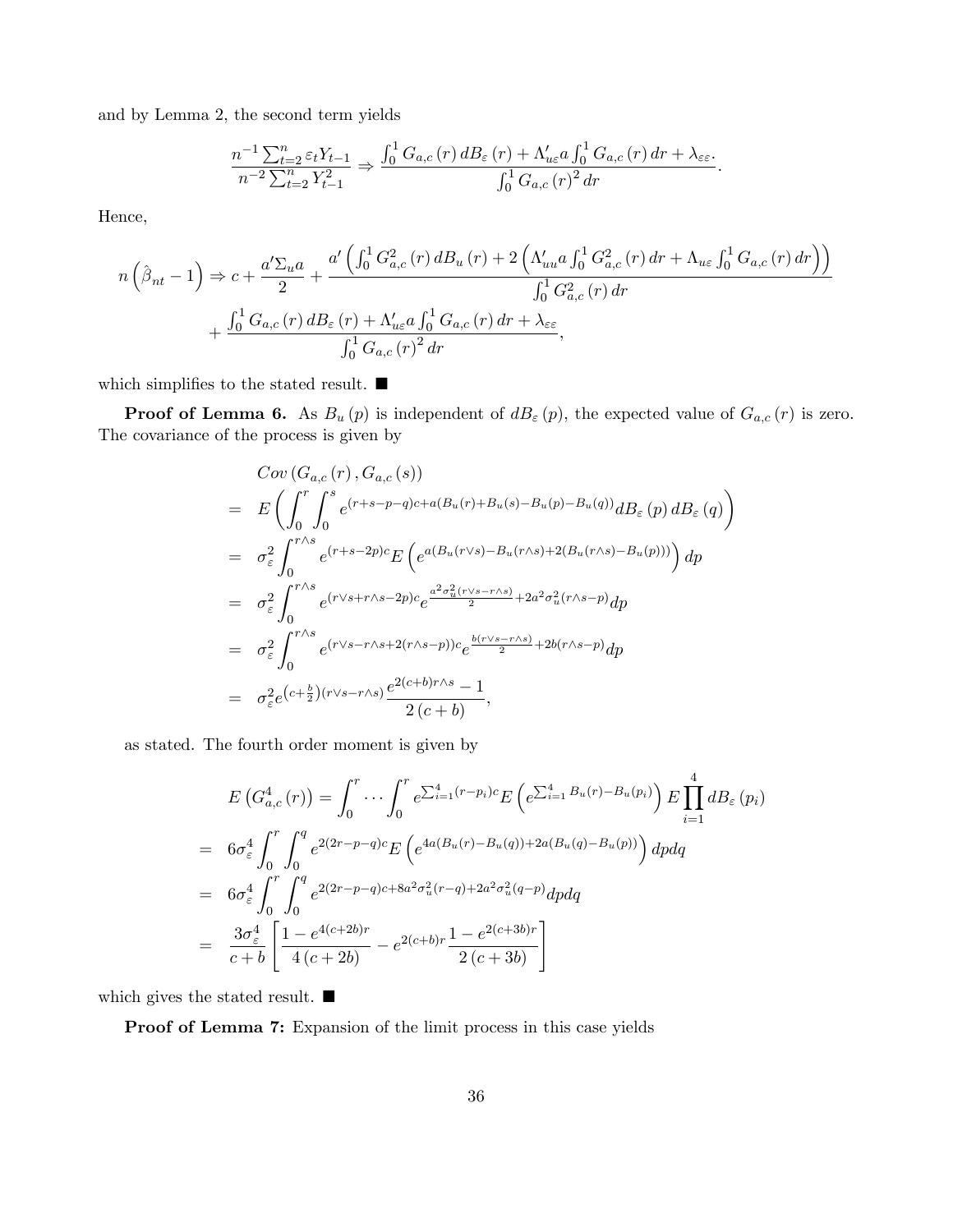$$
G_{a,c}(r) = e^{rc+a'B_u(r)} \int_0^r e^{-pc-a'B_u(p)} dB_{\varepsilon}(p) = \int_0^r e^{(r-p)c} \left\{ 1 + a \left( B_u(r) - B_u(p) \right) + O_p(a^2) \right\} dB_{\varepsilon}(p)
$$
  
= 
$$
\int_0^r e^{(r-p)c} dB_{\varepsilon}(p) + a \int_0^r e^{(r-p)c} \left( B_u(r) - B_u(p) \right) dB_{\varepsilon}(p) + O_p(a^2) =: G_c(r) + V_{c,a}(r) + O_p(a^2).
$$
 (86)

Here  $G_c(r)$  is the limit process of the LUR process and has finite dimensional distribution  $\mathcal{N}(0, \sigma_{\varepsilon}^2 (e^{2cr} - 1) / 2c)$ (Phillips, 1987)). The process  $V_{c,a}(r)$  has mean  $E(V_{c,a}(r))=0$ , variance

$$
Var\left(V_{c,a}\left(r\right)\right) = a^2 \sigma_{\varepsilon}^2 \sigma_u^2 \int_0^r e^{2(r-p)c} \left(r-p\right) dp = \frac{\sigma_{\varepsilon}^2 b}{4c^2} \left(1 + e^{2cr} \left(2cr - 1\right)\right),\tag{87}
$$

and fourth moment

$$
E\left(V_{c,a}^4(r)\right) = a^4 \int_0^r \cdots \int_0^r e^{\sum_{i=1}^4 (r-p_i)c} E \prod_{i=1}^4 \left(\left(B_u\left(r\right) - B_u\left(p_i\right)\right)\right) E \prod_{i=1}^4 dB_{\varepsilon}(p_i)
$$
  
=  $6a^4 \sigma_u^4 \sigma_\varepsilon^4 \int_0^r \int_0^q e^{(4r-2(p+q))c} (r-p) (r-q) dp dq = 3a^4 \sigma_u^4 \sigma_\varepsilon^4 \frac{\left(1+e^{2cr}\left(2cr-1\right)\right)^2}{16c^4}.$ 

It follows that  $E(V_{c,a}^4(r)) = 3(Var(V_{c,a}(r)))^2$  and  $V_{c,a}$  has kurtosis 3. We deduce that  $V_{c,a}(r)$  is a mixed normal  $(MN)$  process with finite dimensional distribution

$$
V_{c,a} (r) \sim_d \mathcal{MN} \left( 0, \frac{\sigma_\varepsilon^2 b}{4c^2} \left( 1 + e^{2cr} \left( 2cr - 1 \right) \right) \right).
$$

Finally,

$$
E\left(G_c\left(r\right)V_{c,a}\left(r\right)\right) = a\sigma_{\varepsilon}^2 \int_0^r e^{2(r-p)c} E\left(B_u\left(r\right) - B_u\left(q\right)\right) dp = 0,
$$

and so

$$
Var(G_{a,c}(r)) = Var(G_c(r)) + Var(V_{c,a}(r)) + O(b^2) = \sigma_{\varepsilon}^2 \frac{e^{2cr} - 1}{2c} + \frac{\sigma_{\varepsilon}^2 b}{4c^2} \left(1 + e^{2cr} (2cr - 1)\right) + O(b^2),
$$
\n(88)

giving (25). The moment expansion (88) is valid based on the stochastic expansion (86) because all moments of the component Gaussian processes  $(B_u(r), B_{\varepsilon}(r))$  are finite and bounded.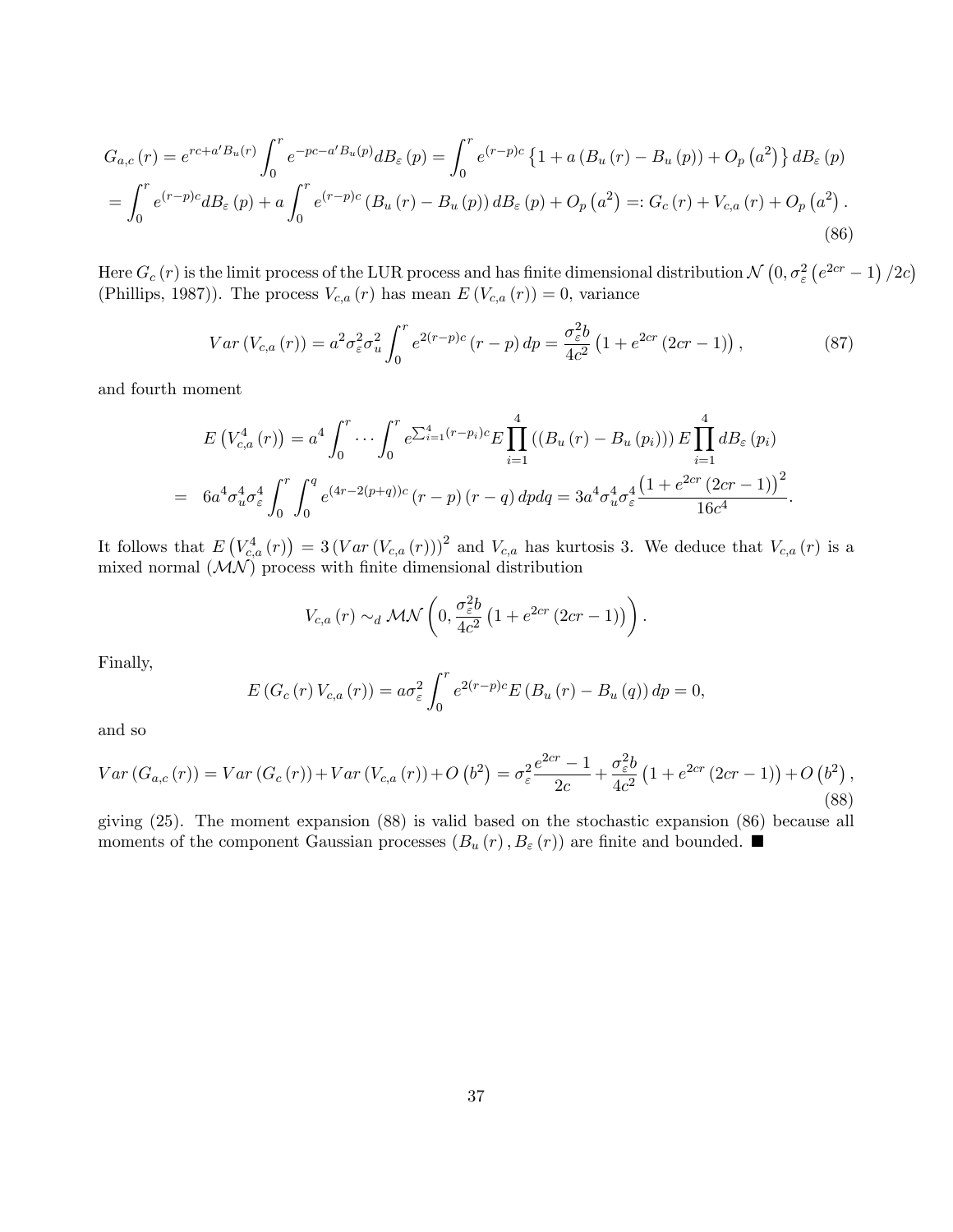

Figure 1: Asymptotic confidence belts for  $t_{\hat{\beta}}$  - the LSTUR case. Y-axis -  $t_{\hat{\beta}}$ values, X-axis - c values, solid blue - 5th percentile belt, dashed green - 10th percentile belt, dotted black - median belt, dashed magenta, 90th - percentile belt, solid brown - 95th - percentile belt, horizontal red line - the sample's  $t_{\hat{\beta}},$  $a = -0.245, \rho = -0.150, \sigma_u^2 = 0.983, \sigma_\varepsilon^2 = 7 \times 10^{-5}, \hat{t}_\beta = -0.659$ . Calculated with a grid step of 0.1, 400 integral points and 5000 replications.